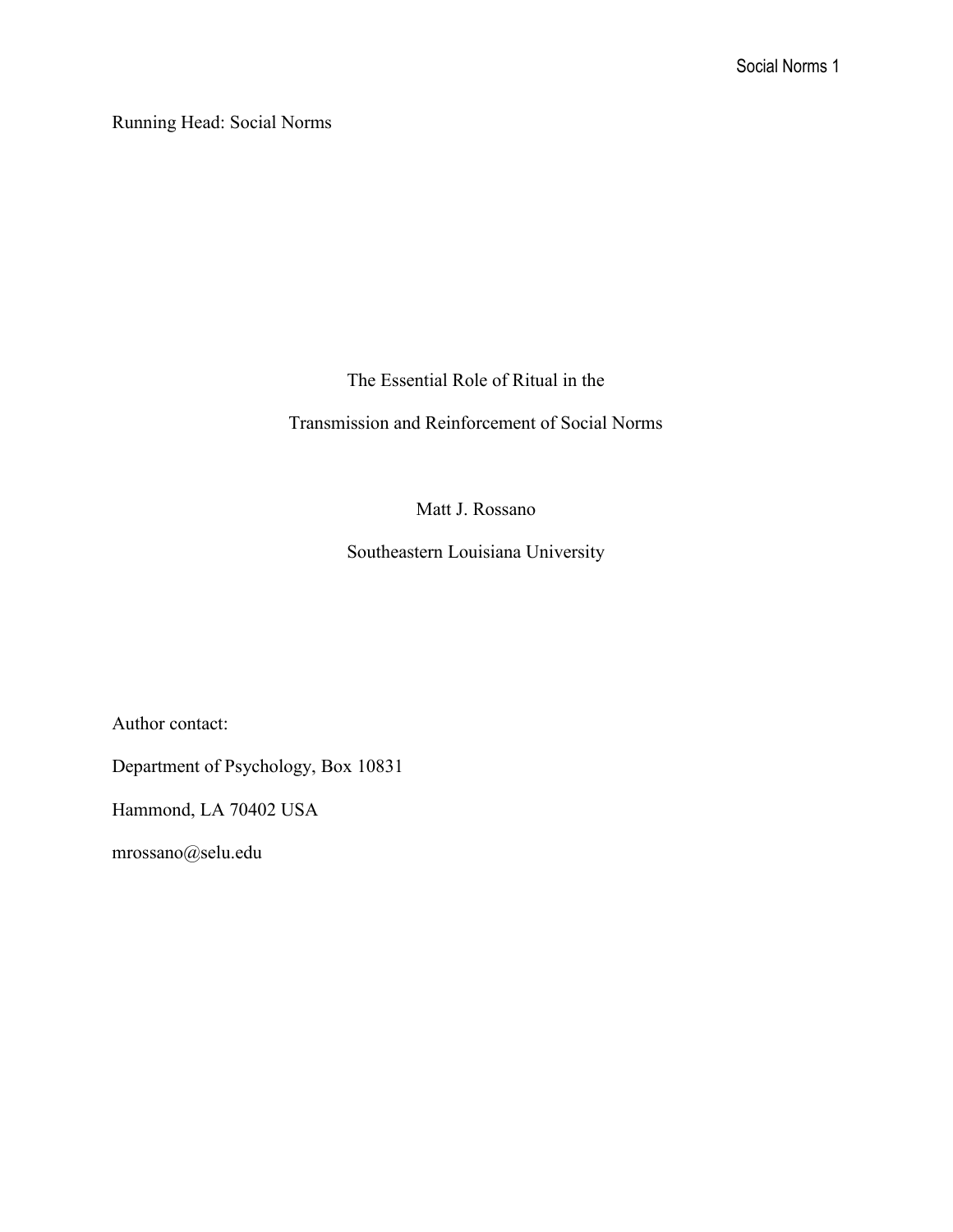## Abstract

Social norms are communally agreed upon, morally significant behavioral standards that are, at least in part, responsible for uniquely human forms of cooperation and social organization. This paper summarizes evidence demonstrating that ritual and ritualized behaviors are essential to the transmission and reinforcement of social norms. Ritualized behaviors reliably signal an intentional mental state giving credibility to verbal expressions while emotionally binding people to each other and group-based values. Early ritualized infant-caregiver interactions and the family routines and rituals that emerge from them are primary mechanisms for transmitting social norms vertically from parent to offspring, while adult community rituals are a primary mechanism by which norms are reinforced horizontally within the community. Key words: cooperation, imitation, intentionality, ostensive signals, ritual, social norms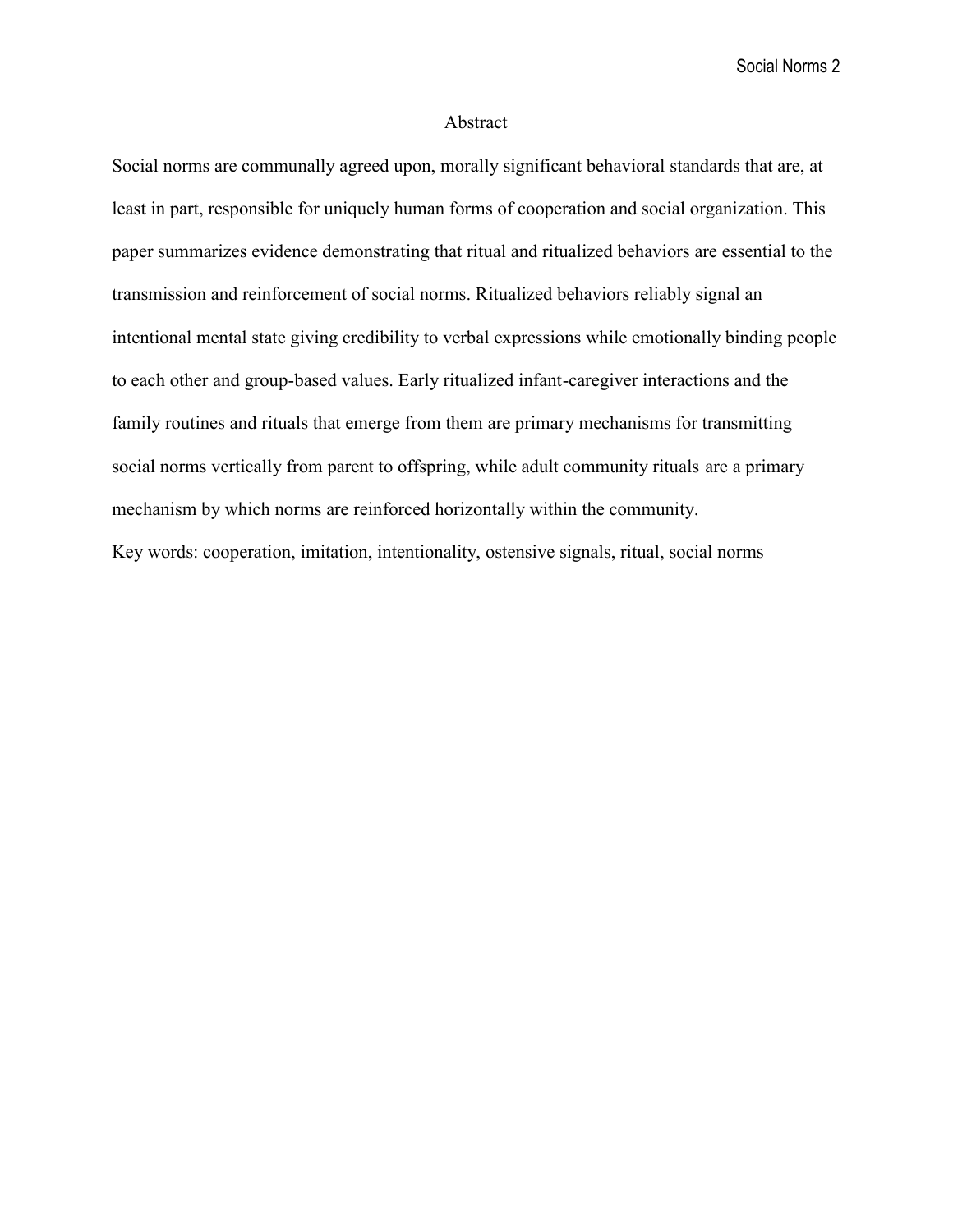#### The Essential Role of Ritual in the

# Transmission and Reinforcement of Social Norms

Anthropologist Roy Rappaport (1999, p. 24) defined ritual as the performance of formal, invariantly sequenced and traditionally transmitted actions and utterances, such as what occur at weddings or initiation rites. He further argued that ritual played a critical role in making us human. Human society required trust and ritual was necessary to create that trust because, unlike language, ritual was indexical. This meant that it was a reliable indicator of one's state of mind. Words could too easily deceive. Anyone could claim to be a loyal and brave tribe member, but willingly enduring a painful initiation rite put credibility behind one's words. Similarly in a more modern context, one's willingness to participate in a nuptial ceremony or a fraternity initiation serves as a public indicator of one's commitment. While no indicator is perfect, enduring rituals typically exact a high enough personal cost to deter casual pretention.

Learning a society's normative standards – that is, the attitudes and behaviors leading to social approval – could be risky if based solely or even predominantly on verbal instruction. In our evolutionary past, those who did so would have been at far greater risk of social manipulation (and therefore at a fitness disadvantage) compared to those who critically evaluated words relative to actions (Henrich, 2009). Furthermore, the most informative actions would have been those that reliably reflected the actor's true intentions and belief commitments. Ritual actions fit this criterion. Ritual actions are not accidental or thoughtless. Instead, by their very nature, they are deliberate, meticulously executed intentional behaviors. Moreover, when ritual actions are costly in terms of time, energy, or physical endurance, they reliably indicate commitment to certain ideals or beliefs (Henrich, 2009). In this way, ritual becomes the mechanism by which words gain or lose credibility.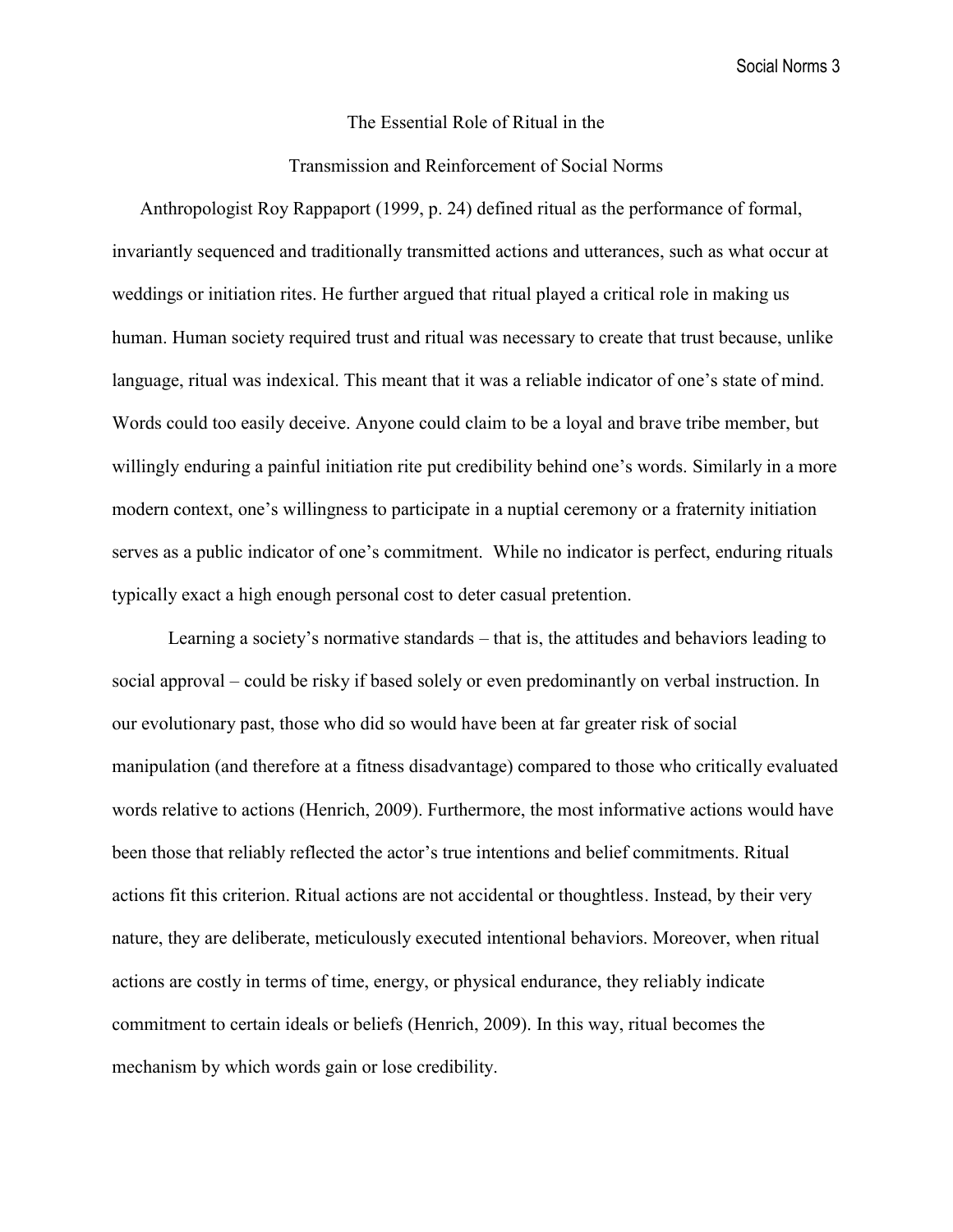That people often treat verbal exhortations skeptically is long established in social science research. For example, self-interested arguments are significantly less persuasive than ones that appear contrary to the arguer's interests (Walster, Aronson & Abrams, 1966). To ensure that words actually reflect a person's true state of mind, observers – especially children – look for credibility enhancers such as relevant behavior (Henrich, 2009). For example, Harper and Sanders (1975) had a female experimenter go into the homes of children ages 14 to 48 months. The experimenter played with the child until he or she was comfortable with her (about 20 minutes). The experimenter then placed a novel food item within the child's reach and either announced "something to eat," or made the same announcement while also sampling some of the food herself. Seventy-five percent of the children took some of the food in the second condition compared to only 25% in the first. Children were clearly given permission to eat in either condition and often did so when their mothers verbally offered them food without sampling it. This suggests that children were not just "politely" waiting to eat until the adult had first done so. Instead, this result supports the notion that from a very early age children are far more likely to trust another's words when those words are reinforced by relevant deliberate actions.

Similar findings have been reported regarding charitable behavior (Bryan, Redfield, & Mader, 1971; Bryan & Walback, 1970a, b; Grusec, Saas-Kortsaak, & Simutis, 1978; Rice & Grusec, 1975). These studies have typically employed a game situation where the child could earn tokens which could be exchanged for toys. Present in the room was a charity jar to which the child could contribute some of his or her winnings in order to help "poor children." When the experimenter used verbal exhortation alone to encourage charitable behavior ("one ought to donate…," ) it had little effect on the children. However, when the experimenter actually donated some of his or her winnings to the jar, children's donations increased significantly.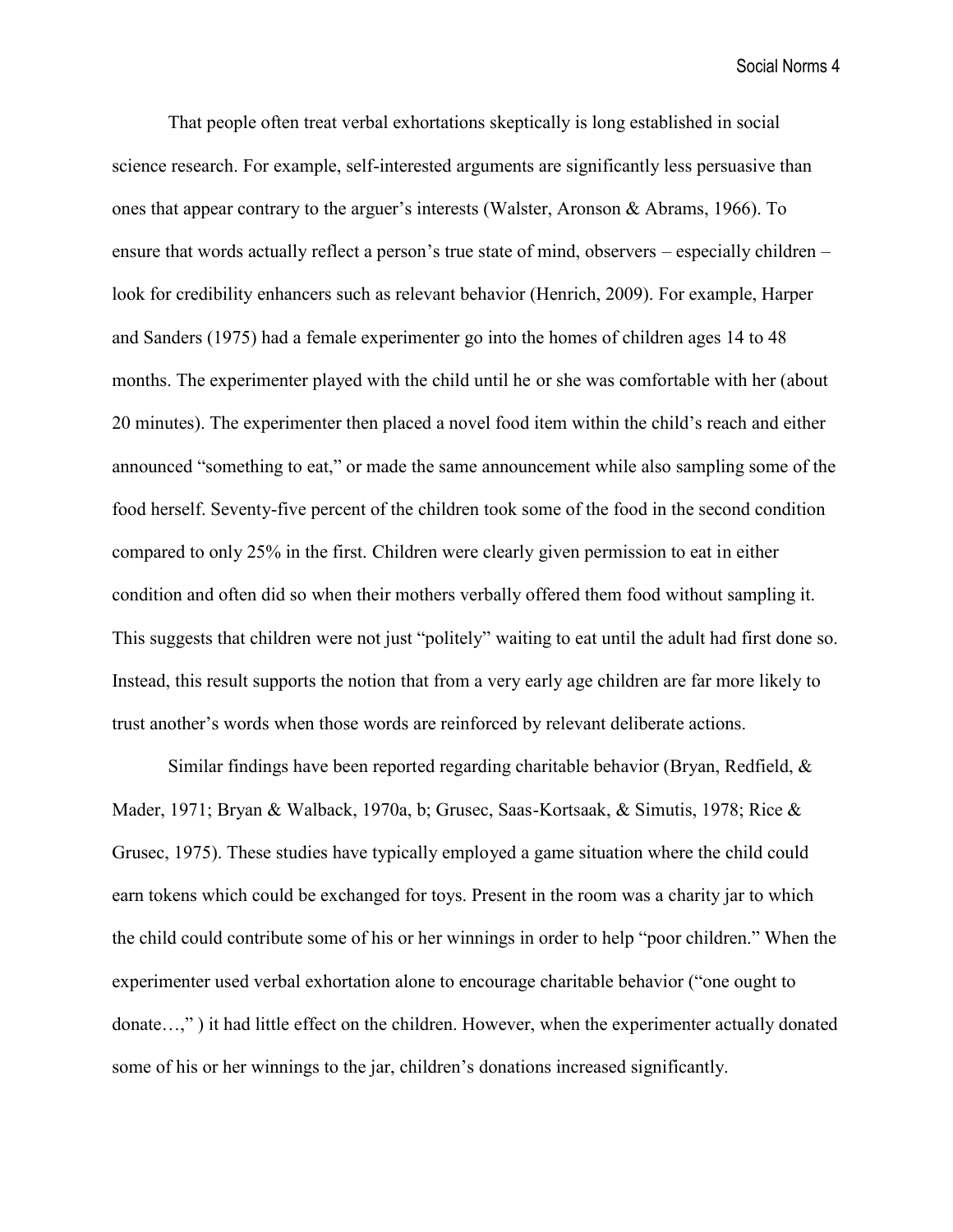The message of these studies is not that verbal expressions are irrelevant when teaching others or in influencing their behavior. Indeed, verbal exhortations can provide important details about the actions (who needs charity, why they need it etc.) and they can broaden the range of contexts to which those actions apply (Grusec, et. al., 1978). However, in the absence of credibility-establishing actions, words alone have considerably diminished impact on subsequent behavior.

Experimental studies routinely use unfamiliar adults as models, leaving open the possibility that the words of parents, relatives, and familiar caregivers are more trusted and therefore less in need of credibility-enhancing actions. Often, this is true especially when positive emotional attachments are present (Corriveau & Harris, 2009; Ainsworth, Blehar, Waters & Wall, 1978). This greater trust, however, is not unconditional. Children have been found to assess the veracity of even a familiar caregiver's verbalizations and will mistrust him or her if that information is inaccurate (Corriveau & Harris, 2009). For example, if a familiar caregiver is seen verbally mislabeling an object, four- and five-year-olds (but not three-year olds) will later show less trust in the familiar caregiver and five-year-olds will even transfer greater trust to an unfamiliar adult who was seen accurately labeling objects.

Humans have a powerful "need to belong" (Baumeister & Leary, 1995). Failure to achieve social acceptance can have serious negative consequences on one's psychological and physical health. In our ancestral past, social ostracism was a virtual death sentence. Thus, acquiring a society's normative standards was (and remains) a critically important task, especially for children. Undoubtedly, language and action interact in this process. However, by virtue of its credibility-establishing function, action – specifically ritual action – possesses an evolutionary and ontogenetic priority. This paper explores the nature of that priority. By what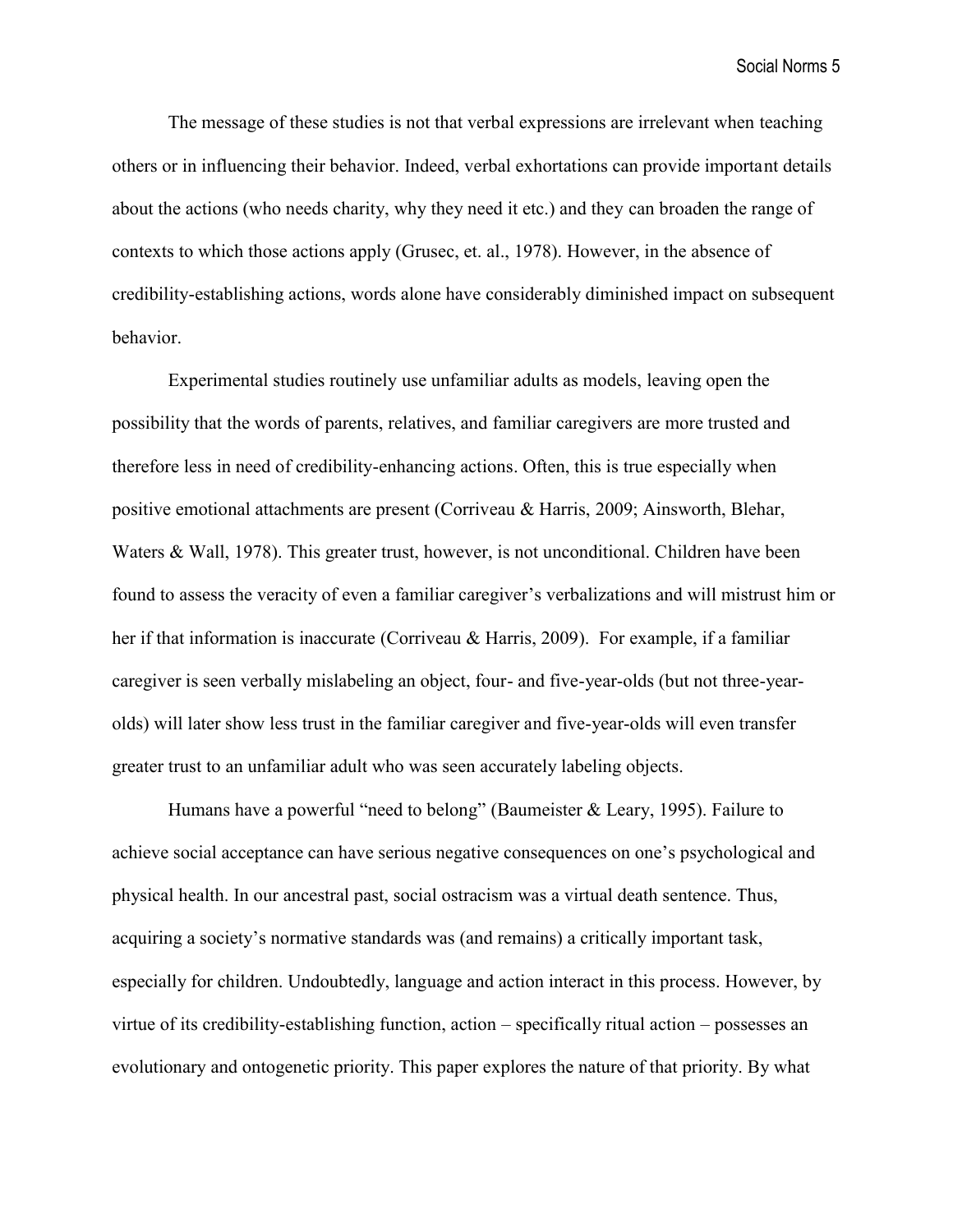means does ritual establish the essential pre-conditions for the creation and transmission of social norms?

This paper's argument is organized as follows:

- (1) Social norms are defined and evidence is presented showing that they are unique to humans and critical for the sophisticated forms of cooperation found only in our species.
- (2) Ritualized behavior is defined and evidence is presented showing that it serves two important functions in transmitting social norms: (a) the signaling of intentionality and (b) the emotional binding of people to one another and to group normative values.
- (3) Evidence is presented showing that early infant-caregiver interactions are ritualized interactions where intentionality drives imitation and imitation reflects the acquisition of emotion-laden social rules. It is upon the foundation of emotionally-charged social rules that more linguistically-based reasons for the moral correctness of these rules can subsequently be added.
- (4) Ritual is defined and evidence is presented for three important normative transmission functions: (a) sustaining and magnifying the emotional connection of people to normative values, (b) signaling value commitments, and (c) representing and reminding people of normative values.
- (5) Evidence is reviewed demonstrating that during childhood, ritualized infant-caregiver interactions broaden into family rituals which transmit normative values vertically from one generation to another.
- (6) Evidence is reviewed demonstrating that adult community rituals transmit and reinforce norms horizontally within the community.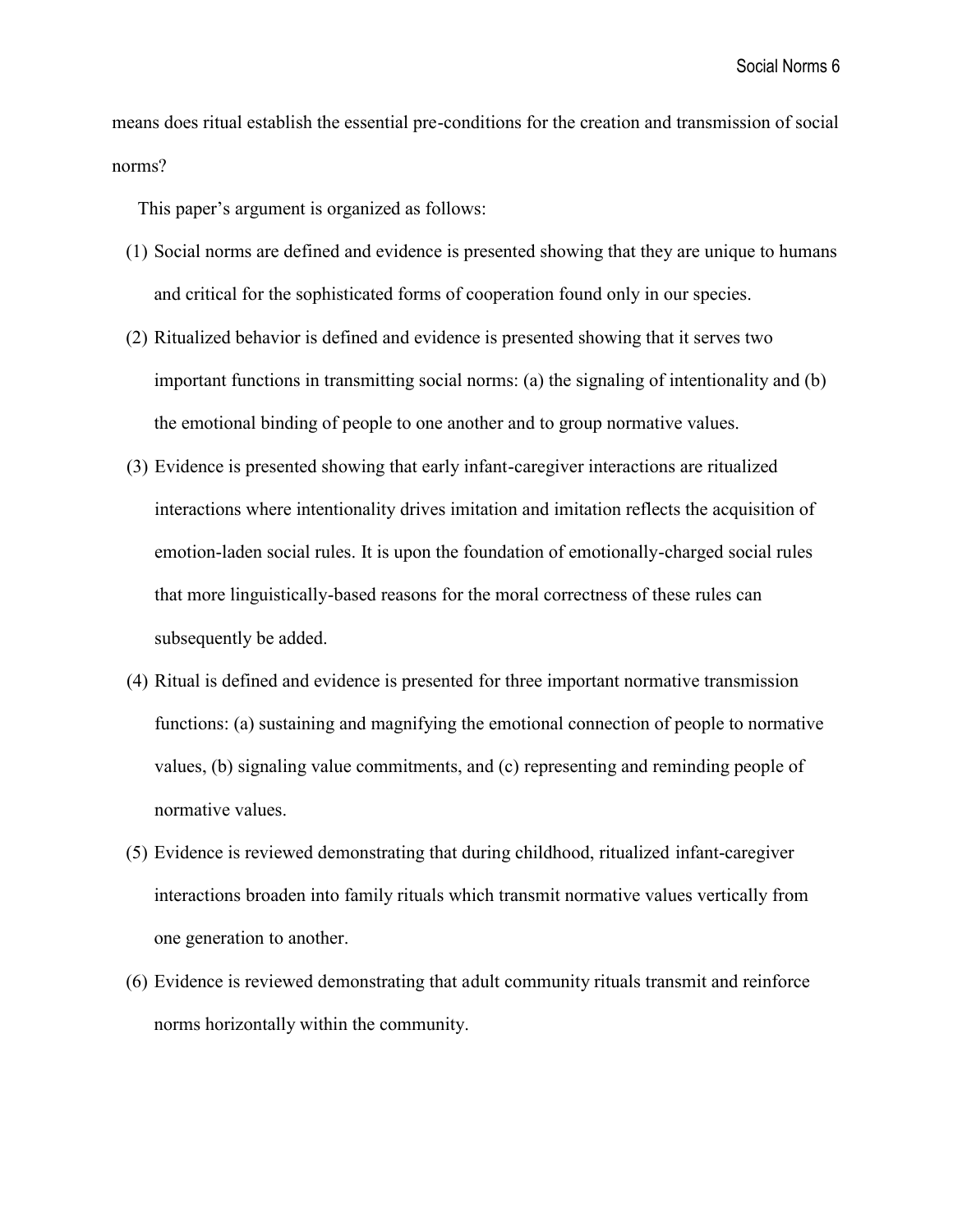#### **Social Norms are Uniquely Human**

Social conventions and social norms share considerable conceptual overlap. A convention is a mutually-agreed-upon, expected-to-be-followed behavioral regularity that solves a coordination problem (Bicchieri, 2006; Lewis, 1969). For example, in Oberlin, Ohio in the late 1960's, phone calls were often unexpectedly cut off after three minutes. A regularity developed under these circumstances whereby the original caller would initiate a new call after the cut off so that the conversation could continue. The original recipient would wait. This regularity developed into a convention because: (a) it solved a coordination problem allowing people to resume their conversations efficiently, (b) everyone followed the regularity, and (c) everyone expected others to follow the regularity when the need arose (from Lewis, 1969, p. 43). Other examples of conventions might include: driving on the right side of the road, ladies or elders first when two arrive at a door simultaneously, and raising hands to be recognized in a group.

Social norms are a type of convention and the border between the two is fuzzy (Bicchieri, 2006, pp. 37-39; Lewis, 1969, pp. 42-43). Indeed, there may be controversy within a society as to whether something is normative or conventional. For example, some may see driving on the wrong side of a deserted street as a mere convention violation, while to others it reflects a serious disregard for an important safety norm worthy of eliciting "road rage."

A key distinction between convention and norm is the degree of moral weight something is given. Norms carry a heavier moral weight than conventions. Conventions are behavioral regularities that people *should* follow, while norms are regularities that people *ought* to follow. Because of their greater moral weight, norm violations usually result in more severe social sanctions. Convention violators fail to coordinate with others. Norm violators displease others to the point where their good character and personal reputations are at risk. Since conventions solve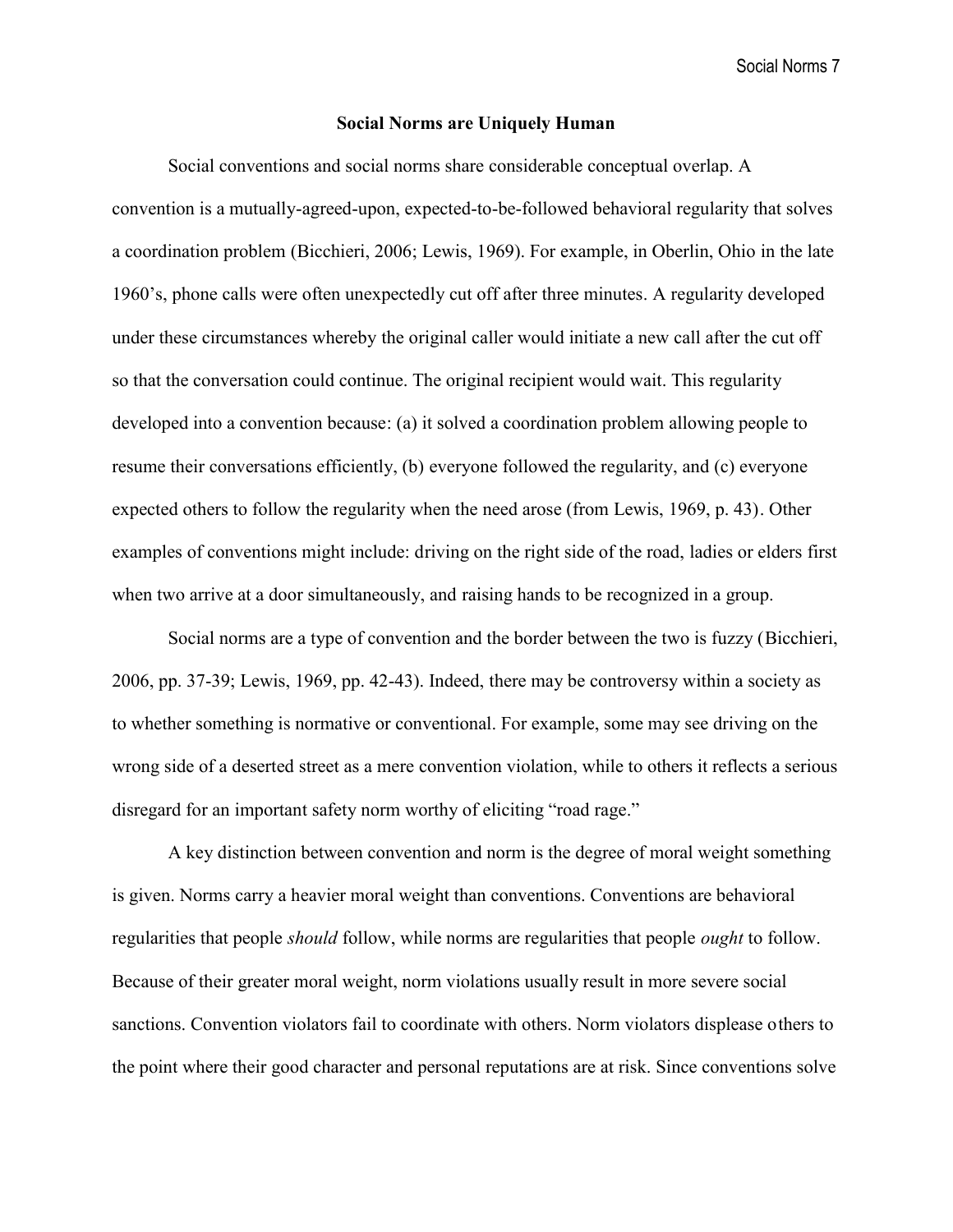coordination problems, it is usually in everyone's interest to follow conventions. In other words, conventions conform to individual self-interest. Norms usually require suspension of immediate self-interest in lieu of larger group interests. Despite this, however, people are often intrinsically motivated to follow norms (Sripada, & Stich, 2006). That is, they treat them (and expect others to treat them) as important ends themselves rather than simply means to ends.

Thus, keeping promises, taking responsibility for one's actions, repaying favors, and the like are usually thought of as norms because they carry a moral and social importance beyond just allowing people to work efficiently with and around each other. They involve gaining others' acceptance, respect, and love. Norms are a human universal and while their specifics often vary considerably across cultures, general themes are present such as regulating sexual and aggressive behaviors, sharing resources, and encouraging reciprocity and charity (Sripada & Stich, 2006).

Social norms are unique to humans. Cooperative behavior among other animals is largely explainable under inclusive fitness theory (Hamilton, 1964). In this view, cooperation is based on kin-selection, reciprocity, and possibly indirect reciprocity (Alexander, 1987; Dugakin, 1997). In kin-selection, cooperative acts occur among relatives for the purpose of propagating gene copies shared across individuals. In reciprocity, non-relatives exchange favors benefitting them and their genes (Trivers, 1971). Indirect reciprocity involves reputation-building where generous acts in an immediate context lead to later-reaped fitness enhancements through increases in social status and reputation (Alexander, 1987). Evidence, to varying degrees, has been found for all these processes in animals and humans.

Recently, a number of researchers have both argued and gathered evidence for the proposition that human cooperativeness extends beyond what can be explained by kin-selection,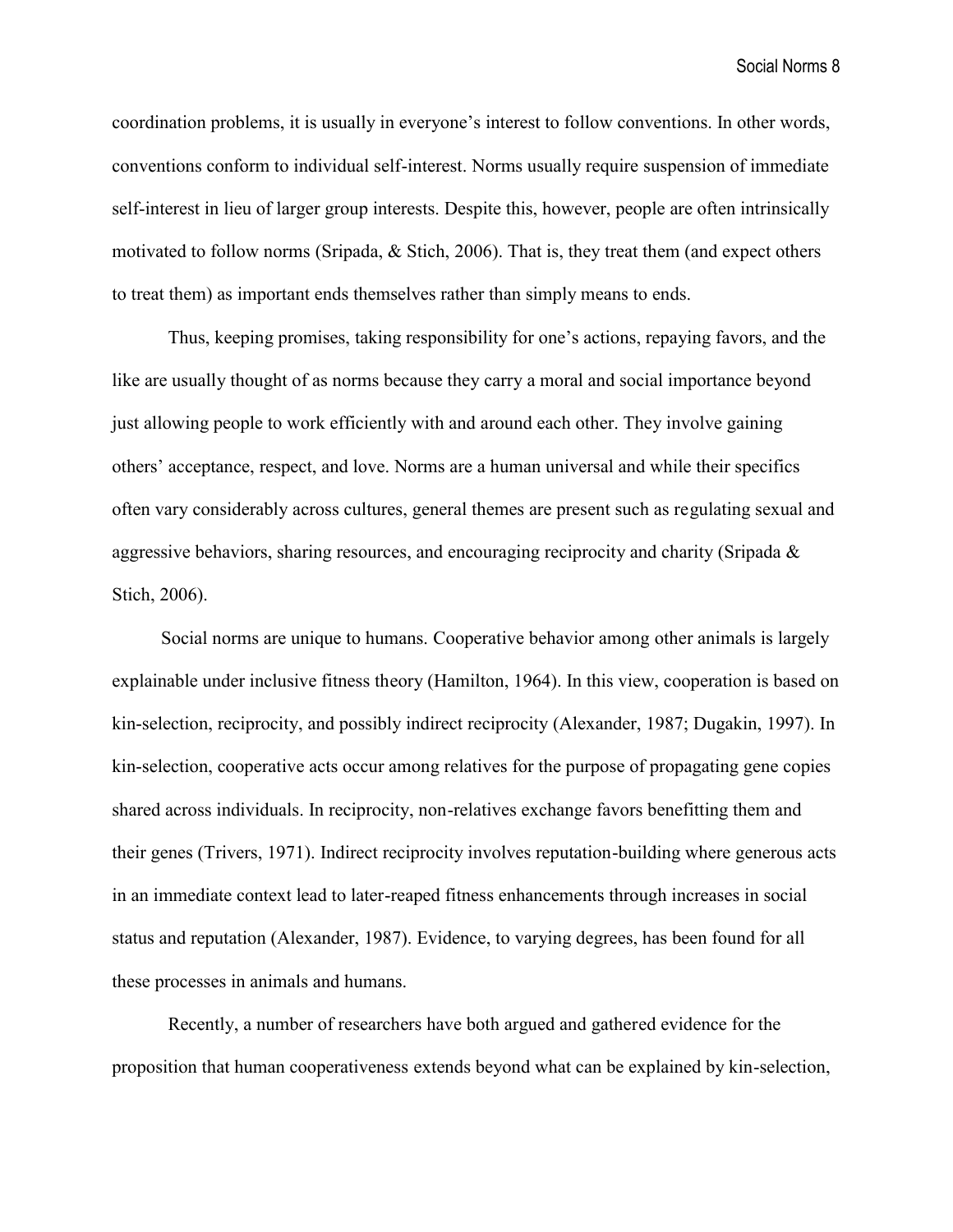reciprocity, and indirect reciprocity (Boyd, Gintis, Bowles, & Richerson, 2003; Fehr & Henrich, 2003; Gintis, 2000; Richerson & Boyd, 2001; Sterelny, 2003). Human cooperativeness also involves what some have termed *strong reciprocity* – that is, a tendency to follow and enforce group norms of behavior even when doing so incurs a fitness disadvantage. In paradigms such as the prisoner's dilemma, ultimatum, dictator, and public goods games, subjects show a level of cooperation not predicted by inclusive fitness theory (Carpenter, Burks & Verhoogen, 2005; Cooper, DeJong, Forsythe & Ross, 1996; Fehr & Fischbacher, 2004; Fehr & Gachter, 2002; see review in Henrich & Henrich, 2007, pp. 110-115).

For example, in the ultimatum game, one player (the proposer) is given a sum of money that he or she is allowed to divide in any way desired with a second player (the responder). Thus, if the proposer is given \$10, he/she could keep all the money, give all the money to the responder (which no one ever does), split it equally (\$5 for proposer, \$5 for responder) or anything in between. The responder can either accept or reject the proper's offer. If the responder accepts, both keep their money. If the responder rejects, neither player keeps any money. In terms of pure self-interest, the proposer should divide the money such that it maximizes his/her gain (e.g. \$9 for proposer, \$1 for responder), while the responder should accept any non-zero amount (since acceptance always leads to greater monetary gain than rejection).

The critical finding is that even in anonymous one-off interactions where both reciprocity and reputation are irrelevant, both proposers and responders show unexpectedly high levels of cooperation (Carpenter, et al., 2005; Fehr & Fischbacher, 2003; Forsythe, Horowitz, Savin, & Sefton, 1994; Marwell & Ames, 1981; Roth, Prasnikar, Okuno-Fujiwara, & Zamir, 1991). Proposers tend to offer 30-45% of the money and responders tend to reject offers lower than this. This suggests that both parties operate using a norm of fairness and are willing to forgo selfish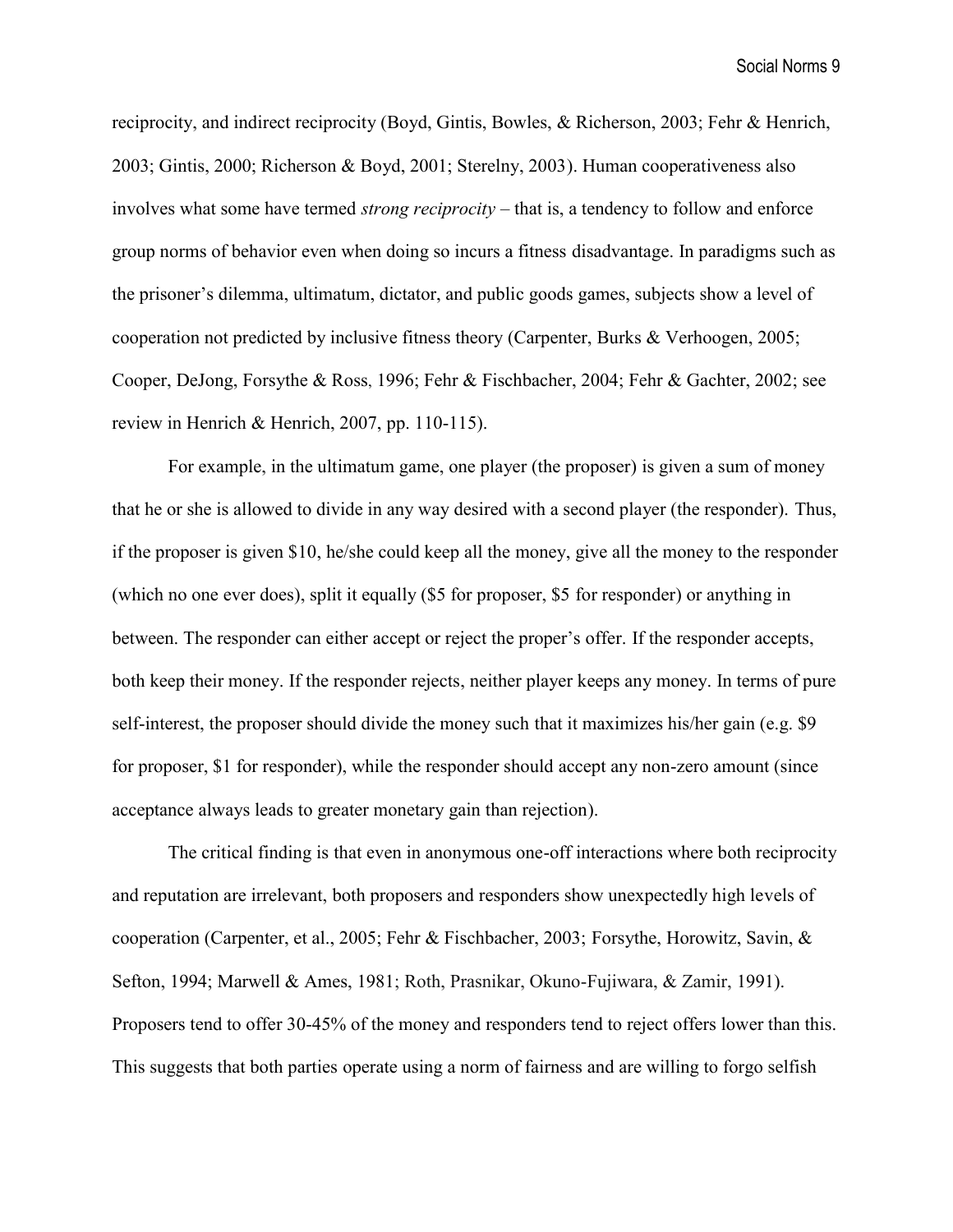gains in order to adhere to this norm. Furthermore, cross-cultural studies show that average splits offered by proposers and acceptance/rejection thresholds of responders show predictable variation depending upon their culture's norm of fairness (Henrich, McElreath, Barr et al., 2006; Henrich, Boyd, Bowles, et al., 2001). Similar findings indicative of norm following have been found in the prisoner's dilemma, dictator, and public goods paradigms as well (Carpenter, et al., 2005; Cooper et al., 1996; Fehr & Fischbacher, 2004; Fehr & Gachter, 2005; Henrich & Henrich, 2007, 110-115; Thaler, 1992). Lab studies showing the costly enforcement of group norms have been complemented by real-world observations. Anthropologists Natalie and Joseph Henrich (Henrich & Henrich, 2007) have shown how the same adherence to and enforcement of group norms are demonstrable in the daily lives of Chaldean community members of Detroit, Michigan (USA).

In all likelihood, human social norms are evolutionary extensions of primate social regulatory mechanisms. These mechanisms include deference to social hierarchy, avoiding others who are uncooperative or unhelpful, and retaliating against those (or their kin) who have caused personal harm (Melis, Hare, & Tomasello, 2006; Tomasello, 2009, pp. 182-183.) Some studies have suggested that these mechanisms may include social norms (Bronson & deWaal, 2003; Bronson, Shiff, & deWaal, 2005). However, more recent lab studies have cast doubt on this (see discussion in Tomasello, 2009, pp. 31-34).

For example, a chimpanzee is more likely to reject a low quality food reward (cucumber) if he or she just witnessed another receiving a high quality food reward (a grape). One interpretation is that this rejection is motivated by a norm of fairness – the chimpanzee does a social comparison of what another received relative to themselves. However, simply showing the chimpanzee a high quality reward (without it being offered to another) leads to the same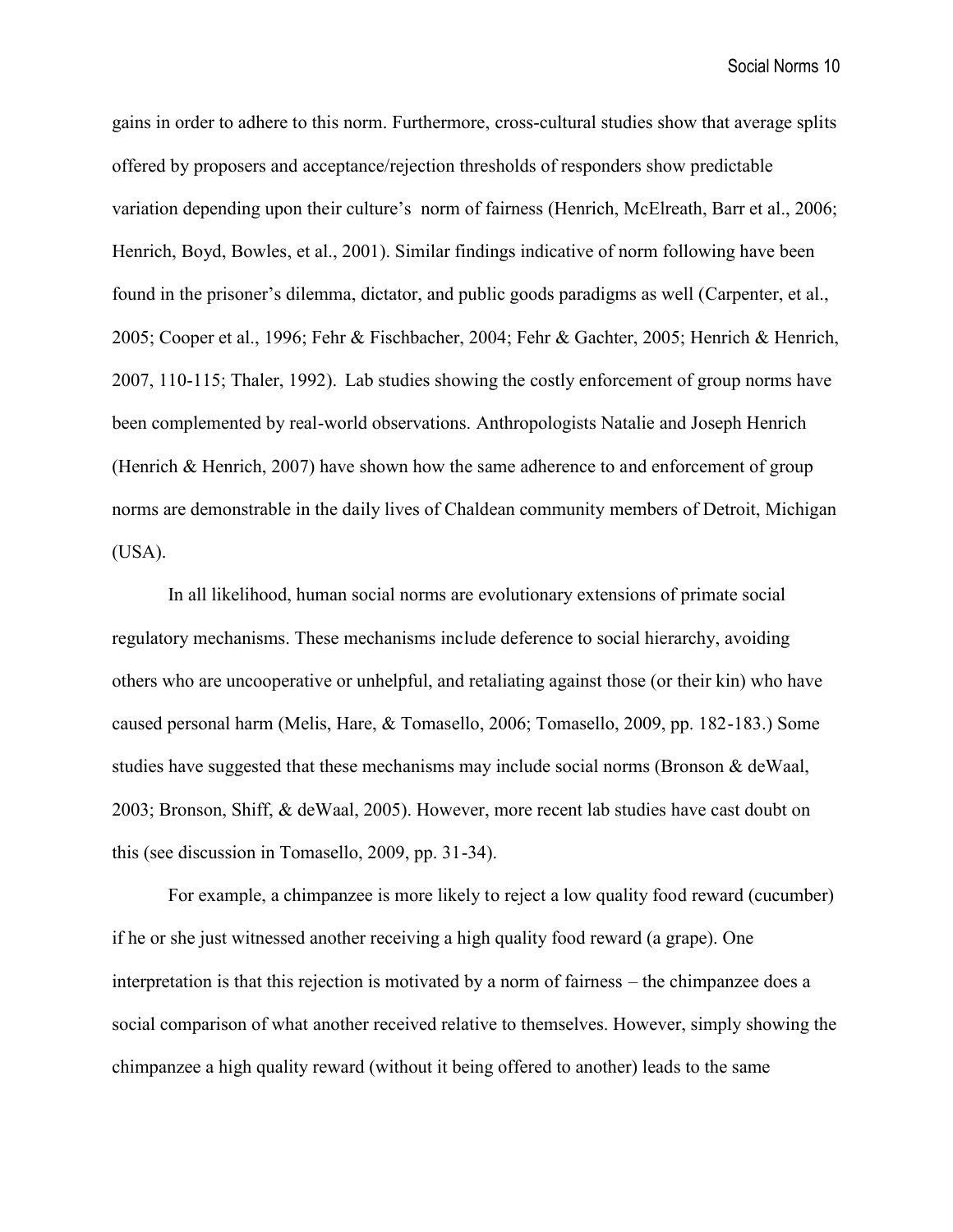rejection suggesting that a food comparison, not a social comparison, accounts for it (Brauer, Call, & Tomasello, 2006).

Chimpanzees have also been tested using a species-adapted form of the ultimatum game (Jensen, Call, & Tomasello, 2007a). In the chimpanzee version of the game, the proposer was faced with food items pre-divided between two trays – for example, eight raisins in one tray and two in the other. The proposer made an "offer" by pulling a rope which moved the trays halfway toward both the proposer and responder. The responder could "accept" the offer by pulling on a rod which came into reach as a result of the "offer." By pulling the rod, both trays were drawn the rest of the way toward both apes and thus within reaching distance. Failure to pull the rod was consider a "rejection."

Human responders consistently reject unfair offers. Knowing this, human proposers rarely make them. Not so with chimpanzees. Chimpanzee proposers consistently made unfair offers (such as eight raisins for the proposer, two for the responder) and responders accepted nearly all non-zero offers. This finding supported the hypothesis that chimpanzees were operating by a selfish rational maximizing principle rather than by a norm of fairness.

Additionally, Jensen, Call, and Tomasello (2007b) have shown that, like humans, chimpanzees will engage in the costly punishment of another who has caused direct personal harm. However, unlike humans, chimpanzees do not punish those who have gained an unfair advantage through no direct action of their own (they just got lucky). Thus, they are vengeful when personally harmed, but not spiteful when another (in human terms) has flouted a rule of equity. Expecting others to follow a norm of equity and becoming morally outraged when they don't, are significant human traits that appear to play a critical role in establishing and stabilizing levels of cooperation unique to our species (Fehr & Schmidt, 1999; Dufwenberg & Kirchsteiger,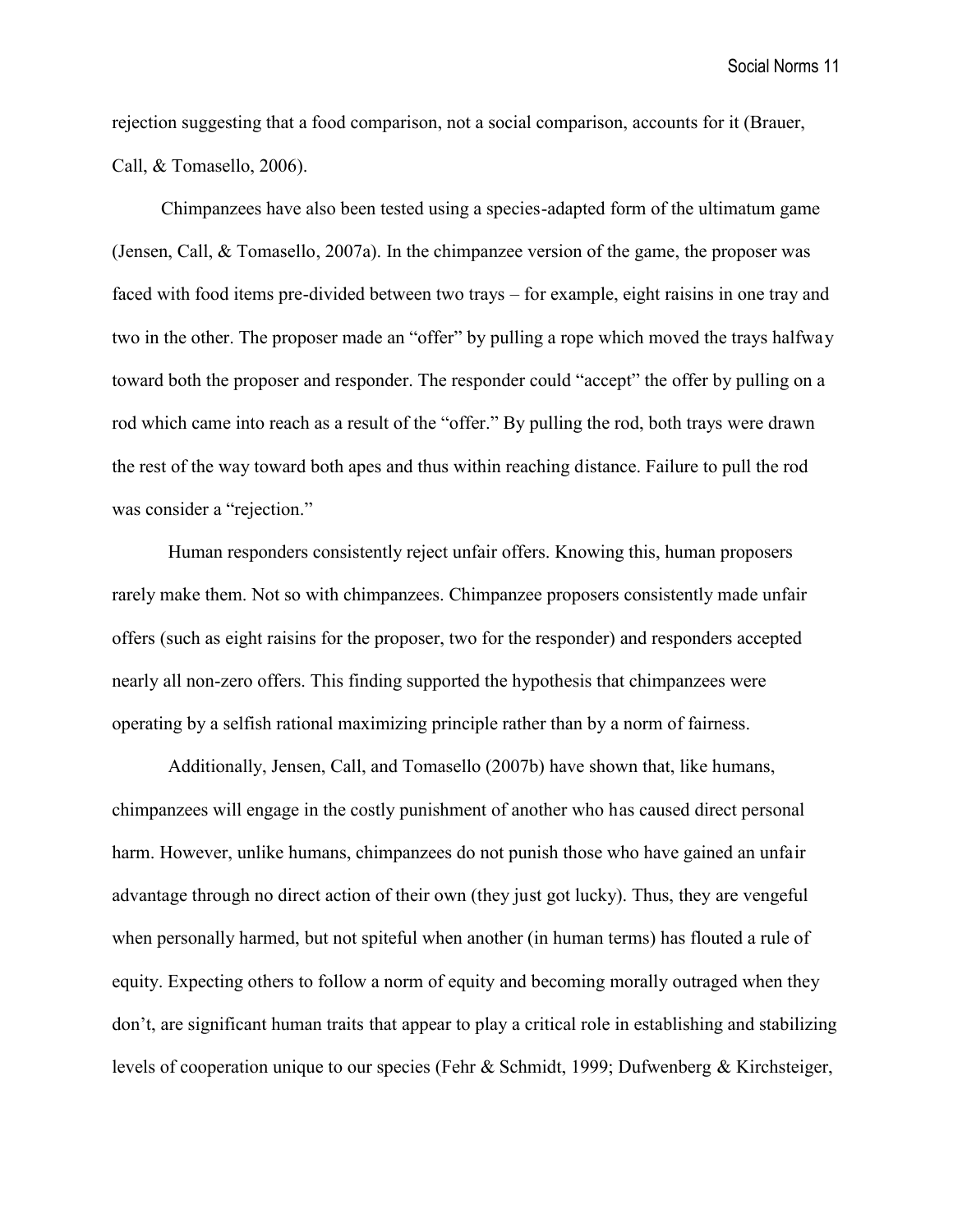2004).Collectively, these studies indicate that social norms are unique to humans and play a pivotal role in our hyper-cooperative tendencies. Understanding how social norms are established and followed in human groups provides a key piece of the theoretical puzzle regarding our social nature.

# **Ritualized Behavior**

Ethologists define ritualization as an evolutionary process whereby an incidentally informative behavior becomes isolated and specialized to be socially informative (Tinbergen, 1952). For example, horses attack one another by turning their backs and kicking each other. The attack posture includes lowering of the head and flattening of the ears. Within horse social groups, this attack pattern quickly gets reduced (conventionalized or formalized) to simple displays of a lowered head or flattened ears. For a dominant horse, this is usually sufficient to get a submissive response (Givon, 1995). Ritualized behavior is widespread in the animal world and essential for regulating social interactions (Eible-Eibesfeldt, 1975**,** pp. 115-124**;** de Waal 1990; Goodall 1986). As highly social animals, our primate relatives have a variety of ritualized behaviors for greeting, mating, settling disputes, and reaffirming the dominance hierarchy (Richman, 1987; van Roosmalen & Klein 1988, p. 515).

The process of ritualization involves both emancipation and formalization (Armstrong & Wilcox, 2007 pp. 62-76; Haiman, 1994). Emancipation is when the most critically informative element (or elements) of a larger set of instrumental behaviors becomes isolated from the full behavioral expression. This isolated component then becomes formalized, or more restricted and stylized in its execution in order to more effectively transmit a meaningful signal. For example, a young child wanting to be picked up will often reach up, grasp at a caregiver and begin physically climbing on him or her. Eventually, arm extension alone is enough to signal the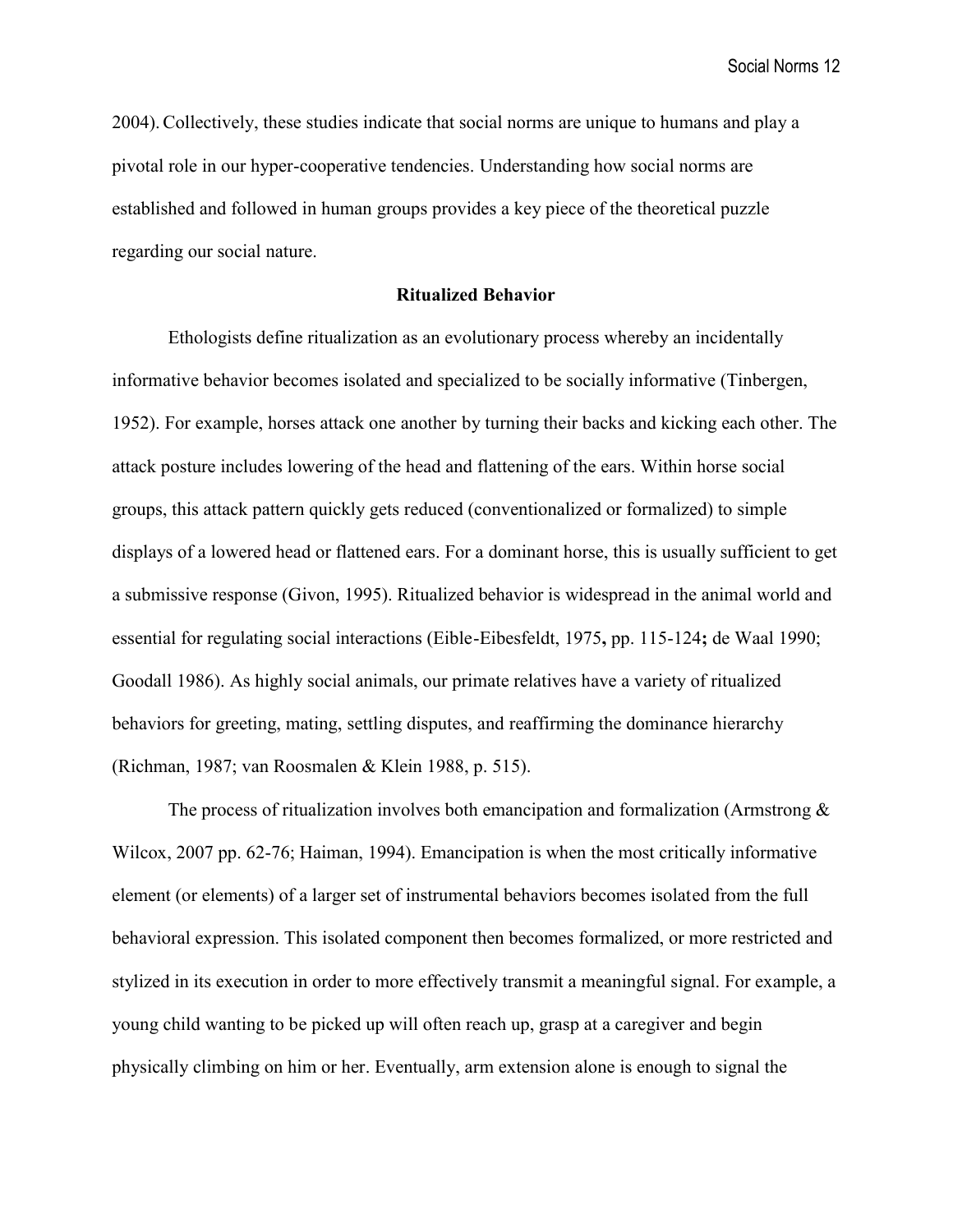child's desire to be picked up and the caregiver reacts accordingly. Arm extension thus becomes segregated or emancipated from the complete array of climbing behaviors and is concurrently simplified or formalized (possibly with hands waving to attract attention, but without grasping or climbing motions). The full-blown instrumental action is reduced to just the most informative element(s) which is (are) then emphasized, stylized or exaggerated in expression.

In addition to emancipation and formalization, ritualized actions also typically include: (1) rule-governance – they must be executed in a prescribed manner; (2) repetition – they are often repeated to attract and hold attention and effectively transmit information; and in humans especially (3) goal demotion – the acts are ends themselves and not necessarily associated with the achievement of some instrumental goal (ritualized washing is not necessarily to clean something; Bell, 1997; Rappaport, 1999).

It is important to distinguish ritualized behavior from ritual. Ritualized behavior refers only to the emancipation, formalization, and rule-governed repetition of elementary gestures. Ritual is a broader term referring to a variety of scripted, ceremonial, and symbolic activities (Bell, 1997). Many animals have ritualized behaviors, but only humans have rituals. Rituals usually include ritualized behaviors but other important features are present as well such as sacredness, symbolism, traditionalism, and performance (Bell, 1997, pp. 138-169). In human rituals, the ritualized behaviors are embedded within the larger ritual itself. For example, mosque worship involves ritualized prayer actions such as bowing with the palms held upwards and kneeling with the forehead intermittently touched to the ground. These actions, however, are surrounded by ceremonial washing, the symbolism of the mosque and of facing toward Mecca, and other cultural elements that add to the ritual's impact.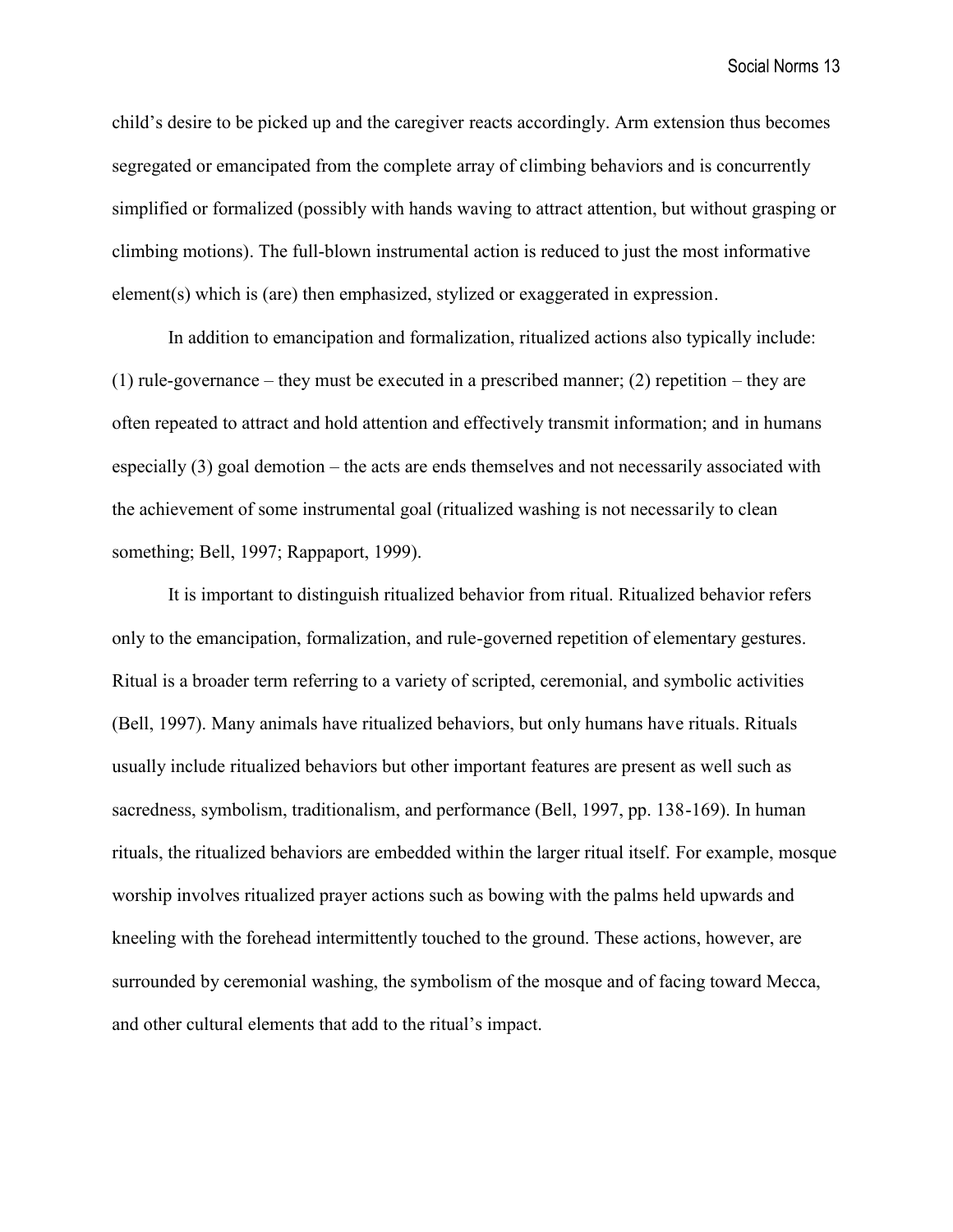Ritualized behaviors are widespread in the animal kingdom and present among relatively unsophisticated creatures (e.g. snapping shrimp). This suggests that the ritualization process need not entail complex cognition. Most ritualization results from a progressive shortening of a full behavioral pattern where the shortened form produces the same response as the complete sequence (Tomasello, 2008, pp. 22-23). This process, known as ontogenetic ritualization, requires only that the recipient be able to predict the completion of an action sequence based on a partial realization of it. Ontogenetic ritualization probably accounts for most social rituals found in chimpanzees and young children.

Humans, however, have the (probably unique) capacity to consciously ritualize actions. This requires the ability to focus attention on the elemental gestures of a larger behavioral sequence apart from its utilitarian aim (Boyer & Lienard, 2006). For example, in ritual washing the specific wiping gestures become the focus of attention, not the cleaning of the object. The important signal is contained within the proper execution of the gestures themselves. Thus, when someone ritually washes an object using precisely executed gestures (three wipes up, three down), the person communicates reverence for the object, not the importance of hygiene. Committed bipedalism (which, among other things, allowed for greater visual control of hand movements) and the demands of stone tool manufacture have produced anatomical and neurological changes leading to greater conscious control of movement (Pelegrin, 2005; Stout, Toth, Schick & Chaminade, 2008). This gave our hominin ancestors an increased capacity to ritualize actions, producing intentional gesture-based social signals (Corballis, 2002; Donald, 1991; Noble & Davidson, 1996).

Ritualized behaviors are emancipated, formalized, repetitious, attention-grabbing, rule governed actions where important social information is conveyed. Social norms are morally-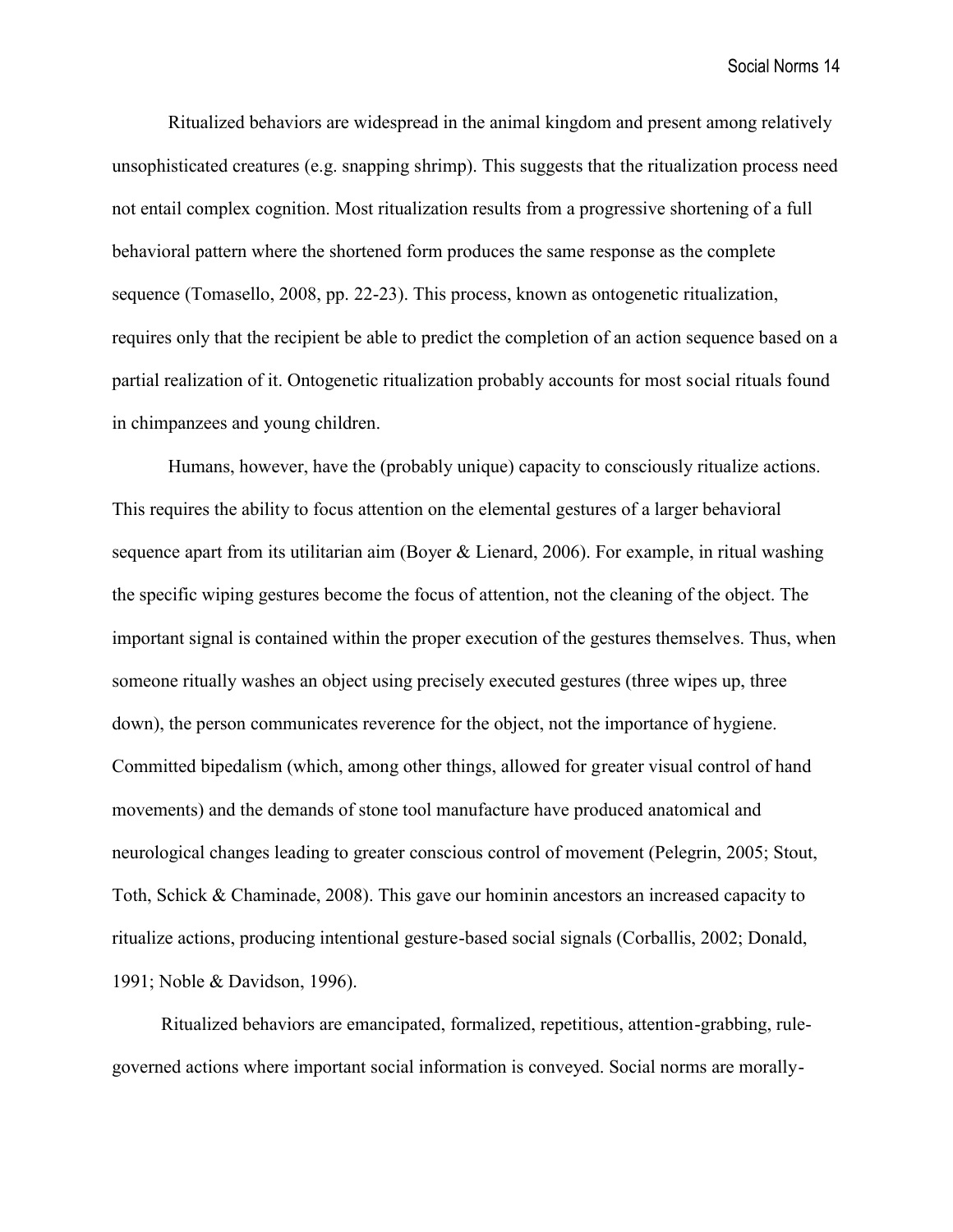weighty, communally agreed upon behavioral regularities that people are expected to follow. A core theoretical argument of this paper is that the ability to consciously ritualize actions created the necessary conditions for the creation, transmission, and reinforcement of social norms. These necessary conditions are pedagogical and emotional – that is, ritualized actions teach normative content and emotionally bind people to that content. Ritualized actions are effective for this purpose because they signal an intentional state of mind which the observer uses to extract social rules. Furthermore, these intentional signals are embedded within an emotion-laden social interaction which serves to bind participants to each other and to the values of their social group.

#### **Ritualized Infant-Caregiver Interactions**

The earliest social exchanges between infants and caregivers can be understood as ritualized interactions (Dissanayake, 2000). These interactions are characterized by rule governed, invariantly sequenced, formalized, repetitious, attention-directing acts. For example: (1) Early "turn taking" bouts between infants and caregivers are typically initiated by an attention-getting signal such as an imitative act (either by the adult or infant) or a "call" where either the infant directs a vocal signal at the adult or the adult leans in toward the infant and vocalizes using infant-directed speech or "motherese" (Nagy & Molnar, 2004; Reddy, 2008, pp. 52-55; Tronick, Als, & Adamson 1979). (2) The interactions are repetitive and follow a strict sequence described by Tronick et al. (1979) as:

a. Initiation: where either participant engages the attention of the other.

b. Mutual orientation: where the infant's initial excitement calms and the caregiver's vocalizations become soothing.

c. Greeting: characterized by the infant smiling and moving his or her limbs and the caregiver becoming more animated.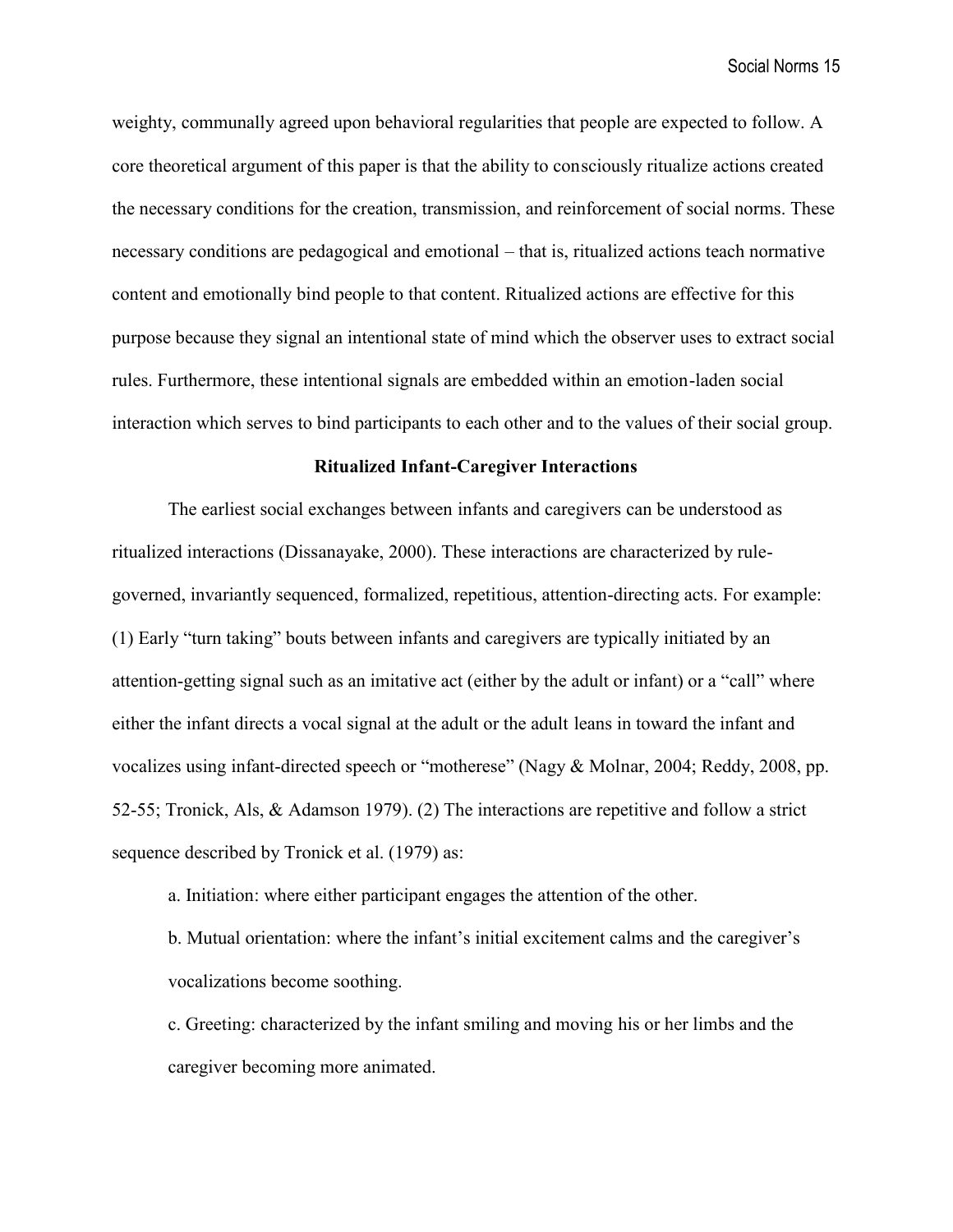d. Play dialogue: where the infant and caregiver take turns exchanging sounds and gestures.

The dialogue phase involves mutual turn-taking which has been called "proto conversation" because of its close resemblance to adult verbal interactions (Keller, Scholmerich & Eibl-Eibesfeldt, 1988). (3) Proto-conversations between infants and caregivers are rule governed exchanges as demonstrated by the results of the "still-face" paradigm. When the implicitly understood rules of proto-conversation are violated, infants protest. (4) Finally, formalization is seen in the social games that occur between infants and caregivers, such as peek a-boo, where restricted, stylized gestures (hands over the eyes representing a hidden face) are commonplace. Formalization is also seen more generally in that most infant-caregiver interactions over the first few months feature simplified, exaggerated, repetitious movements and facial expressions (called "motionese") and similar-type vocal utterances (Brand, Baldwin, & Ashburn, 2002; Shelde & Hertz, 1994).

As infants mature, both the motionese and infant-directed speech aspects of infant caregiver interactions continue to be highly salient in situations where adults model behavioral skills to toddlers and young children. Learning to use utensils, picking up toys, tying shoes, and the host of other practical skills that children must acquire are typically demonstrated to children by adults using attention-getting, repetitious, exaggerated gestures and vocalizations (such as "sing-song" melodies) that model and describe the necessary behavioral actions.

This paper proposes that there is an important connection between ritualized infant caregiver interactions and the acquisition of social norms. The argued connection is as follows: (1) ritualized actions signal intentionality and infants base their imitation on intentionality. (2) Infant's imitation reflects the acquisition of abstract generalized social rules. (3) Infants and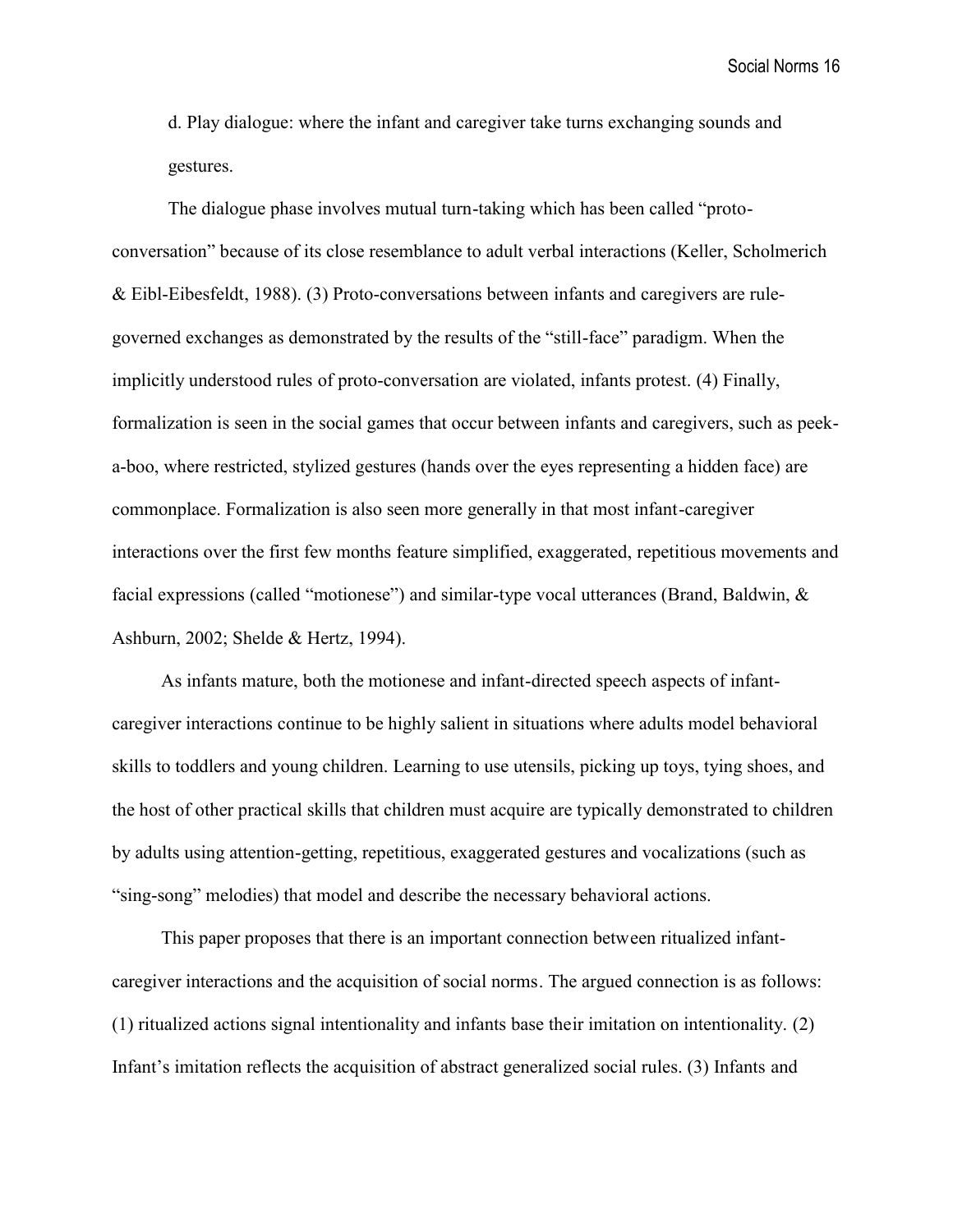young children invest significant emotional energy in both following and enforcing acquired social rules suggesting they have an emotional attachment to them. These early emotionally charged social rules are argued to be the affective foundation upon which social norms (understood as consciously-represented socially-agreed upon behavioral standards) are based. The next sections unpack the three elements of this process and provide evidence for each.

### **Ritualized Actions, Intentionality, and Imitation**

Early ritualized infant-caregiver interactions are especially effective at transmitting social norms for two reasons: (1) they are teaching events (i.e. ostensively marked pedagogical episodes) where an adult's intentional actions both highlight the presence of important social information (of which norms are a prominent part) and trigger active searching behaviors on the part of the infant. (2) They are emotional bonding events where shared movements are used to share emotions and mental states. As an object of emotional attachment, the caregiver embodies social/cultural values to which the infant also becomes emotionally committed. From early ritualized social interactions, infants and children extract general emotion-laden rules and expectations regarding how to behave toward both objects and people. The infant's emotional connection to these rules suggests that they carry an incipient moral "weight," upon which consciously understood reasons for their moral correctness can be added later. In other words, the moral significance that makes an attitude or behavior normative is first *felt* and this feeling is transmitted *ritualistically.* The more intellectual reasons for the normative status of an attitude or action are acquired later and it is here that language undoubtedly plays a more prominent role.

Ritualized infant-caregiver interactions involve formalized, exaggerated, attention-getting rule-based vocalizations (infant-directed speech) and gestures (motionese). In a series of recent studies, Gergely and Csibra (Csibra, 2010; Csibra & Gergely, 2006; Gergely & Csibra, 2005;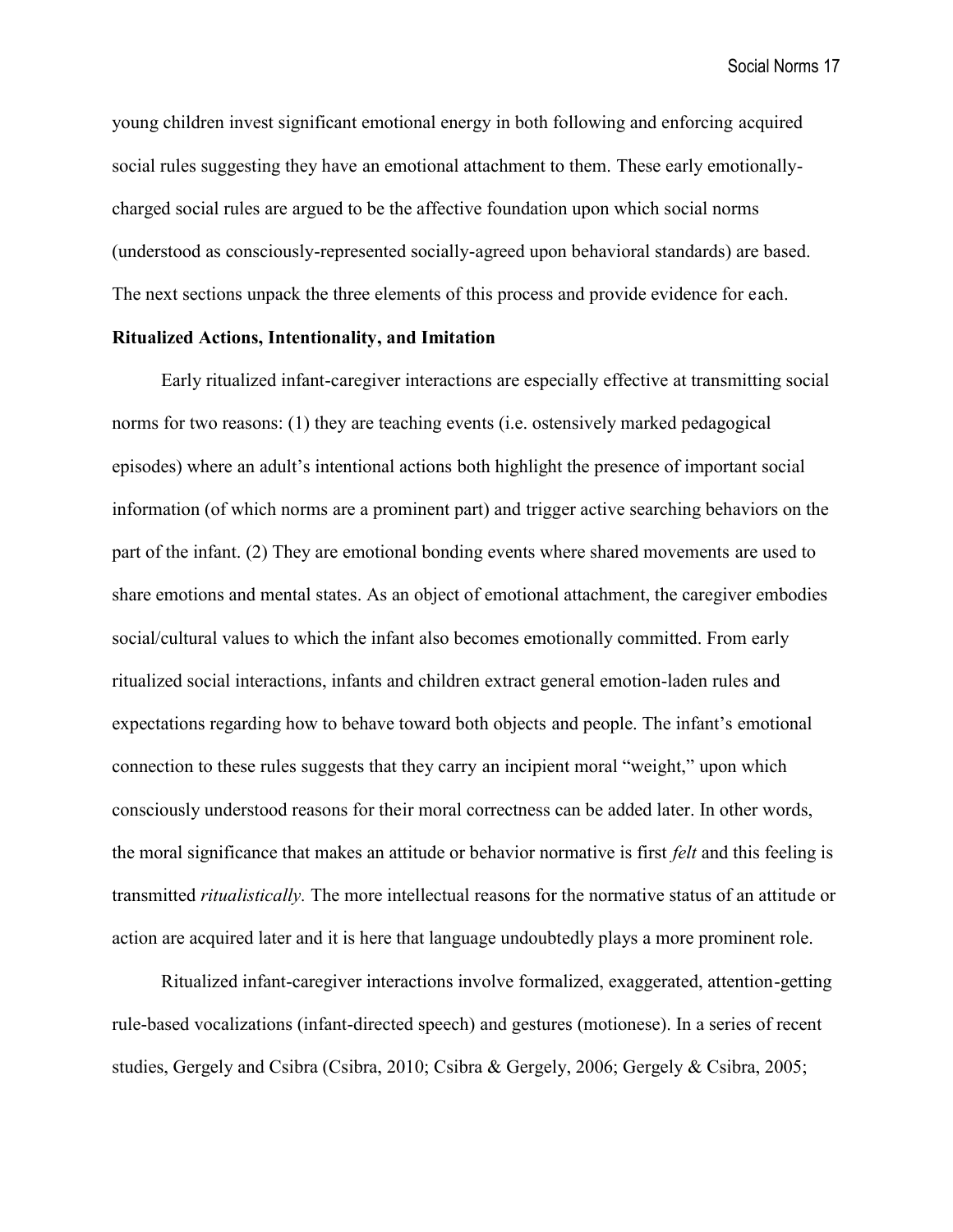Southgate, Chevellier, & Gergely, 2009) have demonstrated that these actions serve as ostensive signals which attract and direct attention to the presence of socially important information. The ostensive signals they identify are eye contact, infant-directed speech, and contingent reactivity (turn-taking). These signals overlap considerably, if not perfectly, with the ritualized behaviors characteristic of early infant-caregiver interactions (Dissanayake, 2000; Reddy, 2008, pp. 52-55; Tronick, Als, & Adamson 1979). Furthermore, the deliberate, exaggerated, simplified actions (motionese) commonly used by adults when interacting with infants and children coincide with what Gergely and Csibra (2005 p. 479) identify as the ostensive manifestation of motor skills used when experts (such as adults) teach novices (such as infants and children) a new skill. Motionese is effective in drawing and maintaining an infant's attention when motor skills are being demonstrated (Brand & Shallcross, 2008).

Human infants appear to be especially sensitive to ostensive cues and use them as a basis for imitation. One of the most basic imitative behaviors dependent upon ostensive cuing is gazefollowing. In gaze-following, the infant uses the adult's attentional focus as an indicator of where his/her own attention should be directed (Baldwin & Moses, 1996). However, infants as young as six months are significantly more likely to follow an adult's gaze shift when that shift is preceded by an ostensive cue such as direct eye contact or infant-directed speech (Farroni, Massaccesi, Pivitori, Simion, & Johnson, 2004). Once shared attention is established, ostensive cues continue to play a critical role in directing imitative behavior by signaling intentionality.

A number of studies have shown how the imitative behavior of infants and toddlers is "rational" in the sense that they copy what appear to be a model's intentional actions rather than accidental or circumstantially necessitated ones. For example, Carpenter, Akhtar and Tomasello (1998) had 14- and 18-month-olds watch an adult deliberately spin a wheel (while announcing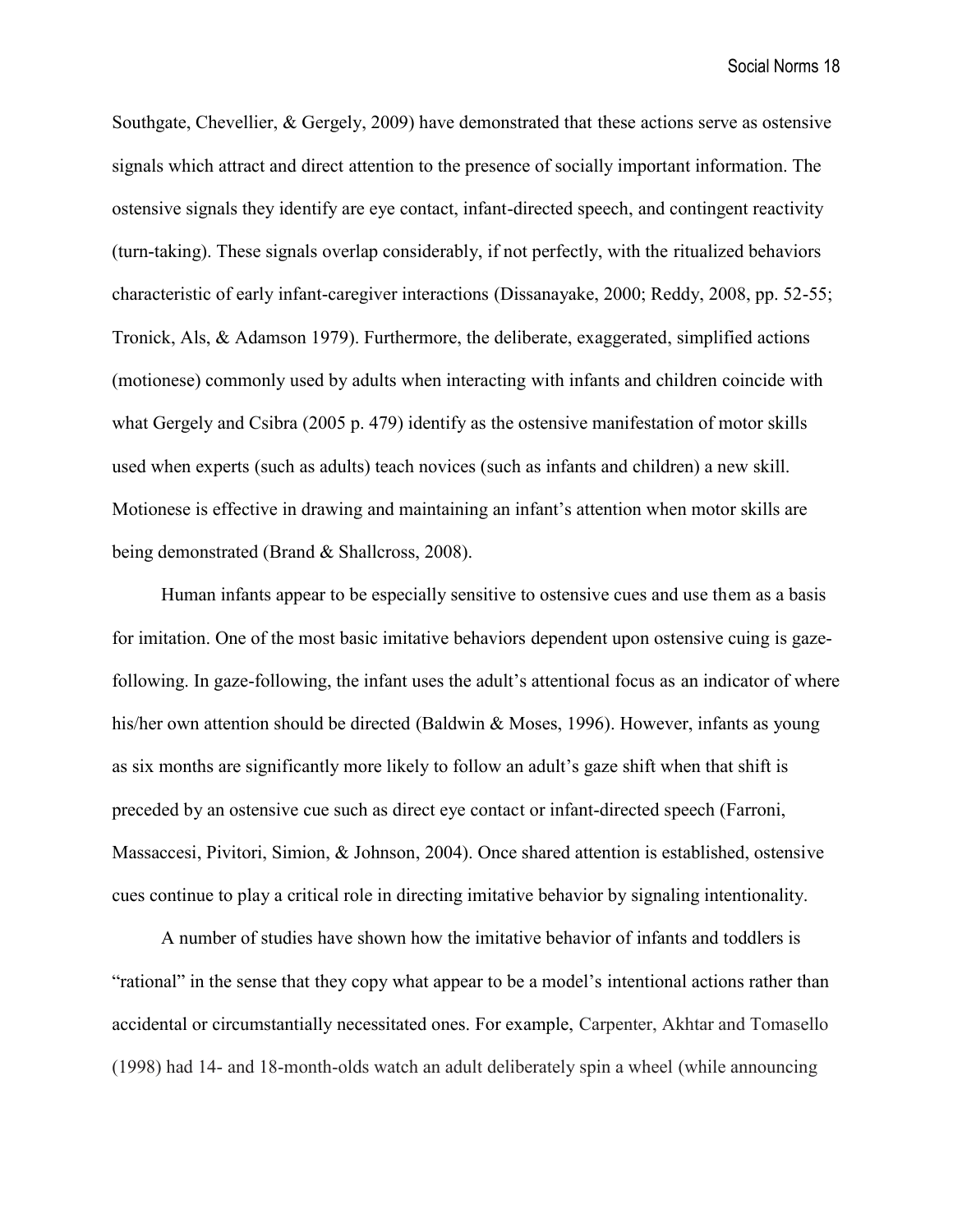"There!") then subsequently accidently catch her hand on a lever which illuminate some lights (while announcing "Whoops!"). Later the infants reproduced the wheel spinning action but not the lever-pulling-light-illuminating action. Similarly, Schwier, van Maanen, Carpenter and Tomasello (2006) found that 12-month-olds would reproduce the means of getting a toy dog into a toy house (via the chimney), when it appeared to be freely chosen (the door to the house was wide open). However, infants used a more direct means of getting into the house (the door) if the means demonstrated by the adult (down the chimney) was circumstantially necessitated by the door being locked.

Infants imitate intentional acts and ostensive cues serve as indicators of intentionality. For example, Brugger, Lariviere, Mumme, and Bushnell (2007) had a model demonstrate both causally relevant and irrelevant acts to 15-month-old infants. The model lifted a latch that did (causally relevant) or did not (irrelevant) secure a lid on a box, after which the lid was opened. Researchers found that infants were more likely to imitate the latch-lifting, even when it was causally irrelevant, if the act was ostensively cued prior to it being demonstrated. The cueing involved establishing eye contact with the infant and verbally addressing him/her using infant directed speech. The cueing advantage held true even when infants were equally attentive to the action in the non-cued condition. Thus, cueing and watching an irrelevant act led to imitation of the act, whereas simply watching the irrelevant act did not.

Gergely, Bekkering, and Király (2002) report a similar finding. They found that 14 month-olds were more likely to imitate an "irrational" act if the act appeared to be intentional. In a follow-up study (Gergely & Csibra, 2005), ostensive signaling was found to be critical to inferring intentionality. They exposed infants to a model who used her head to turn on a light (from Meltzoff, 1988). In one condition, the model's hands were occupied (holding a blanket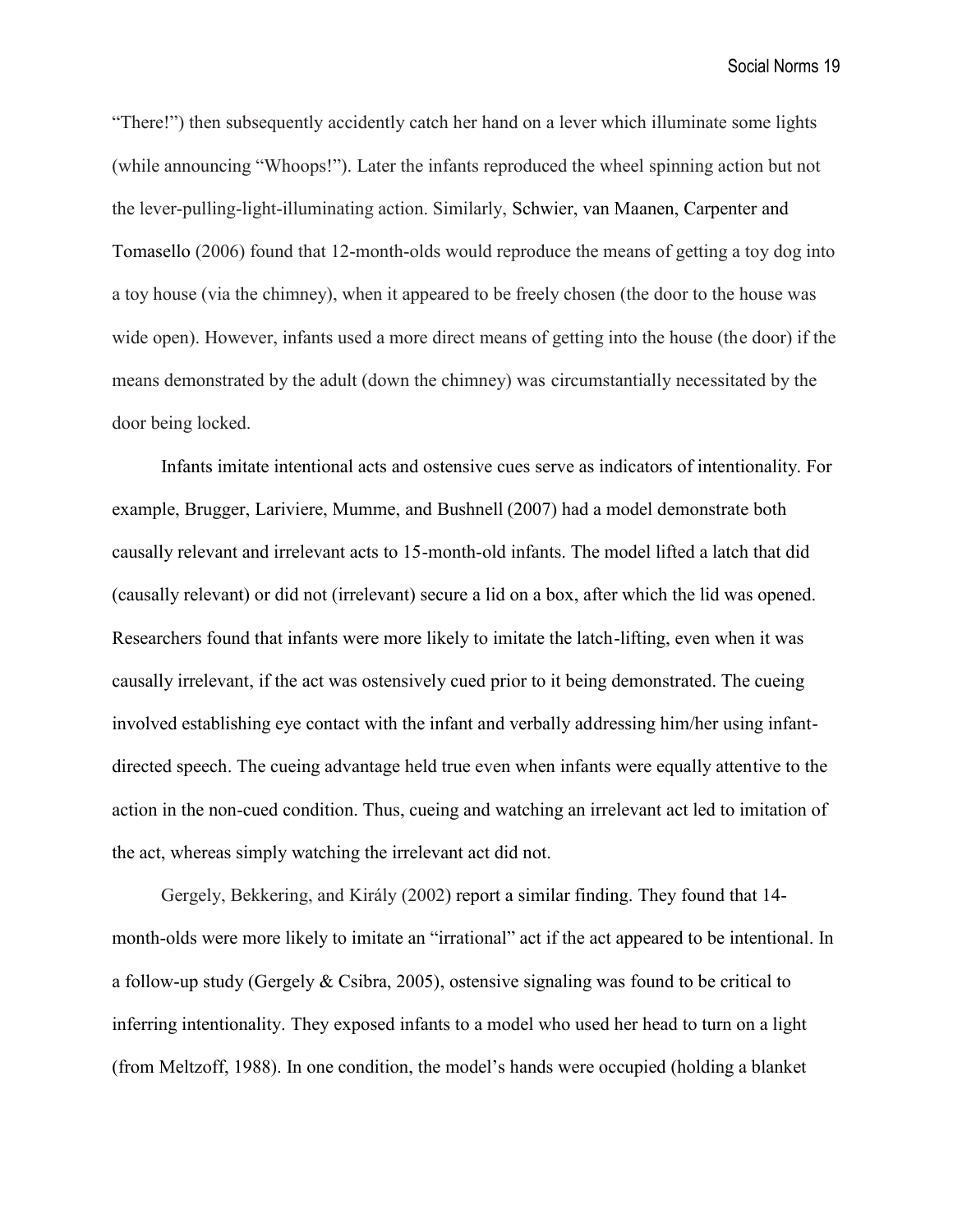tightly around her cold body) and thus using the head was rational. In the other condition, the model's hands were free and thus using the head to turn on the light seemed irrational (but obviously intentional). Results showed that imitating the head action was more likely to occur in the hands-free condition. This supported the hypothesis that infants do not blindly imitate, but instead imitate what appear to be intentional actions. Results also showed that infants were equally unlikely to imitate the head action when either the hands-free or hands-occupied conditions were presented incidentally. This supported the notion that in the absence of ostensive cues, the head action was no longer understood as intentional even in the hands-free condition.

Often the causally-irrelevant actions that infants and children imitate are ritual-like and by their very nature signal intentionality. For example, Lyons, Young, and Keil (2007) found that three- to five-year-olds would readily imitate stroking a feather on the side of a jar before removing the lid to retrieve an object. Similarly, Nielsen and Tomaselli (2010) found that two to 13-year-olds imitated rotating a stick three times on the top of a box or wiping a stick three times from front to back over a box before opening the box. Imitation of these actions persisted even after one group of children was allowed to discover how to open the boxes directly by hand (without using sticks). Thus, understanding that the stick motions were not *physically causally* necessary to opening the boxes failed to deter the children from reproducing the stick-rotating or -wiping actions. However, by virtue of their formalized, repetitious, rule-governed (thus ritualized) nature, the actions were obviously intentional and this compelled the children to treat them as somehow integral to box-opening. The Nielsen and Tomaselli study is also notable for the fact that some of children involved were Kalahari Bushman, demonstrating the culturally robust nature of over-imitation (imitating causally-irrelevant acts).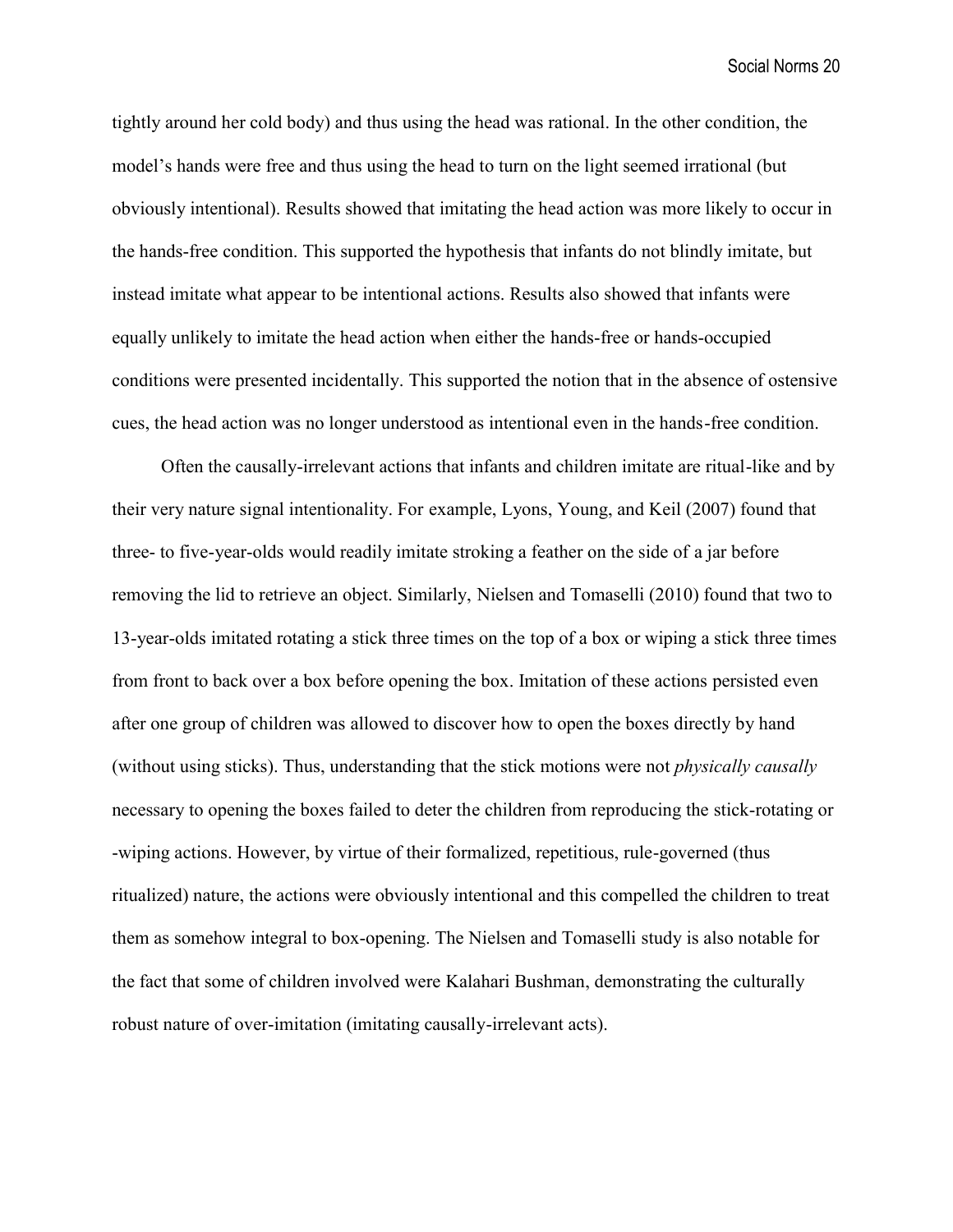Finally, Southgate, Chevellier, and Gergely (2009) provide evidence that ostensive signals encourage recipients to adopt a "pedagogical stance" where they actively search for novel and relevant information from the sender. They showed 18-month-olds two ways of achieving the same outcome (a toy animal either slid or hopped into a house). The action sequence was always preceded by an ostensive signal ("Look, I'm going to show you what the [animal] does"). They found that infants were more likely to imitate the particular action style (hopping vs. sliding) if while observing the demonstration the infants already knew what the outcome was. In other words, for those who knew the outcome (animal goes into the house) the novel, relevant information occurring subsequent to the ostensive cue was the means of achieving the goal. For those infants who did not know the outcome, the entire action sequence (both means and outcome) was novel. Thus, they gave priority to the outcome – reliably imitating it but not the specific means.

Ritualized actions thus serve as ostensive signals indicating intentional behaviors that carry important social information. When a caregiver shows an infant how to use a spoon using exaggerated simplified gestures or engages the infant in a rule-governed proto-conversation using infant-directed speech, the caregiver is signaling to the infant the intention to communicate socially important information. Furthermore, these ritualized ostensive signals trigger the infant to adopt a "pedagogical stance" where the infant actively searches for novel and relevant information during the social exchange.

## **Imitation and the Acquisition of Social Rules**

Additional studies have shown that infants' imitative learning resulting from an ostensively cued social interaction is not just an implicit motor procedure tied to a specific condition. Instead, infants' learning possesses two additional qualities relevant to norm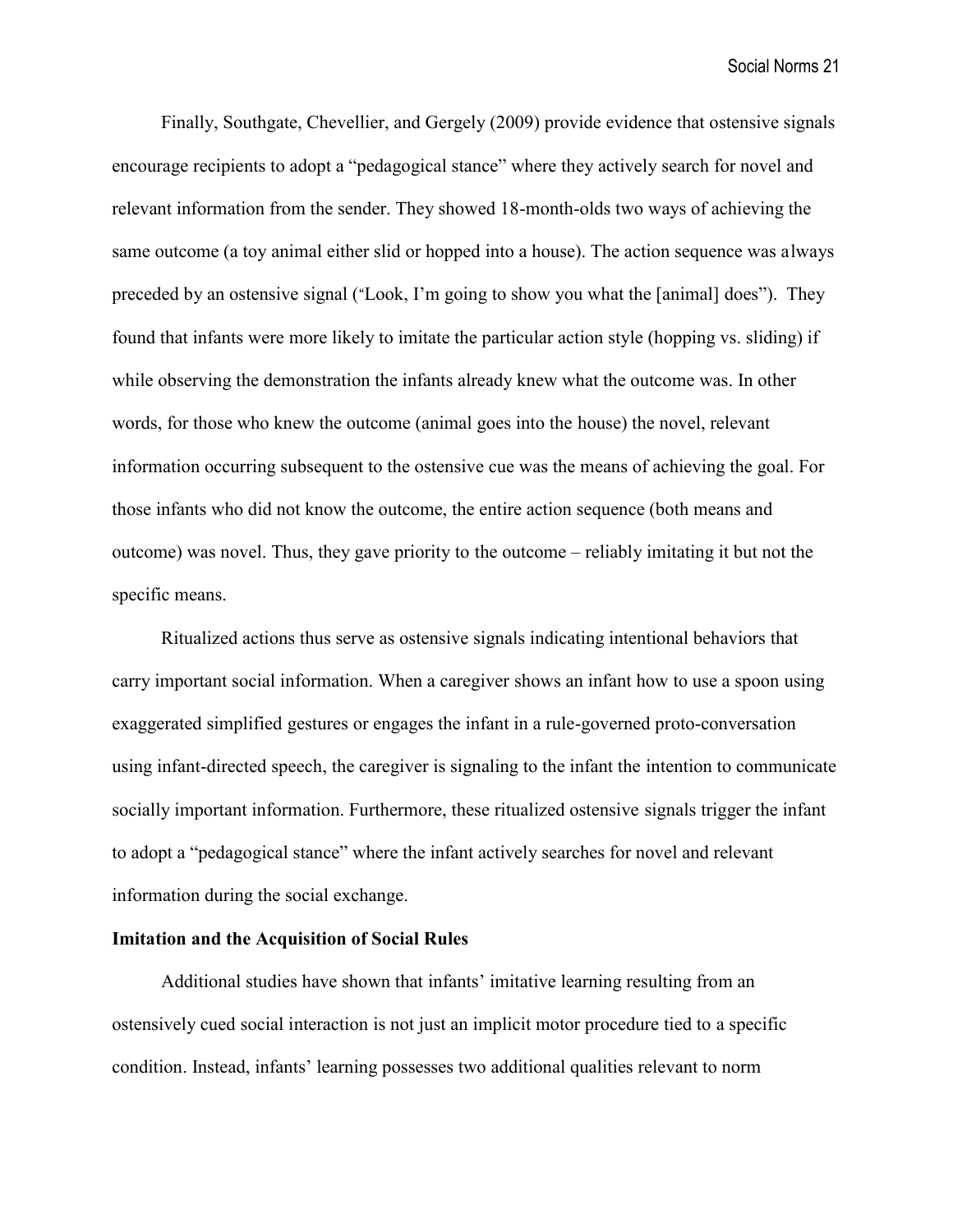acquisition: (1) it is generalized to an entire category of circumstances, and (2) it involves the acquisition of abstract rules, not just implicit motor procedures. These qualities are critical because social norms are generalized abstract rules about how one ought to behave under an entire category of circumstances (e.g. one should be respectful to all elders not just one's genetic relatives).

Lyons et al. (2007) showed that young children's imitation of causally irrelevant acts ("over-imitation") was highly robust occurring outside of the experimental situation after considerable delay and in the face of contrary social reinforcement. Two additional studies demonstrated similar generality of learning in much younger subjects and tied it directly to ostensive cueing (Casler & Kelemen, 2005; Gergely, Egyed & Király, 2007).

In the Gergely et al. (2007) study, for example, 14-month-olds watched as a model expressed either positive or negative emotions while interacting with an object (note: before interacting with the object, the model ostensively cued the infant by looking directly at him/her with raised eyebrows and tilted head). Using a looking time measure, the researchers showed that once a certain emotional valence was associated with a particular object ("good object," "bad object") infants expected other adults to treat the object in accordance with that emotional valence. Thus, they were surprised if a different adult (not the model) approached a "good object" expressing negative emotions. The fact that infants tended not to make this same generalization in the absence of ostensive cues indicates that it is only when the ostensive signal is present that infants interpret emotional valance as a general characteristic of the object and not an idiosyncratic reaction tied to a specific individual or circumstance (Csibra, 2010).

Similarly, Casler and Kelemen (2005) found that once an adult had demonstrated that a certain tool was for a particular purpose, both two- and five-year olds expected it to be used only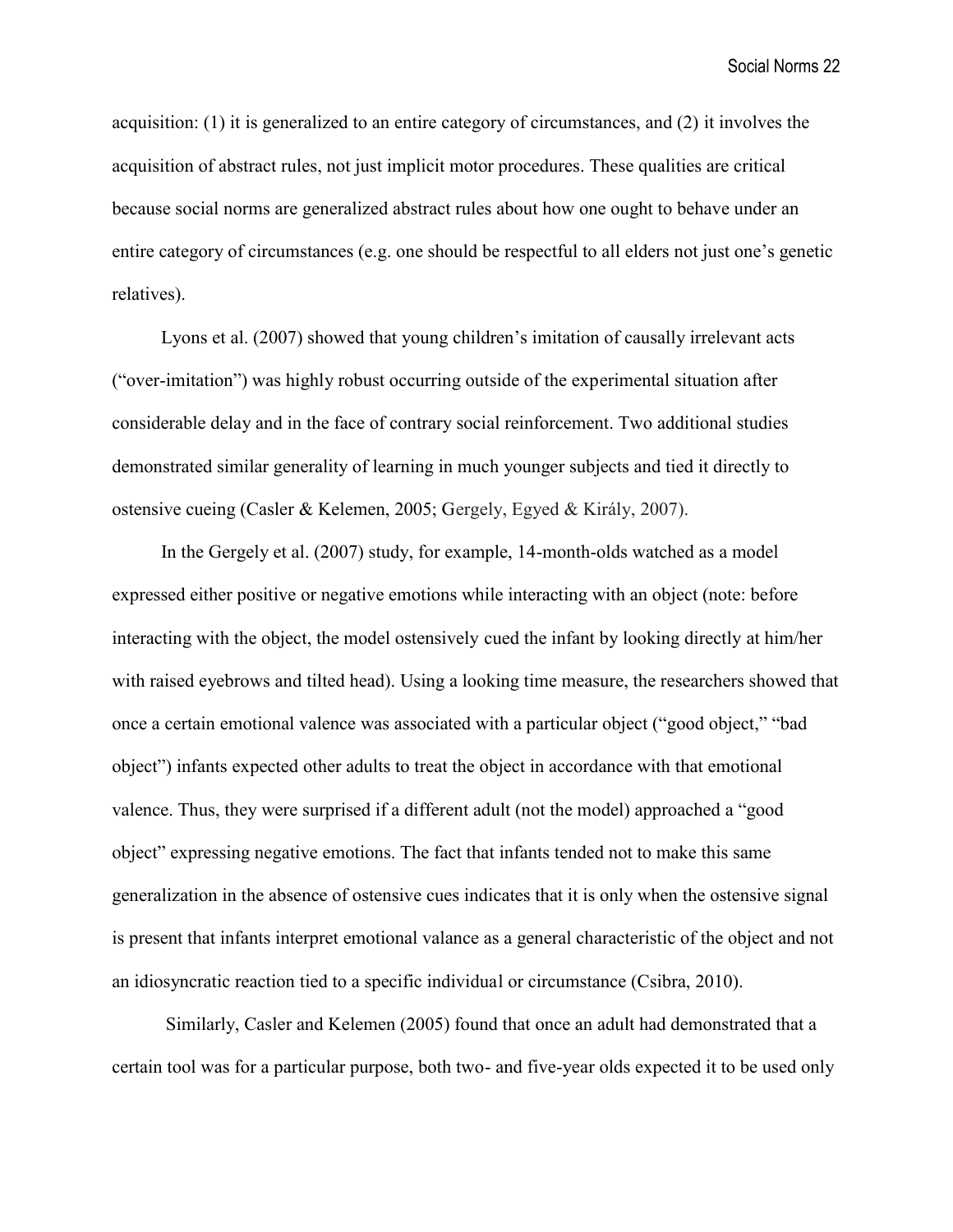for that purpose even if the tool's physical properties allowed it to be used equally well for a different one. Critically, they expected others (who were not privy to the demonstration) to use it only for that purpose as well. Thus, what infants and children learn from their ostensively cued observations is that certain attitudes and behavioral dispositions apply generally to all people and situations of a relevant category.

Johnson, Dweck, and Chen (2007) report a similar finding using an habituation paradigm with securely and insecurely attached 12- to 16-month old infants. They presented videos to the infants where a "mother" geometric form either heeded her "child's" cries for attention or ignored them. Securely attached infants were surprised by the mother's inattentiveness, while insecurely attached infants were surprised by the mother's attentiveness. Thus, infants in this study appeared to assume that mothers, in general, should behave in a particular way toward infant distress.

Two other studies show that this general knowledge takes the form of abstract rules and not just implicit motor procedures (Kenward, Karlsson, & Persson, 2010; Williamson, Jaswal, & Meltzoff, 2010). Williamson et al. (2010) had three-year-olds observe an adult engaged in a sorting task. The adult took different items from a single pile and sorted them into separate containers either by color (a perceptually obvious quality) or the sound made when shaken (a perceptually non-obvious quality). Simply by observation, the children learned to sort objects on both the perceptually obvious and non-obvious criteria. Children, however, failed to correctly sort objects in two control conditions. In one, they were simply shown the end states achieved after sorting was completed (two piles of pre-sorted objects). In the second, they were shown the end states along with equivalent sorting movements (pre-sorted piles plus motor movements used when sorting). The authors argued that if the children simply learned a motor procedure there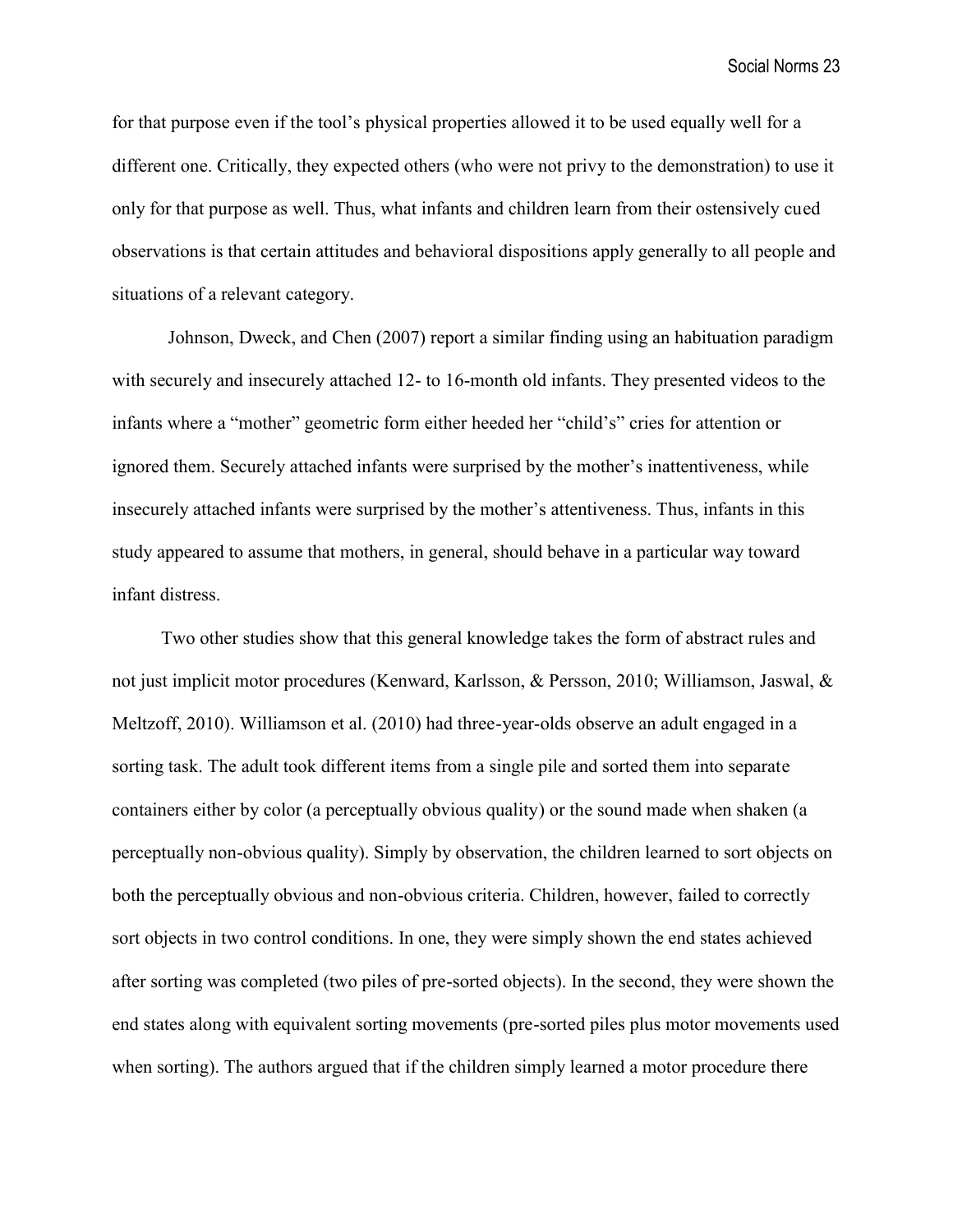would have been equivalent sorting performance in the end state plus motor movement condition since both the final sorted state and the motor movements used to achieve the state were modeled (the motor movements, however, did not actually produce a transformation in object groupings). Instead, children must have learned something more abstract relating to the transformational rule embodied in the sorting actions.

Kenward et al. (2010) offer further support for this finding. They found that young children's over-imitation was based on a flexible declarative belief and not a behavioral procedure. In this study, four and five-year-old children were shown how to use a stick to retrieve objects from a box. As part of the demonstration, the stick used to retrieve the items was first placed into a dial at the top of the box and the dial was rotated. When children were given an opportunity to retrieve items, nearly all executed the causally irrelevant act of turning the dial with the stick before using the stick to retrieve the items (thus demonstrating over-imitation). To determine if the over-imitation was the result of a flexible declarative belief or an implicit procedural rule, the experimenters ran a second condition where before handing the stick to the child the experimenter placed the stick in the dial and turned it. Once given the stick, most of the children proceeded to use the stick immediately to retrieve items from the box, thus demonstrating that they understood that the dial-turning needed to be done, but not necessarily by the child.

This, the experimenters argued, was more compatible with the idea that the child's overimitation was due to a flexible declarative belief ("the dial must be turned before retrieving the items") rather than an implicit procedural rule ("execute the motor routine of putting the stick in the dial and turning, then insert the stick in the box"). Thus, the child understood that the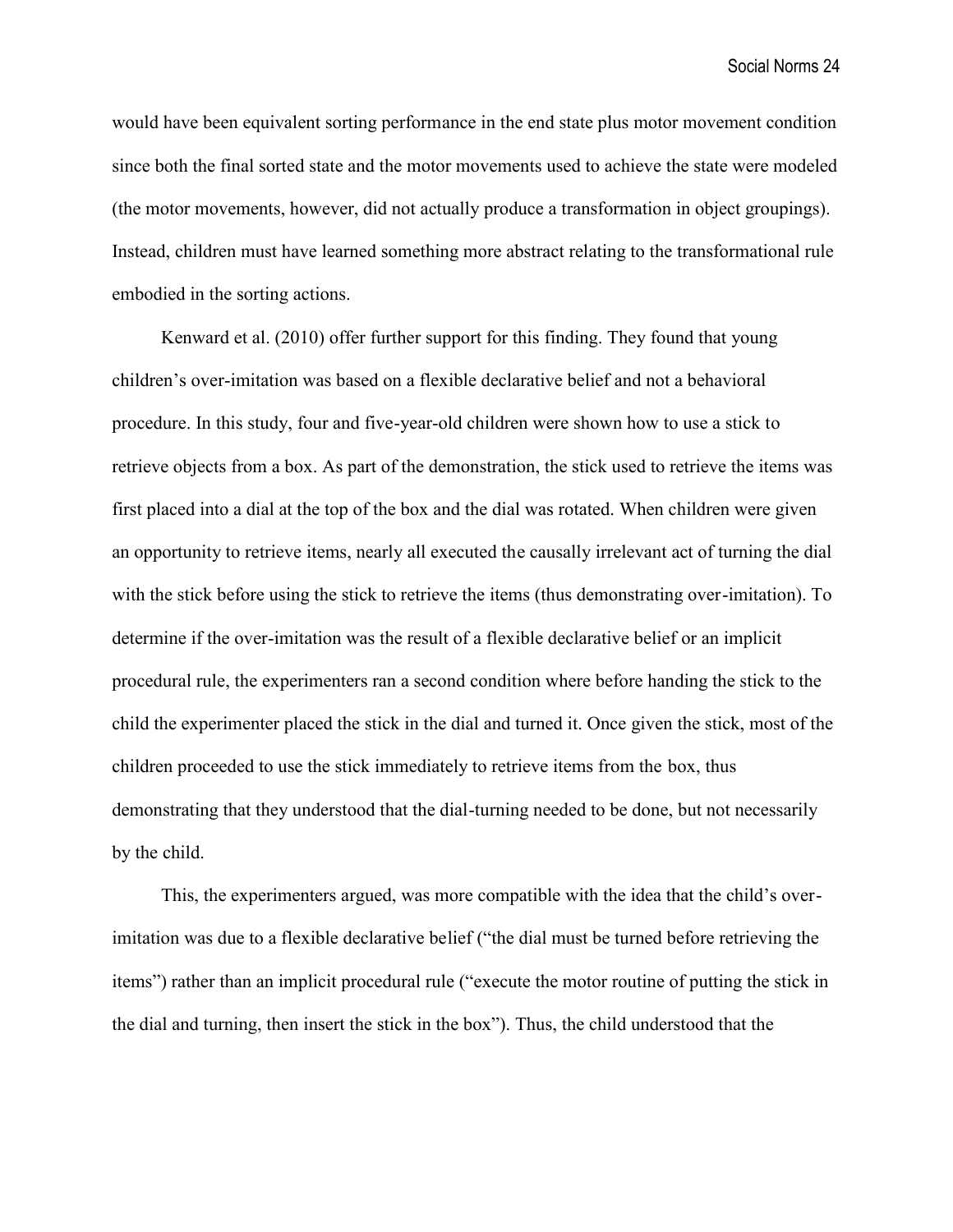irrelevant act was necessary (though the child did not know why) but it did not have to be done by the child himself.

The Kenward et al. (2010) study specifically implicated norm-learning in children's tendency to over-imitate. Their study found little evidence supporting the notion that children suffered from distortions of causality (incorrectly thinking that the irrelevant behavior was causally efficacious). Only 10% of children reported that the irrelevant act caused item retrieval (this proportion increased, however, as tasks became more complicated and the causality of actions less clear). Instead, their findings supported the hypothesis that children over-imitate because they believe that a clearly intentional behavior ought to be reproduced even if that behavior's causal relevance is unclear. It is this assumption that an action "ought to be done" even in the absence of a clear reason why that implicates norm-learning. Norms are actions done simply because they ought to be in order to please to others.

In sum, the studies reviewed so far indicate that ritualized infant-caregiver interactions and skill demonstrations involving motionese are teaching events where ritualized behaviors serve as ostensive cues marking intentional acts. Intentional acts drive imitation and imitation reflects the acquisition of social rules. These rules provide information about behaviors that "ought" to be executed under a general category of circumstances.

The next sections provide more evidence of the acquisition of social rules, while adding a second critical element: the emotional investment infants and children make in both following and enforcing rules. Infants respond to rule violations with distress and emotional protest. The basis for this emotional attachment is found in the very nature of ritualized infant-caregiver interactions – they are not just pedagogical events, but also powerful emotional bonding events.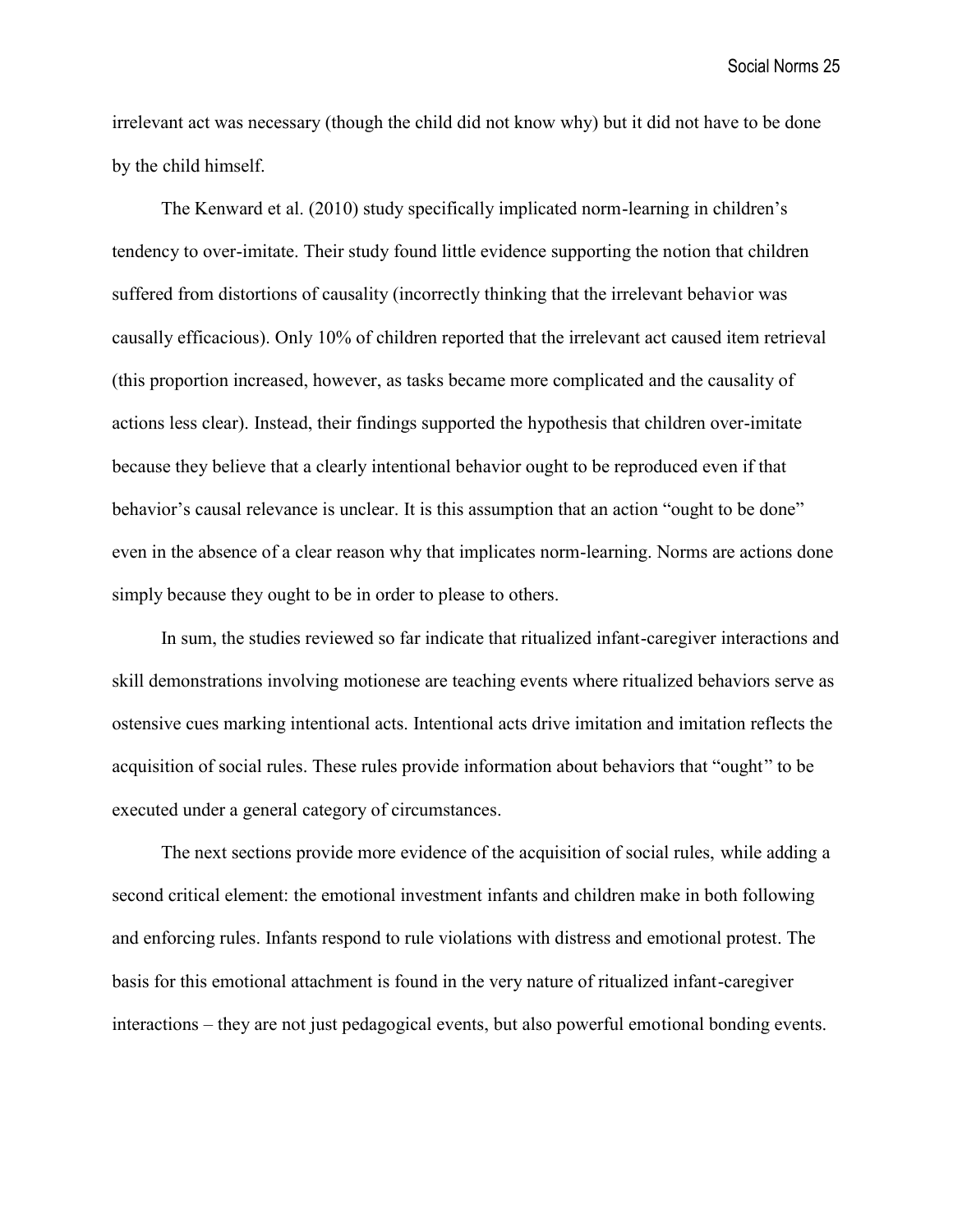### **Ritualized Caregiver-Infant Interactions as Emotional Bonding Events**

Early ritualized infant-caregiver interactions are powerful emotional bonding events (Bruner, 1999; Stern, 1985; Tronick, 1981). Infants become emotionally bonded to their caregivers and to the social rules they embody. This is critical to effective norm transmission because norms are not cold, detached rules of conduct. They are emotionally charged behavioral "oughts" that people are intrinsically motivated to follow. The deep emotional bonding present in infant-caregiver interactions is an outgrowth of our species' unique capacity for cognitive and emotional sharing.

Among humans, infant-caregiver interactions involve both proto-conversational "turn taking" and joint attention (where infant and caregiver share attention on a third object such as a toy). These features are very likely unique to humans. Evidence for both joint attention and proto-conversation in nonhuman apes is weak (Bard & Vauclair, 1984; Carpenter, Tomasello, & Savage-Rumbaugh, 1995, Tomonaga et al., 2004). While infant chimpanzees can follow another's gaze (Okamoto, Tomonaga, Ishii, Kawai, Tanaka, & Matsuzawa, 2002), their ability to translate this into bouts of joint attention or proto-conversation is limited at best, possibly non existent (Carpenter et al, 1995; Tomasello & Carpenter, 2005; however see Plooij, 1984, p. 142).

The behavioral turn-taking found in proto-conversation involves interpersonal synchrony where gestures and vocalizations are coordinated in time. Greater interpersonal behavioral synchrony has been shown to create positive emotions between participants (Hove & Risen, 2009). The positive emotions generated within ritualized infant-caregiver interactions are but one element of a larger uniquely human cognitive/emotional sharing that also includes shared attention, intentions, and goals (Tomasello, Carpenter, Call, Behne, & Moll, 2005).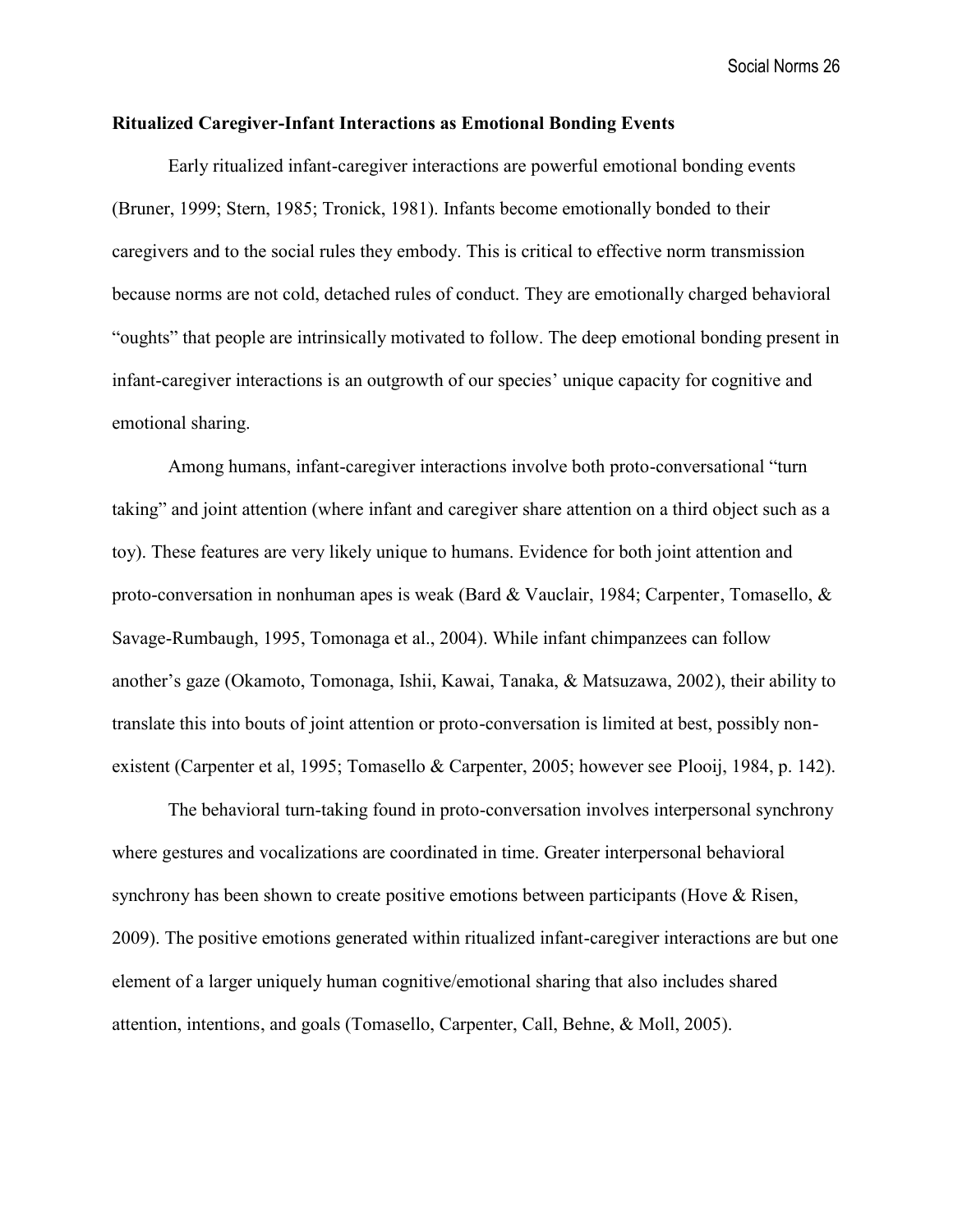For example, if a caregiver and infant are playing with a toy, then the toy (and not other things in the room such as diapers, baby wipes, etc.) is the object of their shared attentional state. If the caregiver begins reaching for the diaper-changing equipment, baby very likely breaks attention away from the toy and begins looking for the wipes and moving to the changing table. Furthermore, through social referencing infants use their interactions with caregivers to regulate their emotional states by bringing their state into conformity with the caregiver (Haviland  $\&$ Lelwica, 1987). Thus, unlike other apes, human infants are strongly motivated to establish a common cognitive/emotional ground with others – "What are *we* paying attention to?" "What activity are *we* engaged in?" "How do *we* feel about this?"

Over time, shared attention and shared emotional states are augmented by shared intentions and goals as social games (e.g. peek-a-boo) and other more sophisticated interactions emerge. Even very young children understand the cooperative roles required to complete a task or play a game and protest when a partner fails to fulfill his/her role – something chimpanzees never do (Warneken, Chen, & Tomasello, 2006). It is this jointly-committed, "we" form of cognition (shared emotions, goals, intentions, etc.) that composes the ontogenetic basis for the shared ideas, history, customs, and institutions of adult social life – of which norms are a part.

This deep cognitive/emotional intimacy between infants and caregivers means that infants become emotionally committed not just to the person of caregiver, but to the embodied cultural values of the caregiver as well. Thus, violations of caregiver's embodied "social rules" can be as emotionally distressing to the infant as personal rejections.

## **Emotional Attachments to Social Rules**

One of the first rules that infants extract from their early social interactions is that faceto-face encounters should involve mutual turn taking. Violating this rule causes infant distress.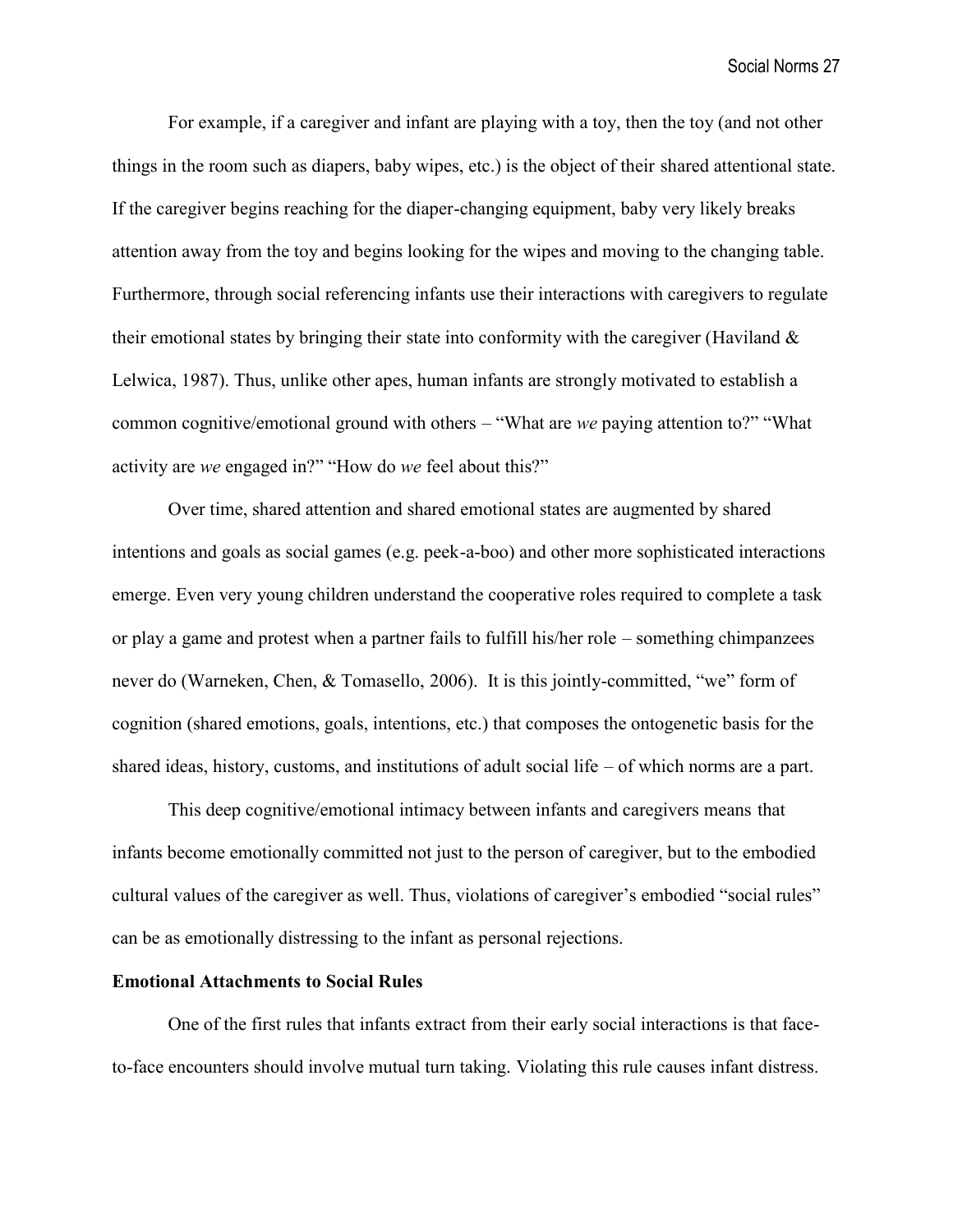Evidence for this has been found in the classic "still face" studies. By two months of age infants are already engaging in proto-conversations with their caregivers (Hobson, 2004, pp. 33-39; Reddy, 2008, pp. 71-82). These reciprocal turn-taking exchanges follow a general script and infants develop behavioral expectations based on that script. In the "still-face" paradigm, after the caregiver has established a turn-taking interaction with the infant, she assumes a nonresponsive emotionally blank facial expression (Ross & Lollis, 1987; Tronick, 2003; Tronick, Als, Adamson, Wise, & Brazelton, 1978). The effect has been repeatedly described as "dramatic" (Hobson, 2004 p. 36; Reddy, 2008, p.73). The infant's mood quickly switches from spirited chattiness to sober unease. The infant will often look away, then attempt to reengage the caregiver with a wary smile. When these attempts fail, the infant withdraws entirely. Tronick et al. describe the typical reactive sequence as sobering, wariness, checking, and eventual withdrawal, with greater agitation occurring when the still face remains oriented toward the infant. The situation is distressing to the infant not just because of the caregiver's unexpected unresponsiveness but because it violates "conversational" rules (Beebe & Lachman, 1998; Tronick, et al., 1978).

That rule violation lies behind the infant's reaction to the still face has found support in studies using video mediated interactions between mothers and infants (Murray & Trevarthen, 1985; Nadel, Carchon, Kervella, Marcelli, & Reserbat-Plantey, 1999). In these studies, mothers and infants see and hear each other on live video displays. However, after a turn-taking interaction between the two is established, a delay is introduced such that the mother's gestures and vocalizations are no longer synchronized with those of her infant. The point of this is to determine if the infant's distress to the still-face disruption is due to the mother's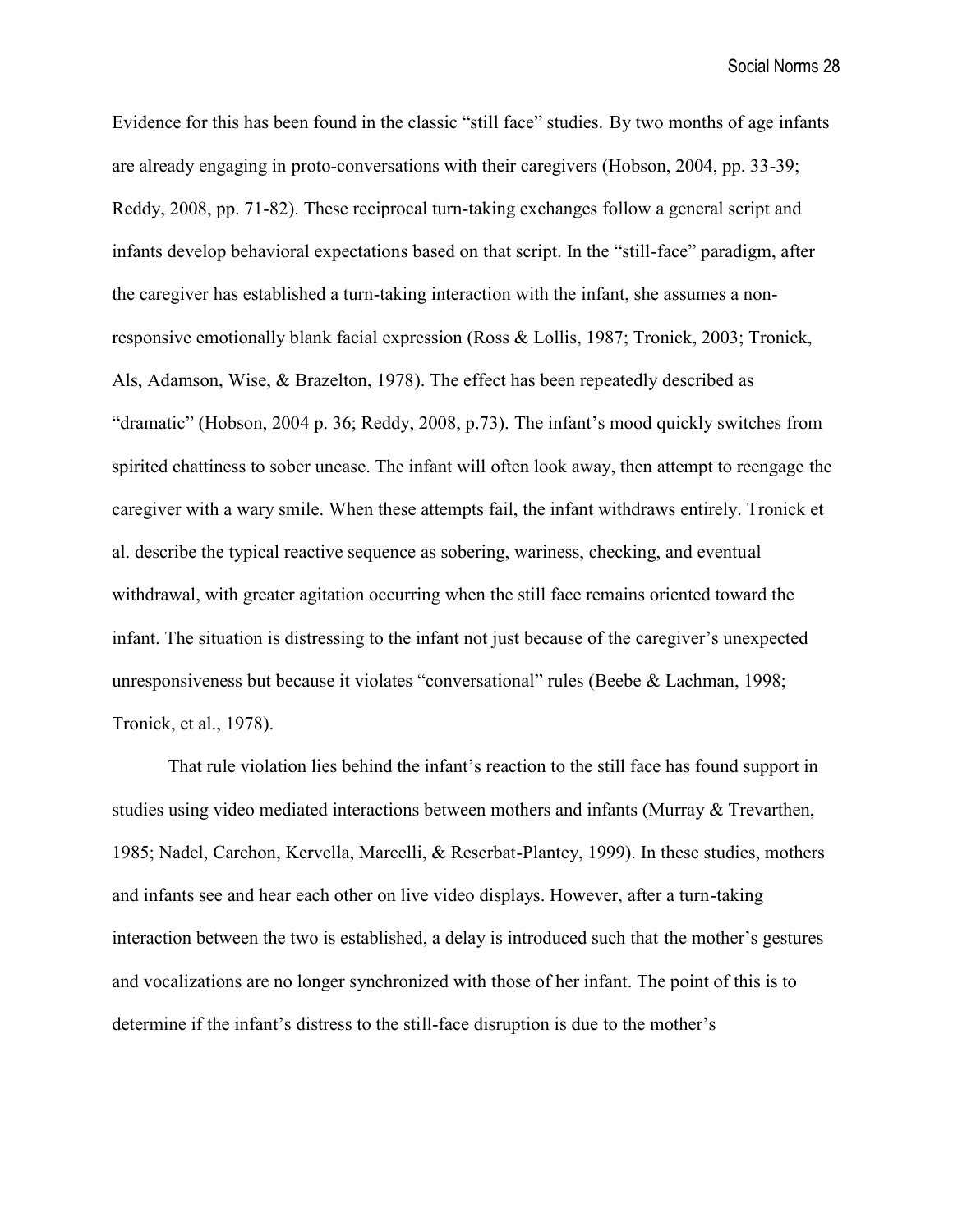unresponsiveness or the "oddness" of her behavior, or if it is because of a perceived violation of conversational rules.

In the time-delay manipulation, the mothers continue to be responsive to their infants and their faces remain oriented toward their infants with smiles and positive vocalizations. Thus, the mothers are not emotionally rejecting their infants. However, the mother's behaviors are no longer properly coordinated with their infants – the "turn taking" is disrupted. Again, infants as young as two months detect the change by demonstrating fewer smiles, more looks away, more closed mouth expressions, and more general puzzlement and confusion. Thus, it is not just the mother's unresponsiveness or her failure to orient toward the infant that causes the infant's distress. It is her failure to conform to the expectation of contingent behavioral exchange – an expectation which the infant has already acquired by two months of age (see also Reddy, 2008, pp. 75-76).

Infants' social expectations are further influenced by the qualitative nature of their ongoing interactions with their caregivers. For example, whether turn-taking interactions should involve the sharing of emotional states ("affective sharing") depends on how involved and emotionally sensitive the caregiver is during infant-caregiver interactions. This was demonstrated in a study by Legerstee and Varghese (2001) where mothers were rated on "affective mirroring" during interactions with their infants. Affective mirroring involved three components: (1) the degree to which the mother actively encouraged the infant's maintenance of attention by making reinforcing comments or questions ("are you looking at your toes?"), (2) the degree of warmth and sensitivity the mother displayed during social interactions, and (3) the degree of social responsiveness the mother displayed by imitating the infant's smiles and vocalizations and modulating the infant's negative emotions.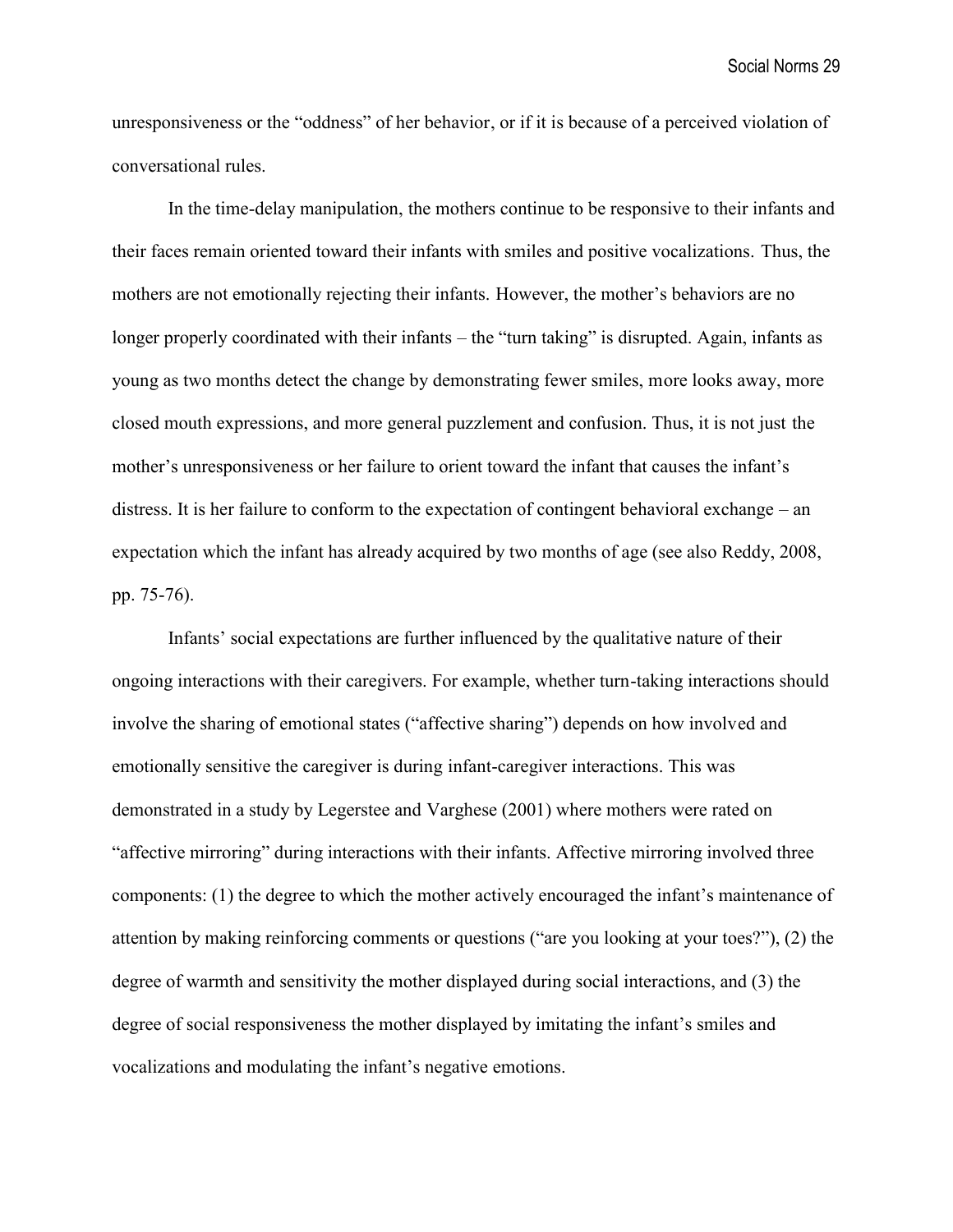Results showed that infants whose mothers were high in affective mirroring were more emotionally sensitive to contingency in social interactions. When their mothers' responses no longer followed the rules of turn taking, they both detected this change (by gazing less at mother) and reacted negatively to it by reducing their smiling and cooing at mother. By contrast, infants whose mothers were low in affective mirroring detected their mothers' rule violations (they gazed less at mother), but showed no change in smiling or cooing. The researchers argued that infants of high affective mirroring mothers had developed an expectation that contingent social interactions should include affective sharing. When this expectation was violated they emotionally protested. But no such expectation was present for infants of low affective mirroring mothers. Thus, relational history plays an important role in the kinds of social expectations the infant develops.

This study has been complemented by another (Main & George, 1985) where one- to three-year-olds were observed for their reaction to peer distress. Half of the observed infants/toddlers were from abusive homes and half were not. While children from non-abusive homes gave the typical empathic reaction to peer distress (attention to the distressed peer, expressions of concern, acts of comfort), those from abusive homes typically showed no empathic concern and instead often reacted with anger, threats, and physical confrontation. These infants appear to have formulated social expectations based their past relational histories with their caregivers ("those in distress should be comforted," or "those in distress should be chastised") and their emotional reactions clearly aligned with these expectations.

The tendency to swiftly acquire and then vigorously enforce social rules has been studied both naturalistically and experimentally. Edwards (1987) analyzed over 100 naturalistic observations of Oyugis (Luo-speaking native Kenyans) children and their domestic caregivers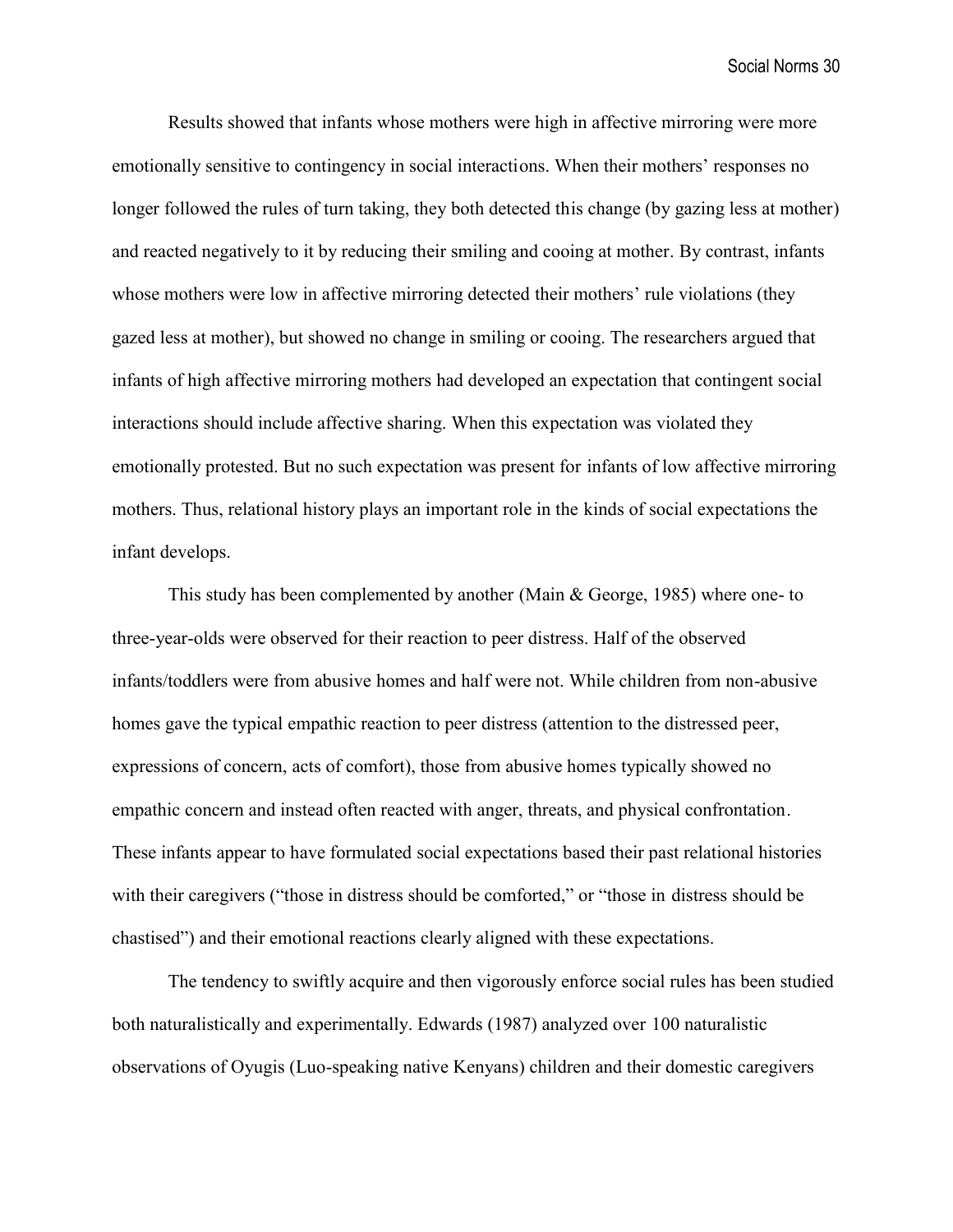and concluded that by two and a half children were already active enforcers of social rules. This was true even though children were never specifically instructed to enforce rules. Instead, they were usually taught only what the rules were. Rakoczy and colleagues (Rakoczy, 2008; Rakoczy, Werneken, & Tomasello, 2008; Rakoczy, Brosche, Warneken, & Tomasello, 2009) report similar findings using laboratory procedures. In their studies, preschoolers learned the rules of simple games. Results showed that children quickly acquired the normative structure of the games and vigorously protested rule violations.

For example, Rakoczy, Werneken, and Tomasello (2008) had two- and three-year-olds play a game where two behaviors were demonstrated, each of which achieved the game's goal of getting an object into a hole. However, one of the actions was clearly labeled as part of the game and the other was not. Later, if another tried to achieve the game's goal using the behavior that was not labeled as part of the game, the children spontaneously and strongly protested, producing both normative protests ("No! It does not go like that") and indicative protests ("No! Don't do it that way"). Interestingly, children did not protest if prior to engaging in the rule-violating behavior the player made it clear that she was not intending to play the game but instead simply wanted to "do something" with the game materials. This shows that children were not only highly sensitive to the normative structure of the game, they also understood when that structure was applicable and when it was not. Other studies have produced similar results (Rakoczy, 2008; Rakoczy, Brosche, Warneken, & Tomasello, 2009).

These studies are notable for how rapidly and easily children extracted normative content from simple observation and how vigorously children enforced the rules once they were understood (see commentary by Tomasello, 2009 p. 38). While allof these studies included verbal directions pertaining to game procedures, Schmidt, Rakoczy, and Tomasello (2011) have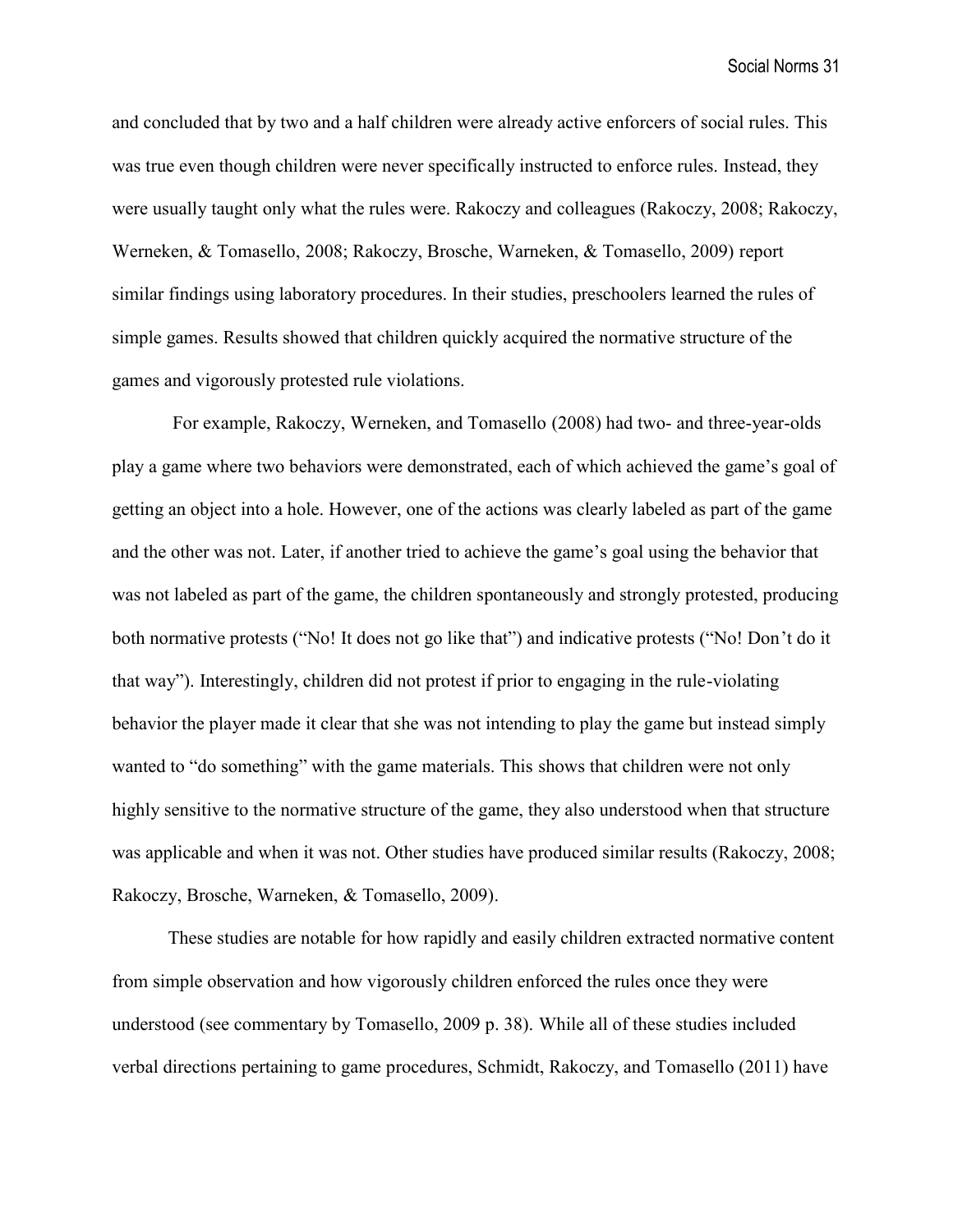recently shown that intentional actions alone (without any normative language) are sufficient for children to both acquire norms and protest against their violation. They exposed three-year-olds to an adult model performing certain actions on objects, such as taking building blocks and pushing them across a board with another object. In one condition the adult performed the actions with gestures and non-linguistic expressions indicative of confident familiarity (signaling that the actions were the "right" ones for the given objects). In another condition the adult's gestures and expressions indicated that the actions were improvised with uncertainty "on the spot." Children were significantly more likely to both imitate the actions and protest against improper reproductions of them in the first condition. The authors argued that the intentionality of action was critical to the children's assumption of its normativity.

#### **Anthropological Observations: Fitting in with one's Culture.**

The effectiveness of a ritualized action in transmitting normative content is that it reliably displays intentionality within a context of powerful emotional bonding. These qualities ensure that attention is drawn to critical social information and that information is endowed with strong motivational significance. For infants and children especially, early ritualized interactions provide them with crucial information about how to please their caregivers and gain acceptance from family and kin. Establishing this love and acceptance is essential for survival. Anthropological observations suggest that variations in early infant-caregiver interactions may be related to the inculcation of culturally appropriate behavioral traits and dispositions. These observations, however, are not experimental studies and should be interpreted cautiously. Furthermore, in some instances the authors' interpretations may be unnecessarily value laden.

From their earliest interactions with their mothers and other adults, infants learn how to please others by displaying culturally appropriate traits. For example, Bateson and Meade (1942)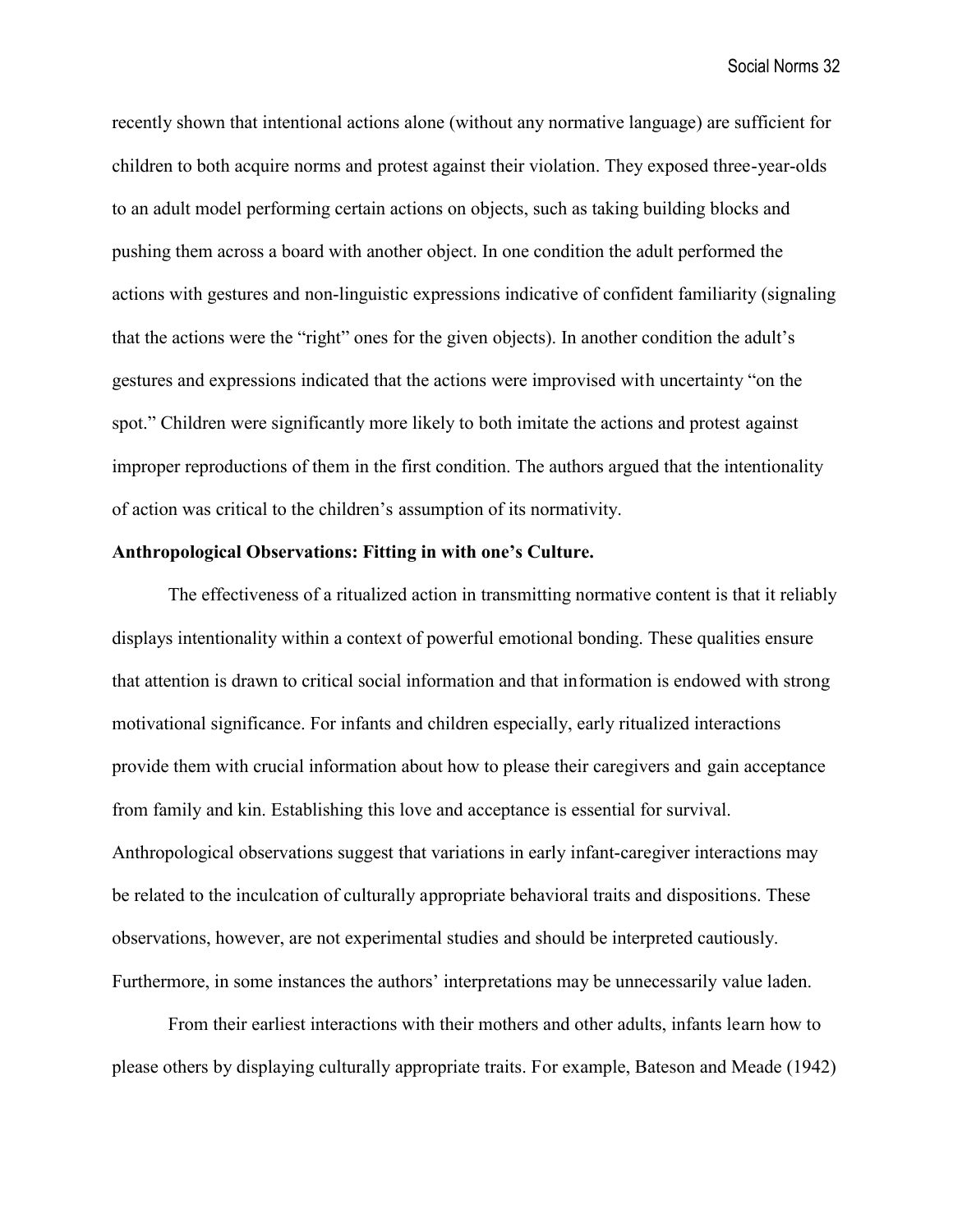noted that interactions between Balinese mothers and their infants were characterized by shortinterval abruptly terminated encounters rather than extended exchanges. These encounters were typically initiated and ended by mothers, often seemingly sooner that what infants would have preferred. Bateson and Meade argued that this produced a "sense of distrust" in children which they associated with what they termed the "flat affect" characteristic of Balinese adults (p. 32 also see discussion in Goldschmidt, 1997 p. 236). Goldschmidt (1997) reported a related finding among the Sebei of Uganda, where his observations suggested that direct eye contact during mother-infant interactions was far rarer than what occurs in Western households. This, he suggested, played a role in what he interpreted as the "emotional disengagement" characteristic of Sebei social relationships (p. 237). He argued that this characteristic was also apparent in Sebei ritual life, where he noted a general reluctance to aggrandize Sebei society or social institutions.

Kilbride and Kilbride (1974, pp. 299-300) describe how among the Baganda (or Buganda) of Uganda self-control and deference to superiors are social expectations. This is reflected in early mother-infant social interactions where mothers insistently sought to elicit smiles from their infants. In addition, mothers also required their infants to sit up far more often than what is observed in Western and other households. This appeared to be related to a ritual that all three-month-olds participated in where sitting up during the ceremony was required in order to establish the child's legitimacy and clan affiliation (Kilbride & Kilbride, 1974; Kilbride, Robbins, & Kilbride, 1970).

Goldschmidt's observations of the Yurok (Native Americans) of the Northern California coast led him to conclude that self-control, industriousness, and ambitiousness were among their cultural values (Goldschmidt 1951, pp. 515-517). Erikson (1943) sought to associate these values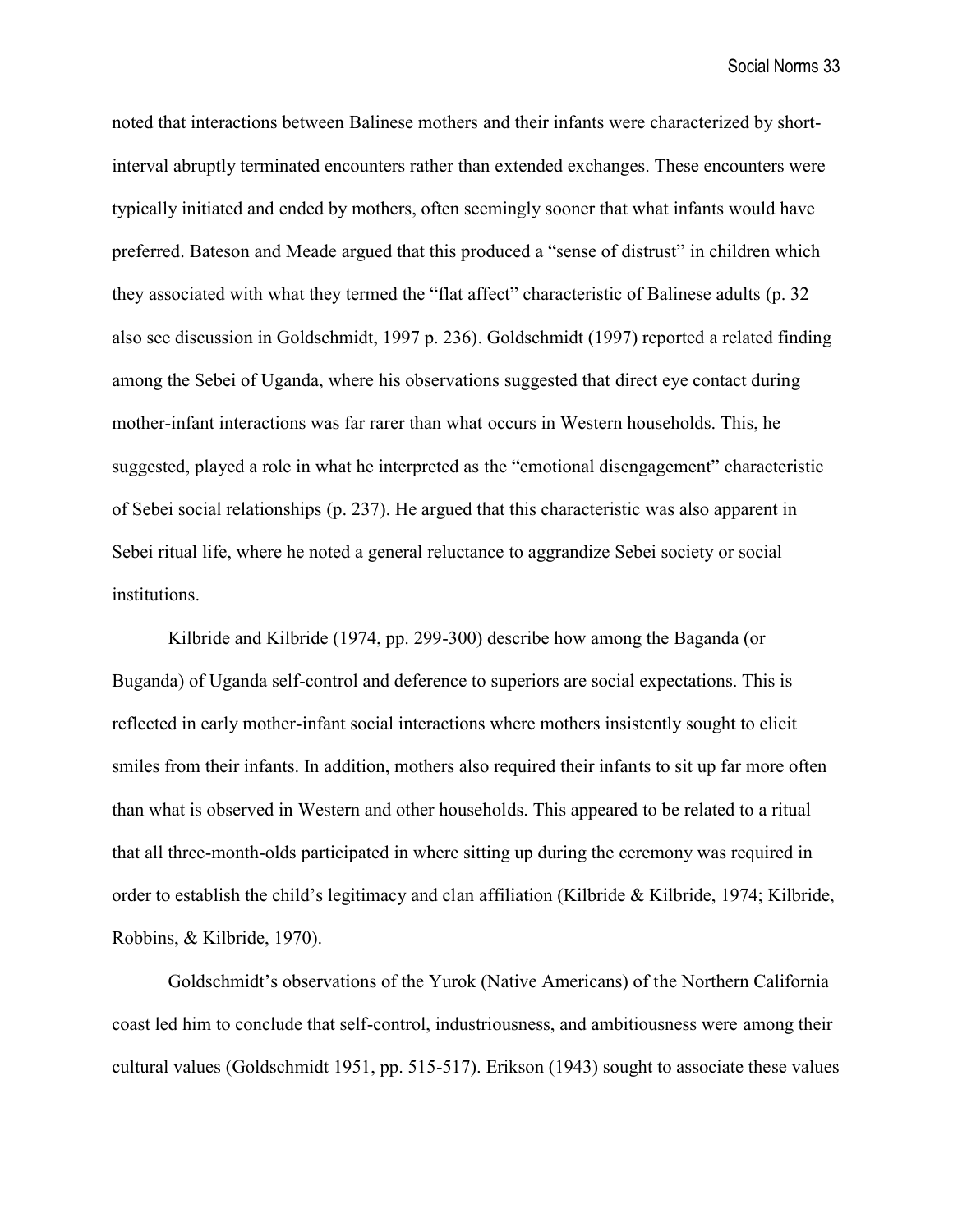with their child rearing practices. While his hypothesis that toilet training was critical to the development of the Yurok personality was not confirmed, he did note other features of early mother-infant interactions that presumably were more connected to it. For example, new mothers were forbidden from breast-feeding their infants for the first ten days after birth and children were weaned much earlier than typical among similar Native American tribes. In addition, mother-infant interactions featured considerable amounts of rubbing and encouragement of movement and activity.

## **Infant-Caregiver Interactions: Summary and Proposal**

Based on the evidence just reviewed, the following is proposed: Ritualized action signals intention, intention guides imitation, and imitation reflects the acquisition of abstract, generalized social rules. These social rules carry with them an emotional commitment making them a fertile foundation upon which consciously articulated social norms can be based.

Laid out in somewhat more detail this proposal takes the following form:

- 1. Early infant-caregiver turn-taking interactions are ritualized interactions, rich in ostensive signaling and emotional bonding.
- 2. The intentionality inherent in these interactions guides infants' and children's imitative learning.
- 3. Infants' and children's learning reflect the acquisition of emotionally-charged social rules which form the affective foundation upon which consciously articulated norms can be based.
- 4. Acquiring, enacting, and enforcing these rules allow infants and children to please others and gain social acceptance in their cultures.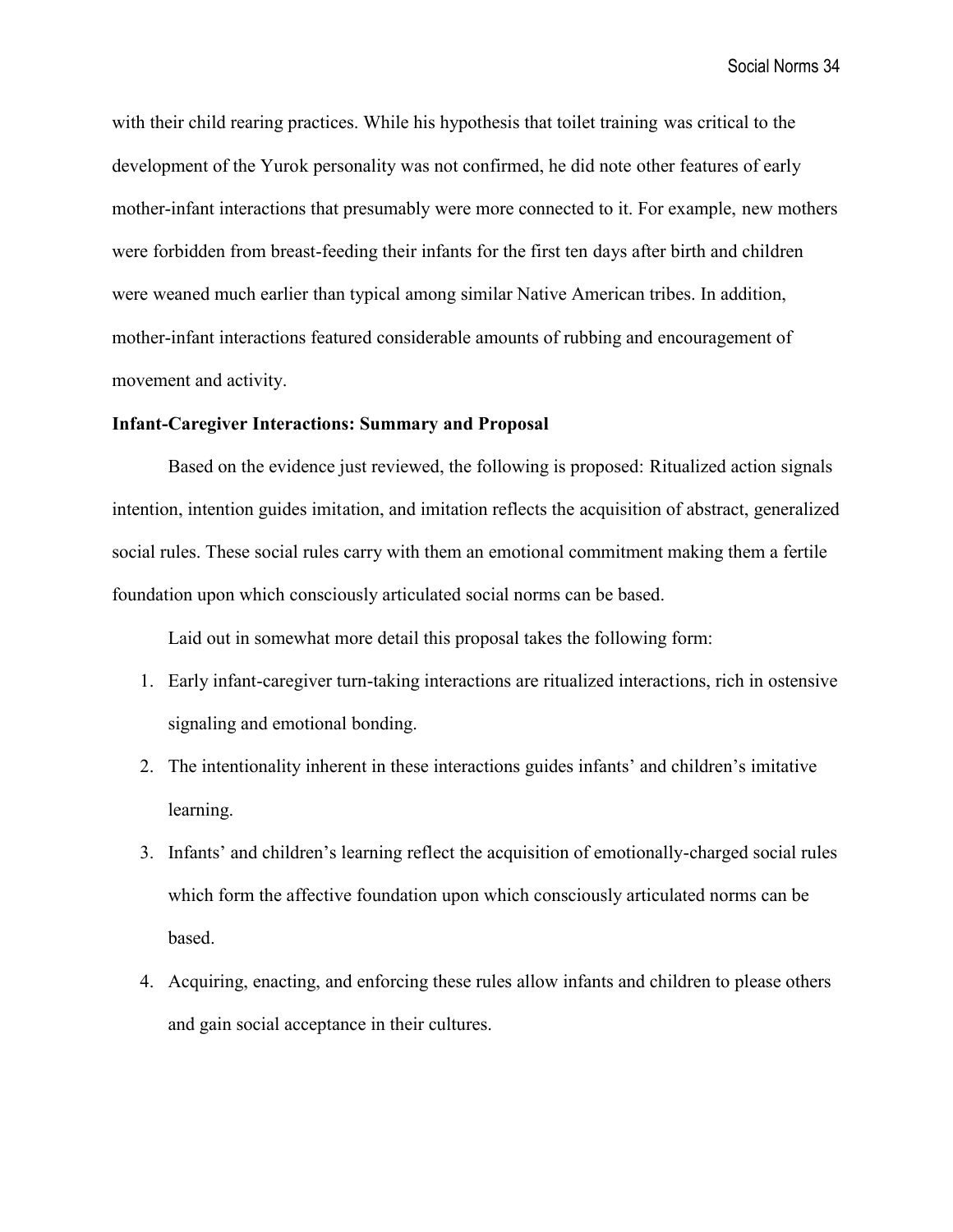#### **From Ritualized Behavior to Ritual**

As infants mature, language becomes more prominent in transmitting rules of conduct. However, as pointed out earlier, even young children interpret linguistic directives in light of relevant actions. Intentional actions serve a credibility-ensuring role for linguistic messages. Over the course of childhood, ritualized interactions continue to be a primary venue for signaling intentionality, such as when adults demonstrate behavioral skills to children using motionese. However, ritualized interactions increasingly become incorporated into full-blown rituals.

As discussed earlier, ritualized behavior and ritual are different. Over the course of their development, children move from the intimate world of ritualized interactions with caregivers to the larger world of family and community rituals. Rituals, both familial and communal, are a human universal (Fiese, 2006; Helman, 1994). These rituals incorporate ritualized behaviors and therefore share the intentionality and emotional bonding aspects of infant-caregiver interactions. However, family and community rituals differ from ritualized infant-caregiver interactions in three important ways: (1) they augment the emotional bonding function through scale magnification and symbol incorporation, and they add the additional functions of (2) the signaling of value commitments and (3) the representing and reminding of social values and norms.

### **Rituals as Emotional Binders**

Infant-caregiver interactions are intimate, interpersonal exchanges where shared movements and mental states emotionally bind participants. Adult community rituals can emotionally bind participants as well; however, they can do so on a much grander scale. It is not uncommon that adult community rituals might include tens to thousands of people engaged in group singing, dancing, chanting, and marching. This can make these rituals powerful emotional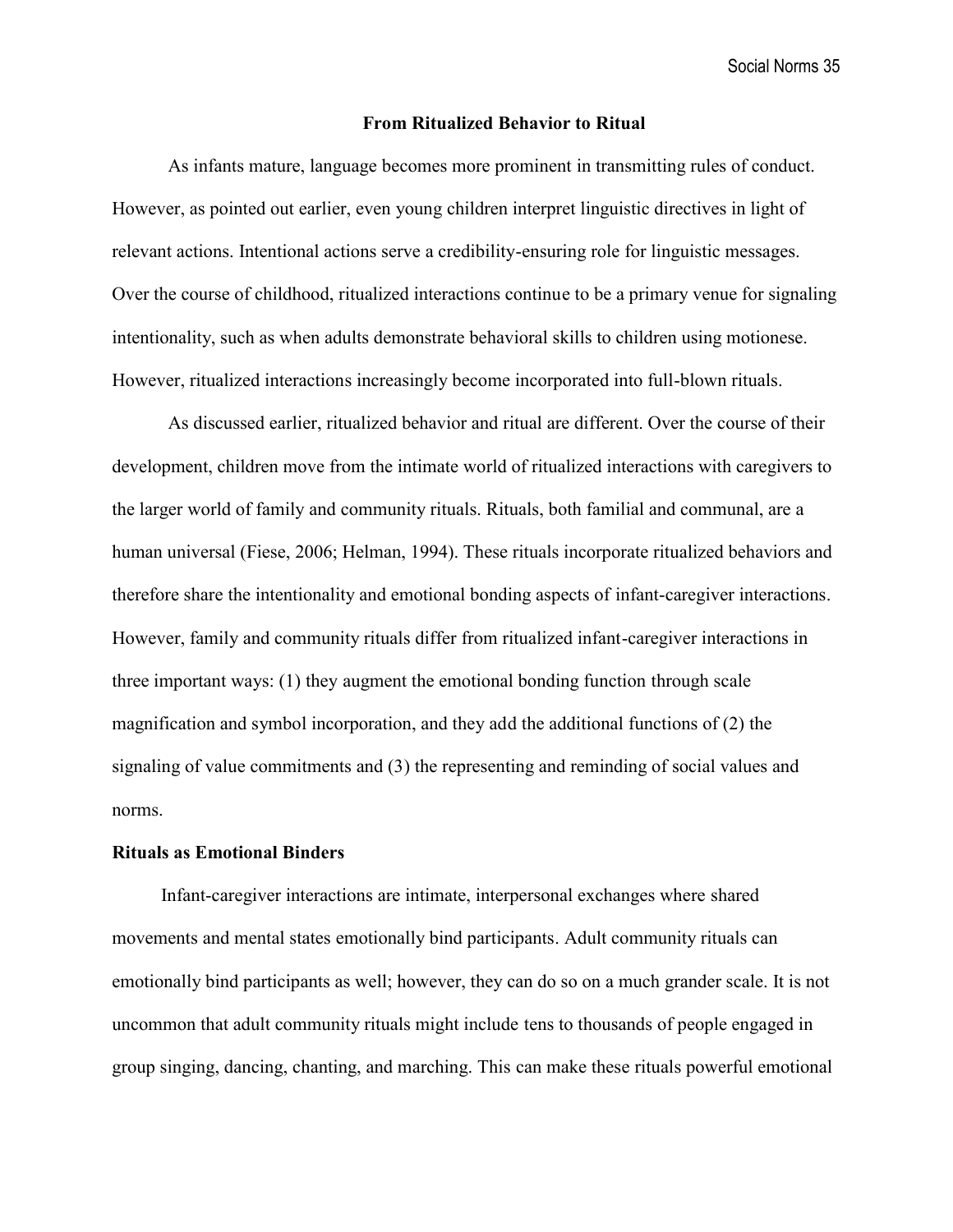experiences. For an attitude or action to maintain normative status it must sustain its emotional grip on community members. The symbolic elaboration and scale magnification of adult rituals make them effective at both representing social norms and emotionally binding people to them. Thus, the ritualized context remains essential for reinforcing a social norm's moral status in the adult community.

A unique feature of human rituals is group mimesis. Group mimesis is where individuals synchronize and coordinate their actions together as in group dancing, chanting, or marching (Donald, 1991 p. 175-176). Moving in synchrony is present among nonhuman animals. For example, fireflies sometimes synchronize their flashing (Buck, 1988), frogs chorus their calling (Wells, 1977), and male fiddler crabs wave their claws in synchrony (Blackwell, Jennions, & Passmore, 1998). In most instances, however, this behavior is not cooperative but competitive – individual males seeking to attract females (Blackwell et al., 1998; Greenfield & Roizen, 1993). Cooperation may be present in some instances where groups of males act together to increase their signal strength in competition with other male groups (Buck & Buck, 1978; Wells, 1997). However, the phylogenetic distance of the creatures involved (crickets, fireflies, frogs, etc.) from humans suggests that if cooperation is truly present, it is probably implemented using different mechanisms from those found in humans (i.e. without emotional bonding among participants).

Among our primate relatives, the call-and-response duets of mated gibbons reflect a behavioral coordination that may serve to strengthen pair bond stability (Geissman, 2000; but see Brockelman, 1984), and/or territorial defense (Farabaugh, 1982; Mitani, 1985). A similar type of pant-hoot chorusing occurs in chimpanzees (Mitani & Brandt, 1994). However, moving in synchrony is rare, possibly nonexistent. A number of researchers have noted that among primates only humans seem capable of entraining their movements to a shared rhythm (Atran, 2002, p.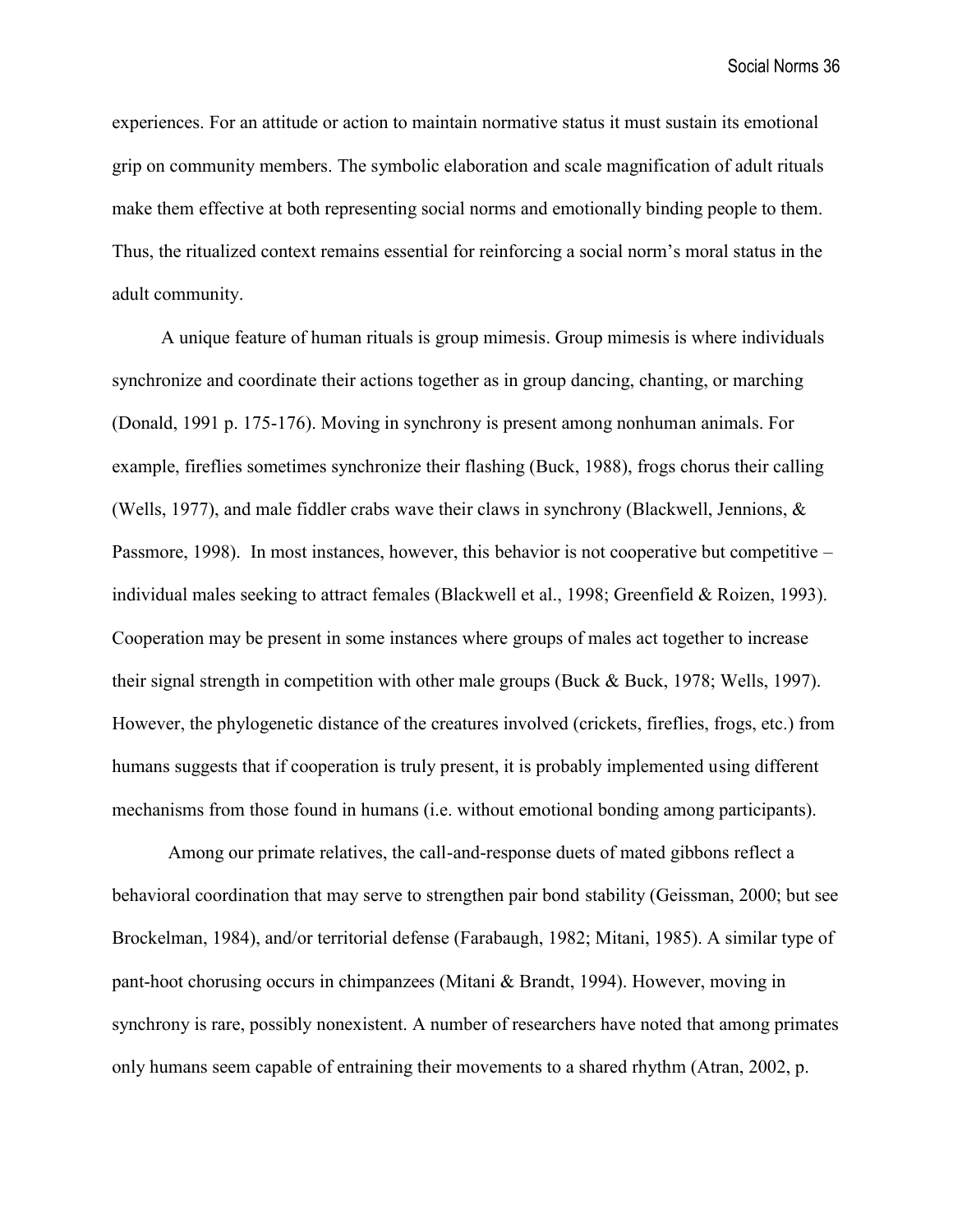171; Brown, Merker, & Wallin, 2000; Williams, 1967). Kohler (1927, pp. 314-316**)** found that with some human assistance, his captive chimpanzees could march together to a rough beat, and bonobos occasionally synchronize their hooting calls (de Waal, 1988). But it seems that only in humans have these incipient capacities for shared movement been consciously cultivated into powerful exercises in group ritual. These shared movements are known to create powerful emotional bonding among participants leading to greater empathy, affection, and cooperativeness (Hove & Risen, 2009; McNeill, 1997; Wiltermuth & Heath, 2009).

People that move together emotionally bond together. Historian William McNeill has written extensively about how rhythmically regulated group actions such as group dancing, chanting, or marching produce a euphoric mental state and a "muscular bonding" among participants that serve to enhance group cohesion and cooperation (McNeill, 1997). Experimental studies confirm that group coordinated and synchronized activities produce greater cooperativeness and endurance facilitating the achievement of collective goals (Cohen, Ejsmond- Frey, Knight, & Dunbar, 2010; Wiltermuth & Heath, 2009). Furthermore, these activities are linked to physiological changes such as the release of endogenous opiates and correlated patterns of ANS activation and deactivation ("linkage") which are hypothesized to form the physiological basis for empathy (Frecska & Kulcsar, 1989; Keverne, Martinez, & Tuit, 1989; Levenson, 2003).

Emotionally compelling ritual promotes a strong sense of group identity. Examples of this is can be found where stressful initiation rites produce strong commitments among fictive "brothers" and "sisters" or the repetition of military drills creates a passionate sense of duty among soldiers (Aronson & Mills, 1956; McNeill, 1997, p. 3-4; 30; Mills & Mintz, 1972). In some instances, these emotional bonds become strong enough to motivate an extreme form of self-sacrificial norm following called parochial altruism. Parochial altruism refers to making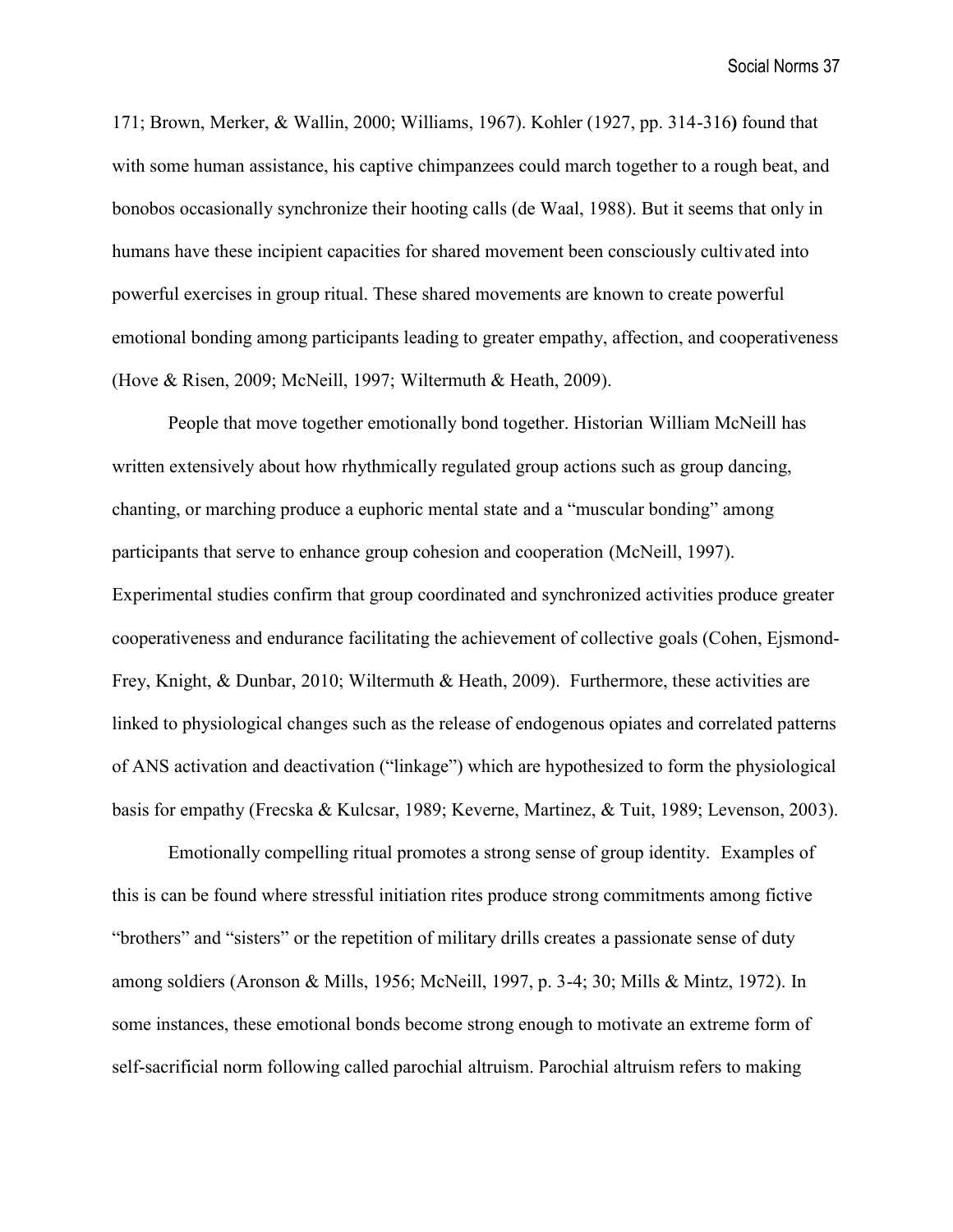personally risky or even fatal sacrifices in service to one's in-group against perceived out-group members (such as suicide bombing).

Recently, Ginges, Hansen, and Norenzayan (2009) completed a comprehensive cross cultural study addressing the role of ritual in parochial altruism. They found that positive assessments of parochial altruism grew as one's ritual participation increased. Researchers surveyed Palestinian and Indonesian Muslims, Mexican Catholics, British Protestants, Russian Orthodox Christians, and Indian Hindus and consistently found that ritual participation, and not personal devotion, served as a significant predictor of greater positive regard for parochial altruism. Furthermore, using an experimental priming paradigm, researchers found that when Jewish Israelis were primed about synagogue attendance they were more likely to give positive assent to a single act of parochial altruism (Baruch Goldstein's 1994 attack on a mosque). The authors concluded that the relationship between religion and inter-group violence was less a matter of devotion to religious beliefs and more one of an intense group commitment based on collective ritual activity. They further noted that these collective activities were not necessarily restricted to religion as social/political movements often make use of them as well (e.g. the Tamil Tiger resistance fighters in Sri Lanka).

## **Rituals as Signals of Value Commitments**

Ritualized infant-caregiver interactions involve ostensive signals that draw attention to important social information. The same is true of adult rituals. In both cases, the ritualized actions point to something about the actor's state of mind. In infant-caregiver interactions, ostensive signals indicate intentionality – that is, that a behavior is being done purposefully, even if the purpose is unclear. In the adult context, however, the state of mind ostensively signaled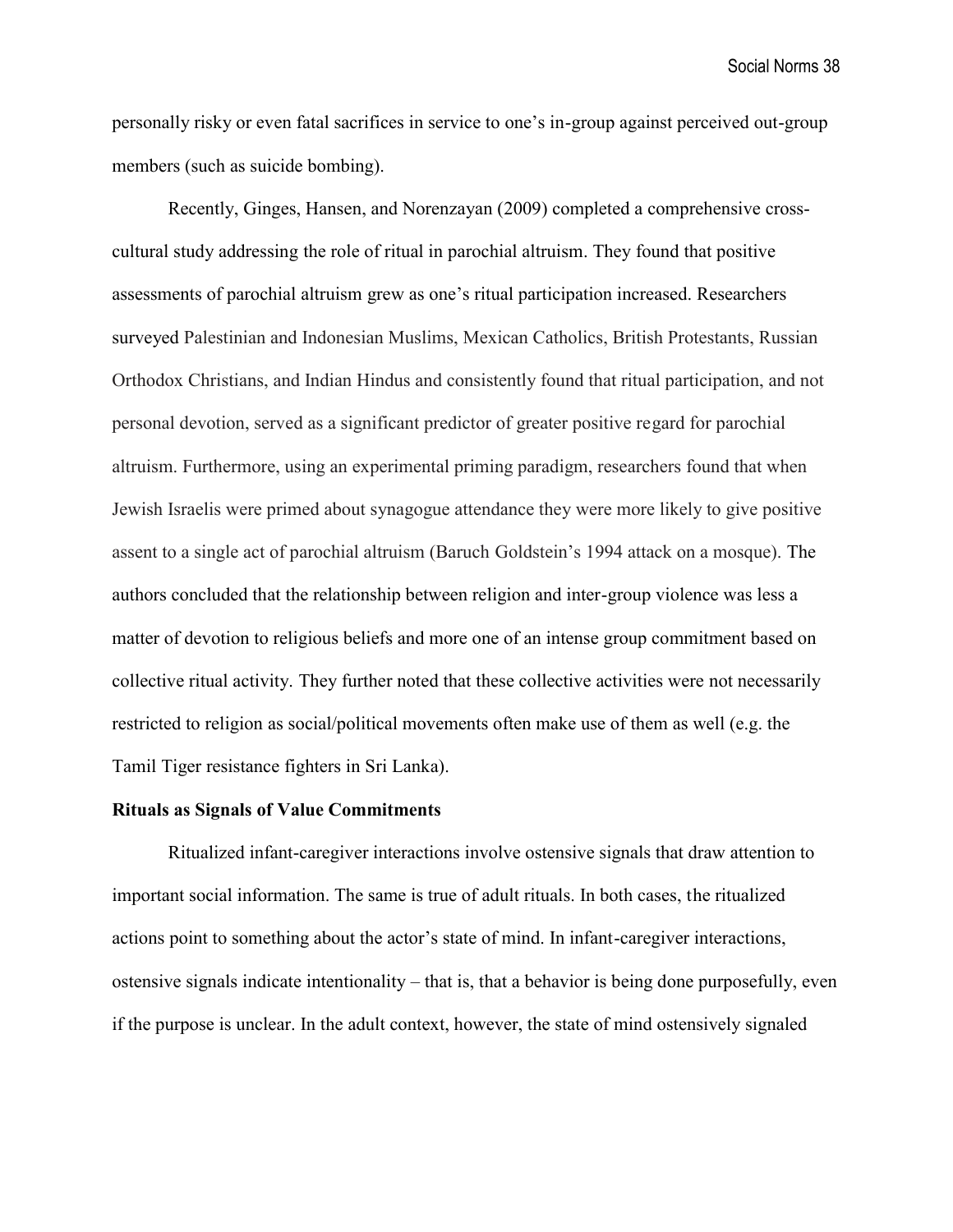usually goes beyond just intentionality and entails a commitment to the norms and values of the group.

For example, consider an Orthodox Jew praying at the Wailing Wall. What would motivate someone to endure hours of ritualized public prayer in the stifling summer heat dressed in a heavy dark coat and fur hat? At one level the answer seems obvious – the individual is highly devoted to his religion and his God. On another (not necessarily mutually exclusive) level, the answer is that the burden of the ritual itself serves as a potent *public signal* of the individual's commitment to his religion and his God. He is committed enough to engage in a costly overt act that clearly sets him apart from mainstream society. This costly display of commitment gives credibility to any verbal claims he might make of being of good norm-following Jew. If he is following the ritual "rules," he is probably following all the rules. Anthropologist Richard Sosis has done considerable work situating ritual signals within the larger theoretical framework of costly signaling theory (Sosis, 2004; 2006).

Costly signaling theory is based on the notion that for reliable communicative signals to evolve those signals must be hard to fake otherwise recipients will ignore them (Sosis & Alcorta, 2003; Welch, Semlitsch, & Gerhardt, 1998; Zahavi & Zahavi, 1997). For example, a male frog wishing to signal his robustness to local females might do so using a loud long croak. However, if loud long croaks can be easily produced by weakling males, then there is no reason why females should evolve to accept such a signal as informative of the male's health status. As it turns out though, a loud long croak is metabolically expensive for such a small bodied creature and weakling males generally cannot produce croaks with the same intensity as healthy males. Thus, loud long croaks effectively serve as reliable signals of robustness specifically because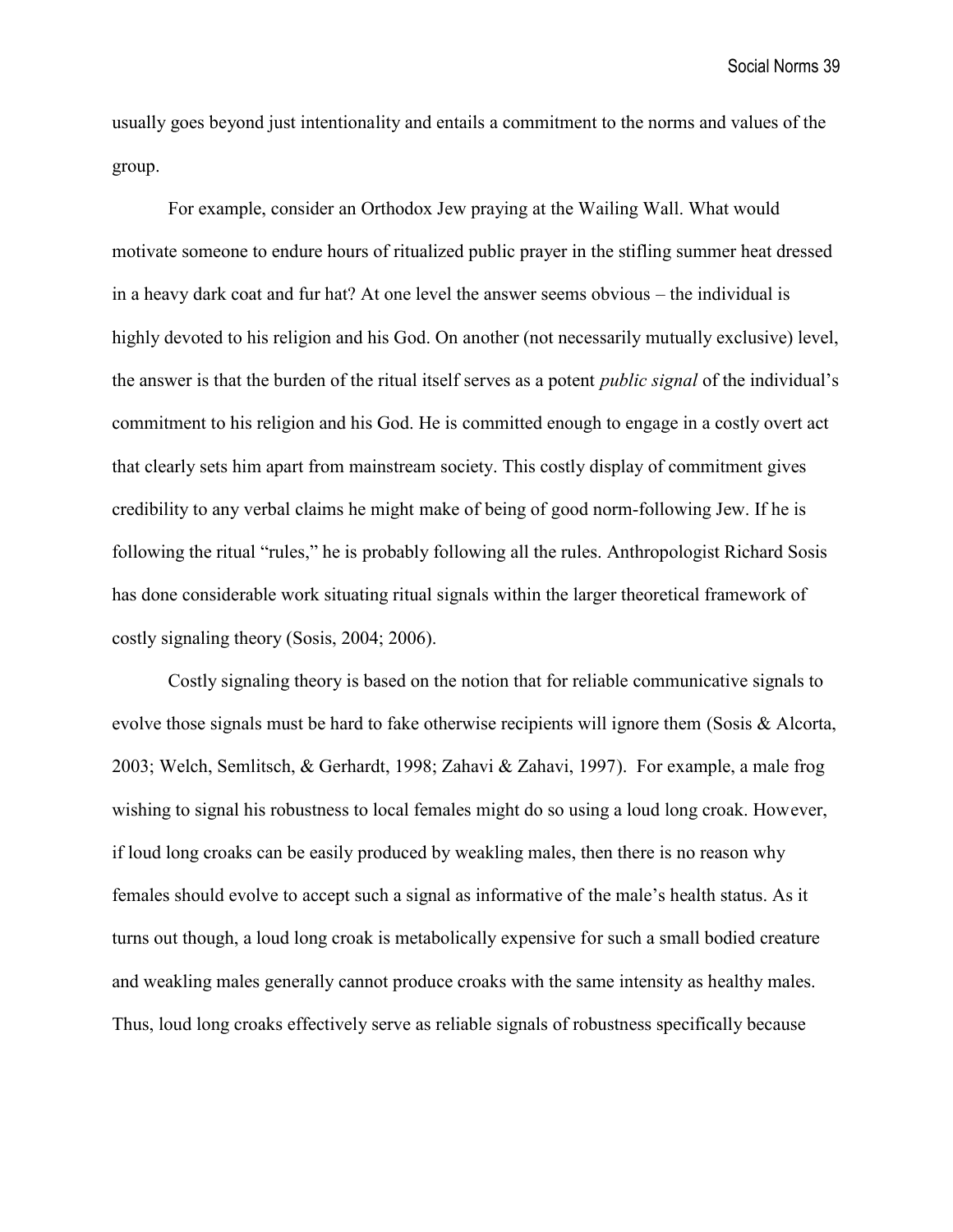they are costly to produce. Females listen judiciously to male croaks to determine who among the local males offers the best genetics (Welch, Semlitsch, & Gerhardt, 1998).

Sosis' research (Sosis, 2006; Sosis & Bressler, 2003; Sosis & Ruffle, 2003) shows that religious rituals often serve as effective signals of commitment to the religion's norms of behavior. For example, Sosis and Ruffle (2003) compared religious and secular kibbutzim members using an adapted "public goods" paradigm where members were given an opportunity to withdraw money from a common pool. Though participants could potentially keep the money they withdrew, the money left in the common pool was augmented by the experimenters such that a greater reward for all could be reaped in the end if a substantial sum remained there. The game modeled actual conditions in the kibbutzim where members routinely made decisions about the allocation of common resources such as food, water, electricity, and transportation. In terms of group norms, the game tested the extent to which members followed highly valued norms of self-restraint and sharing.

Results showed that, in general, religious kibbutzim members withdrew significantly less money than their secular counterparts. However, this difference was largely due to the selfrestraint shown specifically by male members of the religious kibbutzim who withdrew significantly less than religious females and secular males and females. Religious males are required to engage in public ritual practices such as thrice daily prayer, something not required of religious females or seculars. Indeed, the authors found that the frequency of ritual activity among the religious males negatively correlated with the amount withdrawn from the common pool. In other words, the more the males attended synagogue and prayed, the more they followed the norm of self-restraint. In fact, those religious males who did not reliably attend daily prayer withdrew just as much as religious females and secular subjects (Ruffle & Sosis, 2007).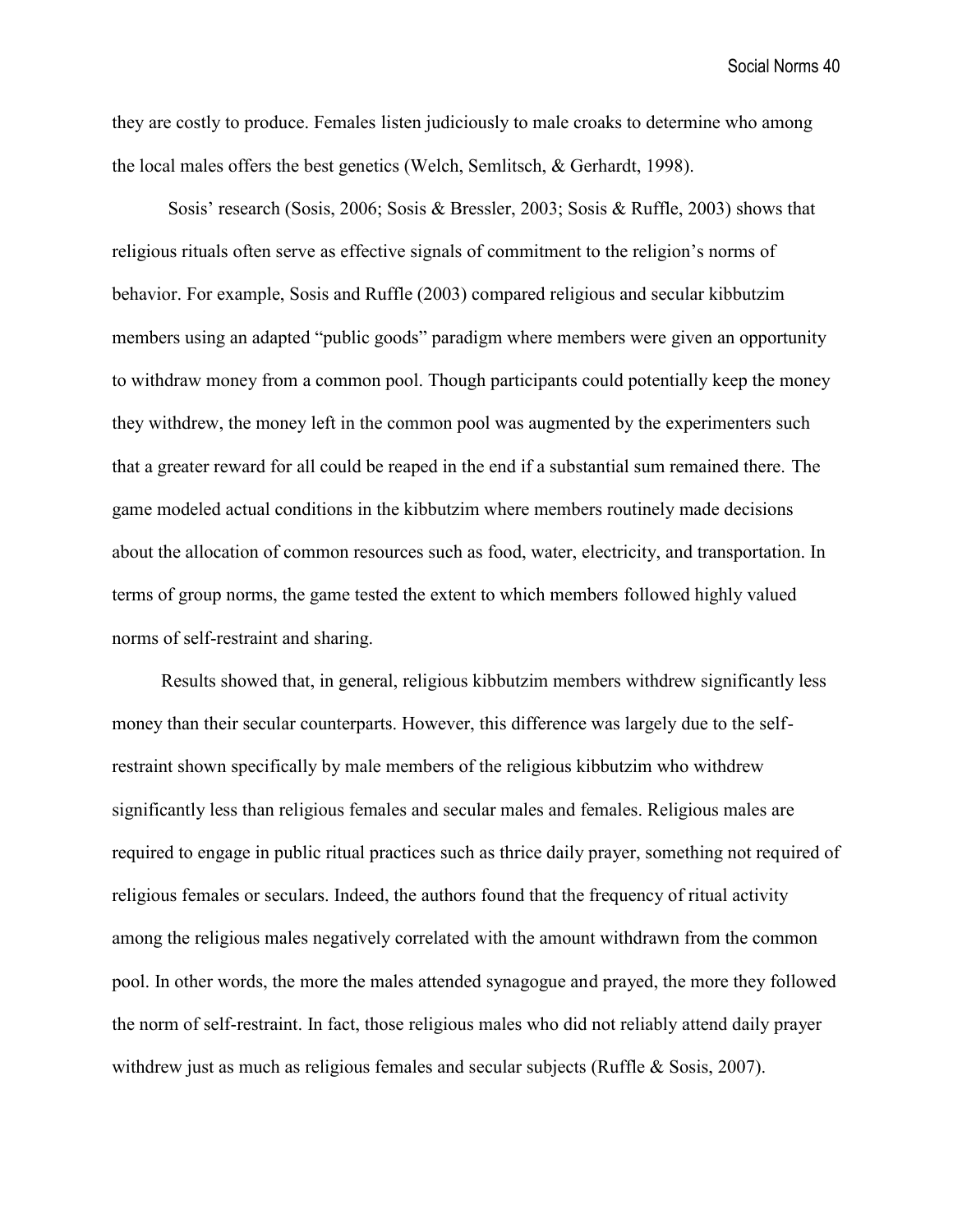Thus, public prayer served as a reliable indicator of one's commitment to the beliefs and tenets of Orthodox Judaism. Failing to live up to those standards would have severely injured one's reputation. In other studies, Sosis has found that religious communes have greater longevity than secular ones (Sosis & Alcorta, 2003; Sosis & Bressler, 2003). Among the religious communes, increased longevity was predicted by the degree of costly ritual obligations required of commune members (e.g. giving up all personal possessions, abstaining from certain foods, frequent attendance at ritual activities, etc.). Put simply, the more costly the rituals, the longer-lived the commune. This again is consistent with the notion that the rituals served as signals of commitment to commune values.

Historical evidence lends further support to costly signaling theory. Ensminger's (1997) analysis of the spread of Islam in Africa attributes much of its success to its ability to create a trusting economic environment. This trust allowed co-religionists to create profitable commercial trade relationships whose benefits outweighed the costs associated with religious conversion. The high ritual costs associated with Islam (fasting, daily prayer, abstinence from alcohol, etc.) discouraged those unwilling to live up to Islam's tenets of honesty, reliability, and trustworthiness from joining. The formation of commercially beneficial relationships (even among strangers) was facilitated if outward signs of devotion to Islam were displayed. Those displaying the ritual signs could be trusted, thereby promoting trade and economic development. Profits and Islam expanded together. In more recent times, Iannaccone (1994) has documented how the most flourishing churches in America have been those with the most demanding requirements – this at a time when more liberal denominations have been steadily losing membership.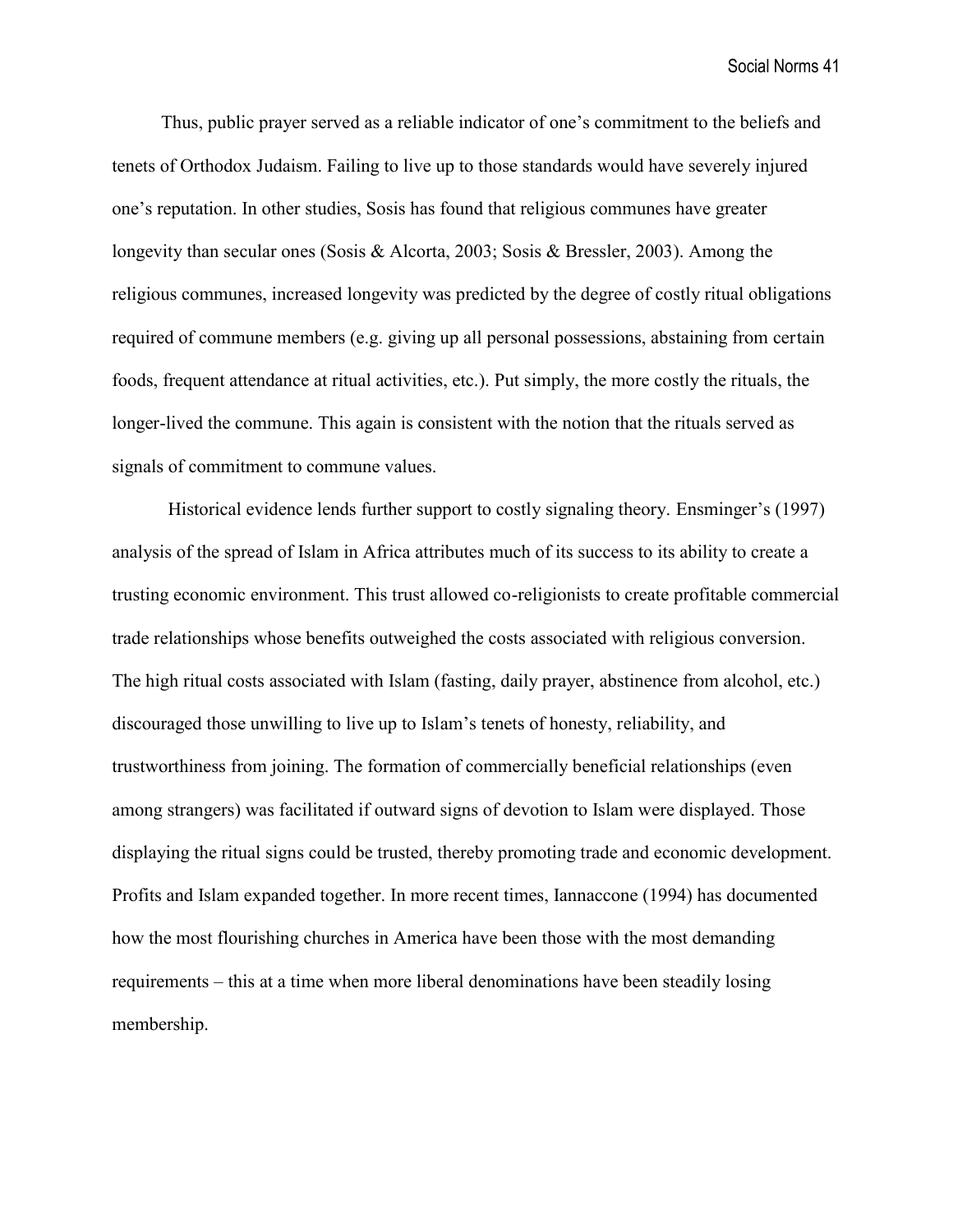The signaling value of rituals can be moderated or even eliminated when the ritual is not highly valued by the community (Rappaport, 1999; Ruffle & Sosis, 2007). This may help to explain why some rituals, especially secular ones, are not always associated with greater norm following (e.g. Orbell, et al., 1992; Ruffle & Sosis, 2007; Sosis & Bressler, 2003). For example, unlike religious communes, among secular communes no connection has been found between costly requirements and longevity. Similarly, in secular kibbutzim, participation in public activities (song and dance evenings, kibbutz meetings, lectures, study groups, etc.) was not associated with greater self-restraint in the public goods game. It appears that if the ritual is not seen as imposing some cost, its signaling value will itself be discounted (Henrich, 2009). Thus, just as Rappaport observed that talk could be "cheap," rituals can be "cheap" as well if they are seen as being too "easy."

In sum then, ritualized actions signal something about an individual's state of mind. Among adults, costly rituals signal belief commitments. These rituals are argued to impose a heavy enough burden to deter uncommitted individuals from trying to fake commitments, thereby filtering out those who, in a pinch, really aren't going to live up to the norms of the group.

## **Rituals as Representations and Reminders**

Adult rituals share with infant-caregiver ritualized interactions both the signaling and emotional binding features. However, the elaborate symbolic and ceremonial aspects of adult rituals add representational and reminding functions that are largely unique. The representational function refers to the fact that ritual can represent an idealized form of the human social world and its behavioral norms. The reminding function refers to the fact that rituals serve as memory cues helping to bring to mind the values and behavioral standards of the group.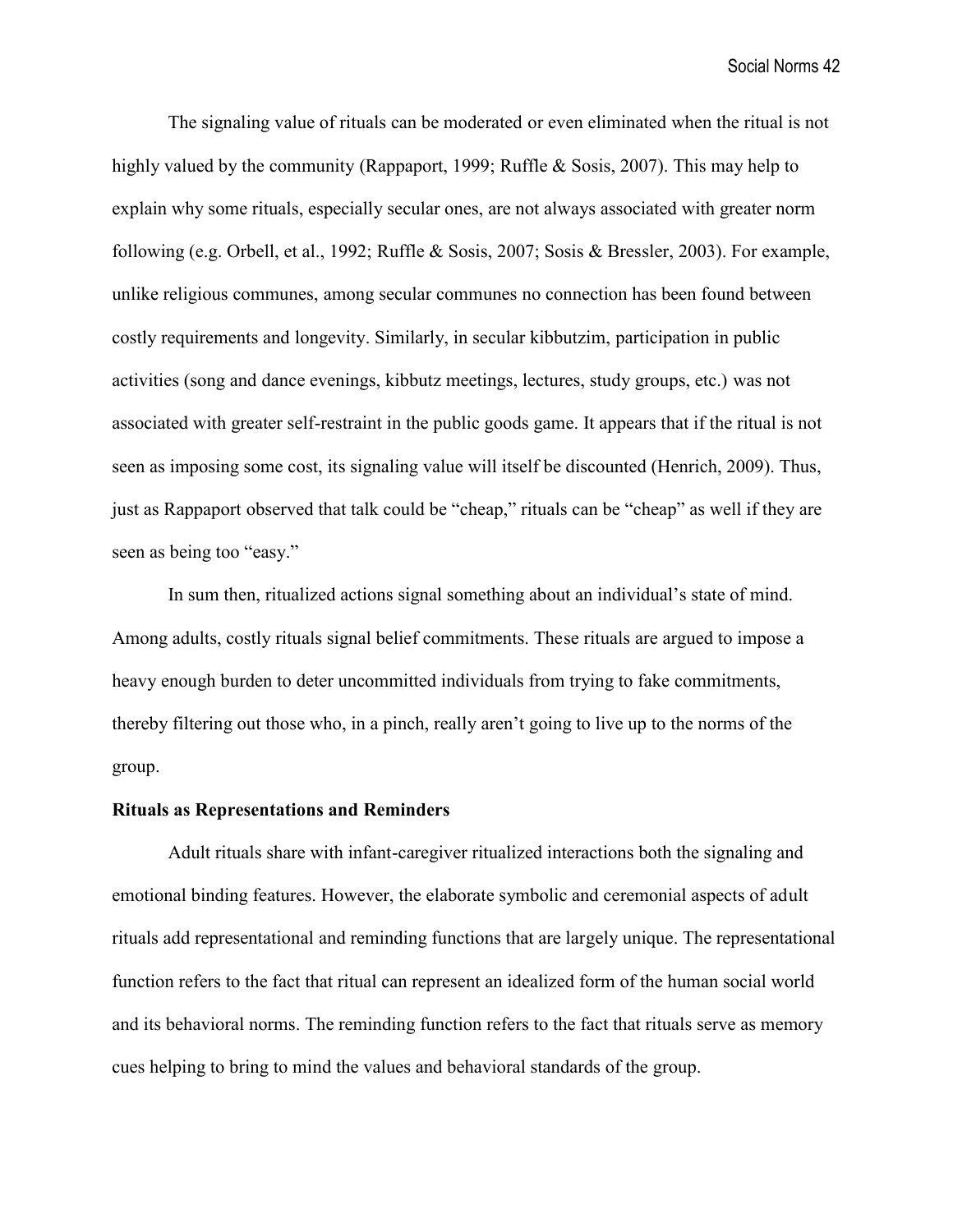As formalized signals, ritualized behaviors in animals are generally controlled by external outcomes and acquired using basic learning principles (Tomasello, 1999, pp. 31-36; 2008, pp. 22-23). By contrast, human rituals (often) are decoupled from outcomes and are instead focused on the execution of the ritual act itself. Catherine Bell (1997, p. 166) encapsulates this critical distinction by saying that for humans ritual is "…the simple imperative to *do* something in such a way that the doing itself gives the act a special or privileged status." Likewise, Fritz Staal (1975) contends that the rule-governed nature of ritual distinguishes it from ordinary behavior. In ordinary behavior results are paramount and variability is permissible if an equivalent result is achieved. But in ritual, variability is forbidden as the action itself *is* the result.

By isolating specific actions and treating them as ends themselves apart from any instrumental goal they produce, ritualized actions become representations – that is, they represent idealized forms of how something should be done, and that form carries important meaning. For example, in playing a bugle one has to raise and lower the instrument to one's mouth. In a military funeral, however, raising and lowering the instrument must be done in a specific, highly disciplined way. While this ritualized way of handling the bugle puts the instrument into proper playing position, its real point is to signal respect for the deceased veteran. The ritualized action is an end unto itself; that end being the representation of a social norm – respect for the dead. As religious historian Jonathan Z. Smith argues, ritual portrays the idealized way that things in the world should be organized against the backdrop of real life which is always threatening to collapse into chaos (Smith, 1982, pp. 64-65). Ritual is an opportunity to reflect on "what is" and "what ought to be."

Through idealized action, ritual can represent social norms. A norm such as respecting elders is ritually enacted by bowing. A norm such as "marital fidelity" is idealized and enacted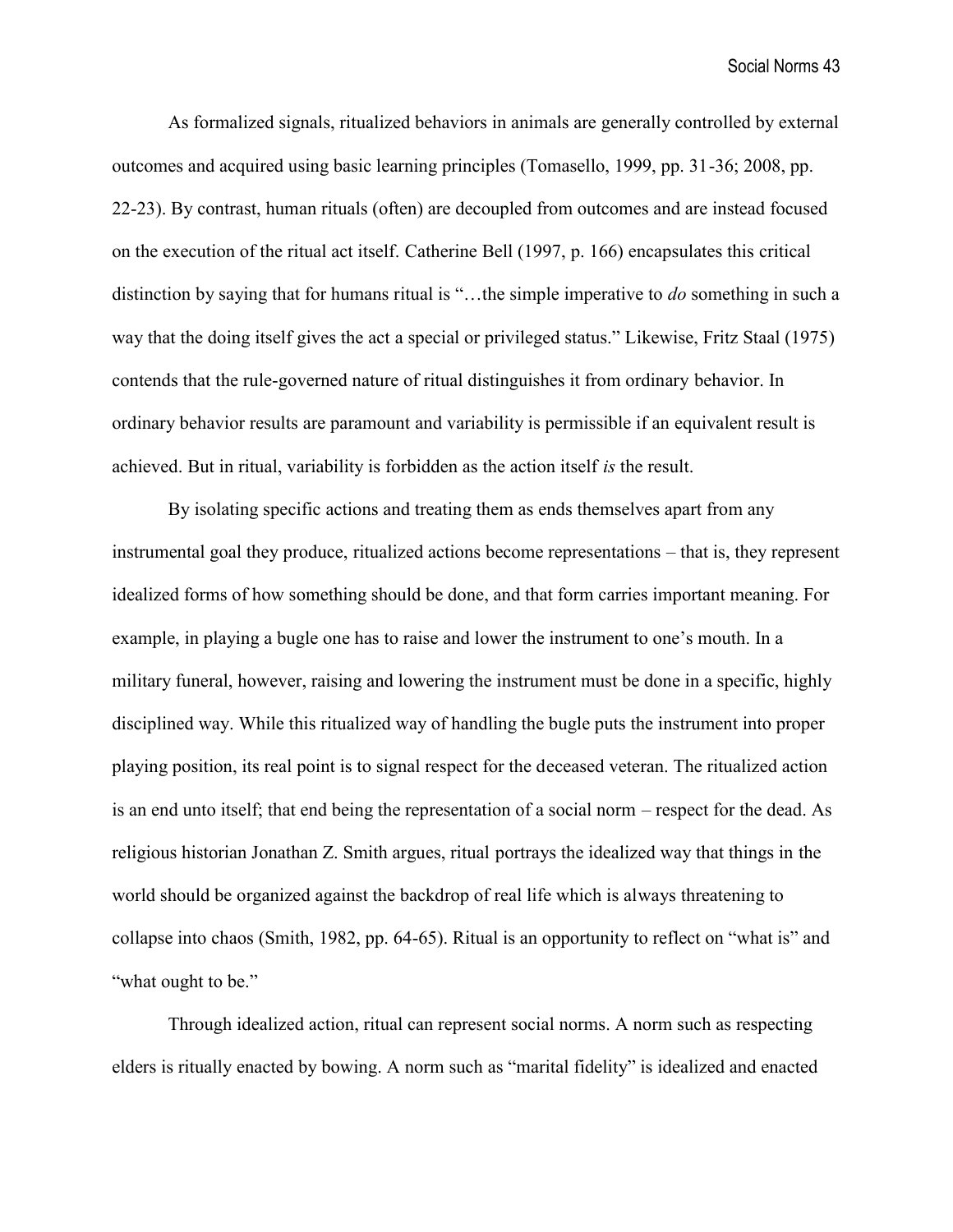by an exchange of rings. By idealizing and representing norms, rituals serve to remind people of norms. Each time someone engages in or witnesses a ritual, that person is seeing a culture's important values enacted before them. By enacting values and normative standards, those values and standards are reinforced and brought to mind.

Anthropologist Harvey Whitehouse (2002) argues that religious rituals exist in two modes: doctrinal and imagistic – both of which trigger particular forms of memory. The doctrinal mode involves frequent, repetitive rituals that produce only modest levels of emotional arousal. Regular church, synagogue, and mosque services typically fall into this category. While doctrinal rituals are subject to tedium, they are, nevertheless, effective mechanisms for enacting and transmitting the fundamental tenets of the faith. For example, the Catholic Mass involves a ritualized re-enactment of Jesus' Last Supper – an ongoing reminder of Jesus' suffering and sacrifice. Doctrinal rituals thus cue semantic memory where meanings and concepts are stored in a schematic, depersonalized format.

By contrast, imagistic rituals are infrequent and more emotionally arousing. Weddings, funerals, rites of initiation fall into this category. By virtue of their visceral impact and their association with personal transformational events, imagistic rituals engage episodic memory where highly contextualized and personalized memories are stored. Whether doctrinal or imagistic, rituals involve memory. Attending someone else's wedding may bring back memories and emotions pertaining to one's own. Going to church may remind one of the importance of forgiveness or the evils of self-indulgence.

Indeed, there is evidence that religious reminders (both implicit and explicit) can produce greater conformity to religious norms of behavior. In one study, subjects subliminally primed with religious concepts such as "God," "spirit," and "sacred," were found to be significantly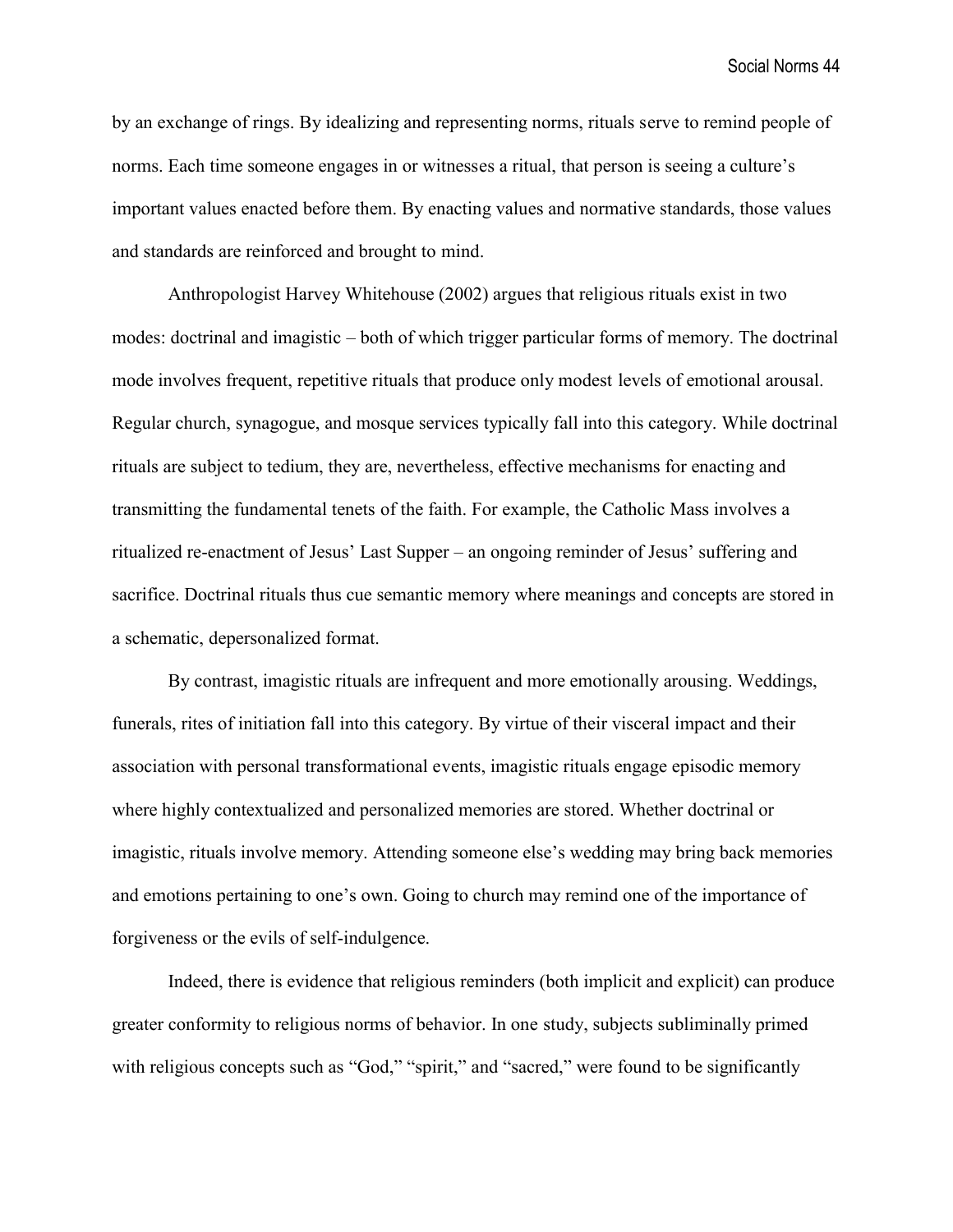more generous in the dictator game compared to unprimed subjects (Shariff & Norenzayan, 2007). Equally as generous as the religiously primed subjects were those who were primed with secular references to legal or moral enforcement such as "court," "jury," or "police." The authors suggest that the power of the primes was in their ability to unconsciously trigger cognitive mechanisms sensitive to the potential for judgmental public scrutiny. In other words, the subjects were implicitly reminded of the possibility that powerful others (God or the police) could be watching and judging their actions.

Similar priming effects have been found for a number of other pro-social measures. For example, compared to control subjects, those primed with religious or supernatural concepts have been found to be more honest (Randolph-Seng & Nielsen, 2007), more willing to distribute pamphlets promoting charity (Pichon, Boccato, & Saroglou, 2007) and more cooperative in both the prisoner's dilemma and dictator games (Ahmed & Salas, 2008). Finally, McKay, Efferson, Whitehouse, and Fehr (2010) showed that those who recently contributed to a religious organization were more likely to engage in costly punishment of those who violate norms of fairness when subliminally primed with religious concepts.

Explicit reminders can have the same effect. Behavioral economist Dan Ariely and colleagues conducted an experiment where participants were provided with both a monetary incentive and ample opportunity to cheat on math problems (Mazar, Amir, & Ariely, 2008; see also Ariely, 2008 pp. 206-208). Prior to solving the math problems, some of the students were asked to recall the names of ten books they had read in high school, while another group was asked to recall the Ten Commandments. Those who recalled ten books showed evidence of having cheated. Those who recalled the Ten Commandments did not. As with any study involving explicit reminders, this study could be criticized for demand characteristics – simply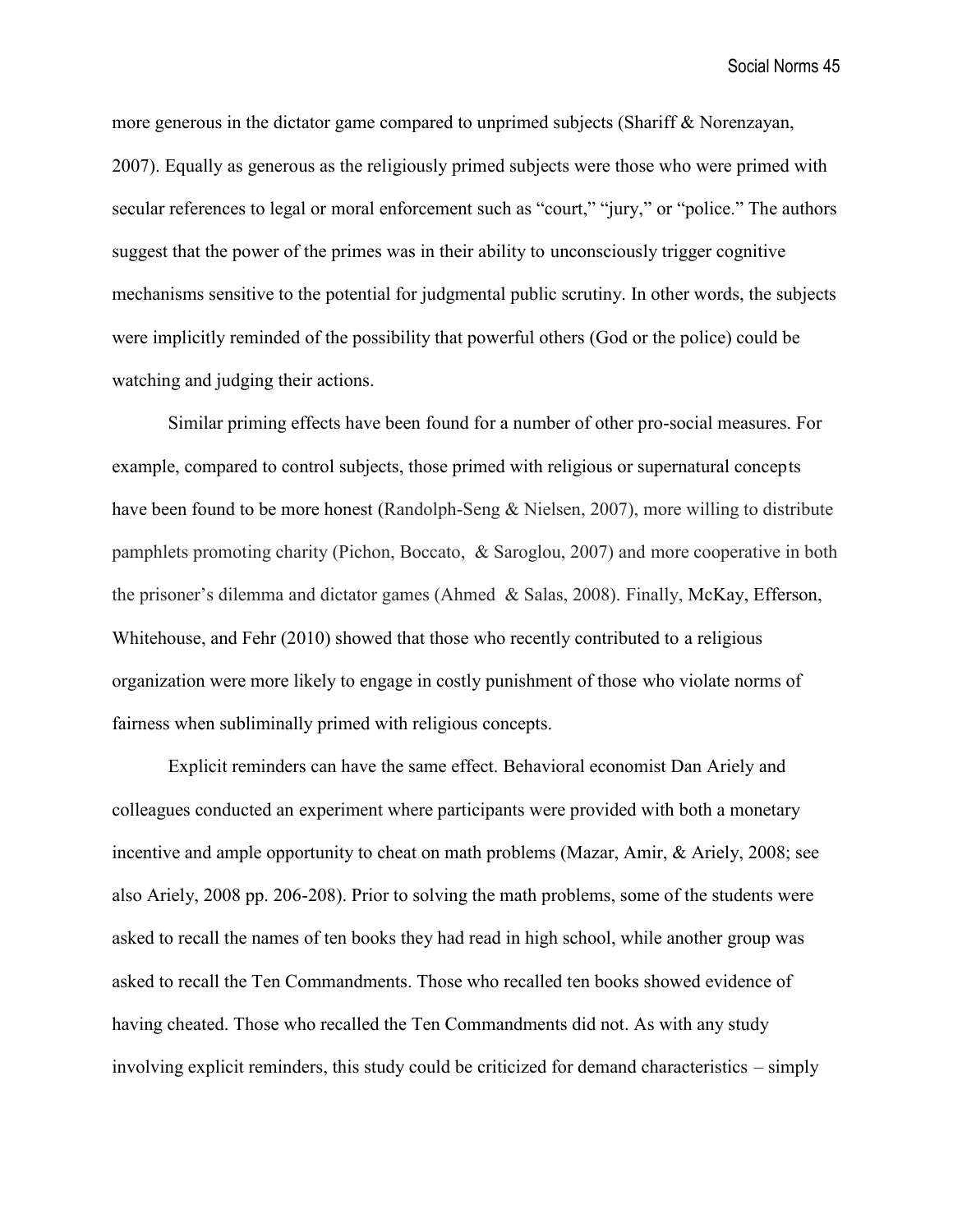by referencing the Ten Commandments, subjects may have surmised that morality was under study and consequently they put on their best moral "face." However, the fact that similar effects can be obtained *implicitly* indicates that demand characteristics alone are not a full explanation for the results (Ahmed & Salas, 2008; Randolph-Seng & Nielsen, 2007; Shariff & Norenzayan, 2007). In other words, subjects in implicit priming studies have demonstrated the same pro social behavior but without any awareness of the theoretical nature of the study.

Thus, ritual may produce greater conformity to social norms simply by cuing those values repeatedly in memory. This fits well with "self-categorization theory," a long-standing idea in social psychology (James, 1890; Turner, 1985; Turner, Hogg, Oakes, Reicher, & Wetherell, 1987). According to this theory, individuals belong to multiple social categories (e.g ethnicity, profession, religion, gender, etc.) each with its own set of norms. A person's behavior at any given moment is likely to be driven by the categorical norms most salient at the time. Thus, if something in the environment reminds one that he or she is a "doctor" then the behavioral norms associated with the Hippocratic oath are more likely to be followed. Regular ritual participation keeps certain norms more readily accessible to the mind, thus making them more likely to affect behavior.

## **Family Rituals**

The ritualized turn-taking interactions of infants and their caregivers seem far removed from adult community rituals such as weddings, award banquets, and presidential inaugurations. But ritualized infant-caregiver interactions are also emotionally-engaging teaching events. Emotionally-engaging teaching events incorporating ritualized actions continue throughout childhood and adolescence. They can be found in instances where an adult or coach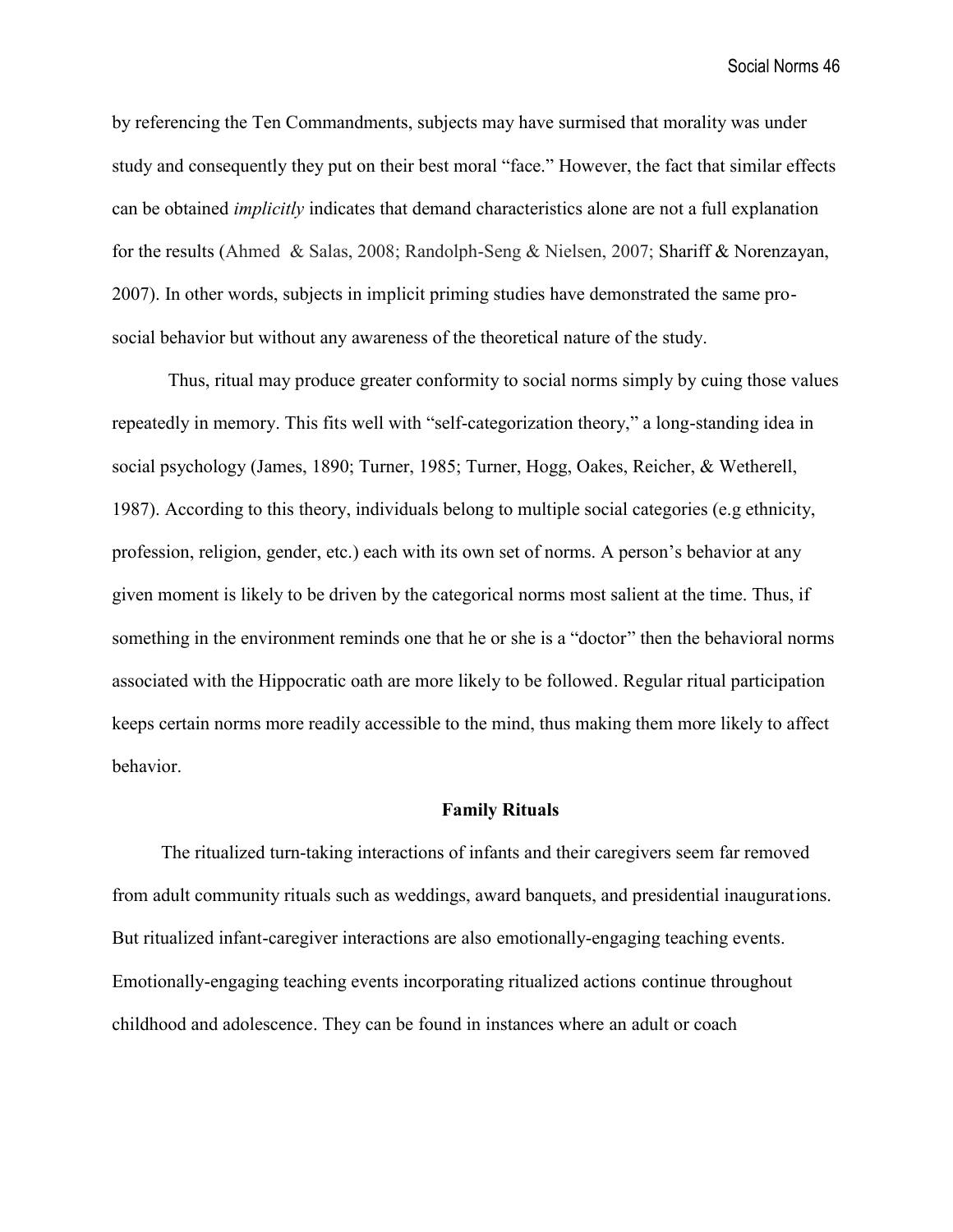demonstrates behavioral skills to a child using motionese. Even more importantly, they are present in the rituals and routines associated with family life.

# **Defining Family Rituals and Routines**

Family rituals are defined as "repetitious, highly valued, symbolic social activities that transmit the family's enduring values, attitudes, and goals" (Schuck & Busy, 1997 p. 478) and serve as the essential "core of the family culture" (Bossard & Boll, 1950 p. 11). In addition, family rituals are typically characterized by an "affective commitment … that provides feelings of belonging and knowing that [one fits] in" (Fiese, 2006, p. 10).

These activities depart from infant-caregiver ritualized interactions in that they often involve greater symbolism and language plays a more prominent role. However, they are consistent with infant-caregiver interactions in that they involved formalized, attention-getting, repetitious, rule-based activities. For example, a birthday ritual takes mundane food serving and eating activities and formalizes them into a strict attention-getting sequence – the "ceremonial" placing of the cake on the table, the singing of "happy birthday," the blowing out of the candles, the serving of the cake with the first piece going to the birthday child, and so forth.

Rituals are universal among families and can be categorized into three types: (1) family celebrations, (2) family traditions, and (3) daily rituals (Wolin & Bennett, 1984). Family celebrations are highly organized activities that are fairly standard across culturally similar families usually associated with religious and secular holidays (Christmas, Thanksgiving) or rites of passage and transition (baptism, graduation). Family traditions are moderately organized activities which are less culturally specific than celebrations and more idiosyncratic to specific families such as vacations, visiting relatives, and family reunions. Daily rituals are patterned family interactions that are highly family-specific in form but more frequent than celebrations or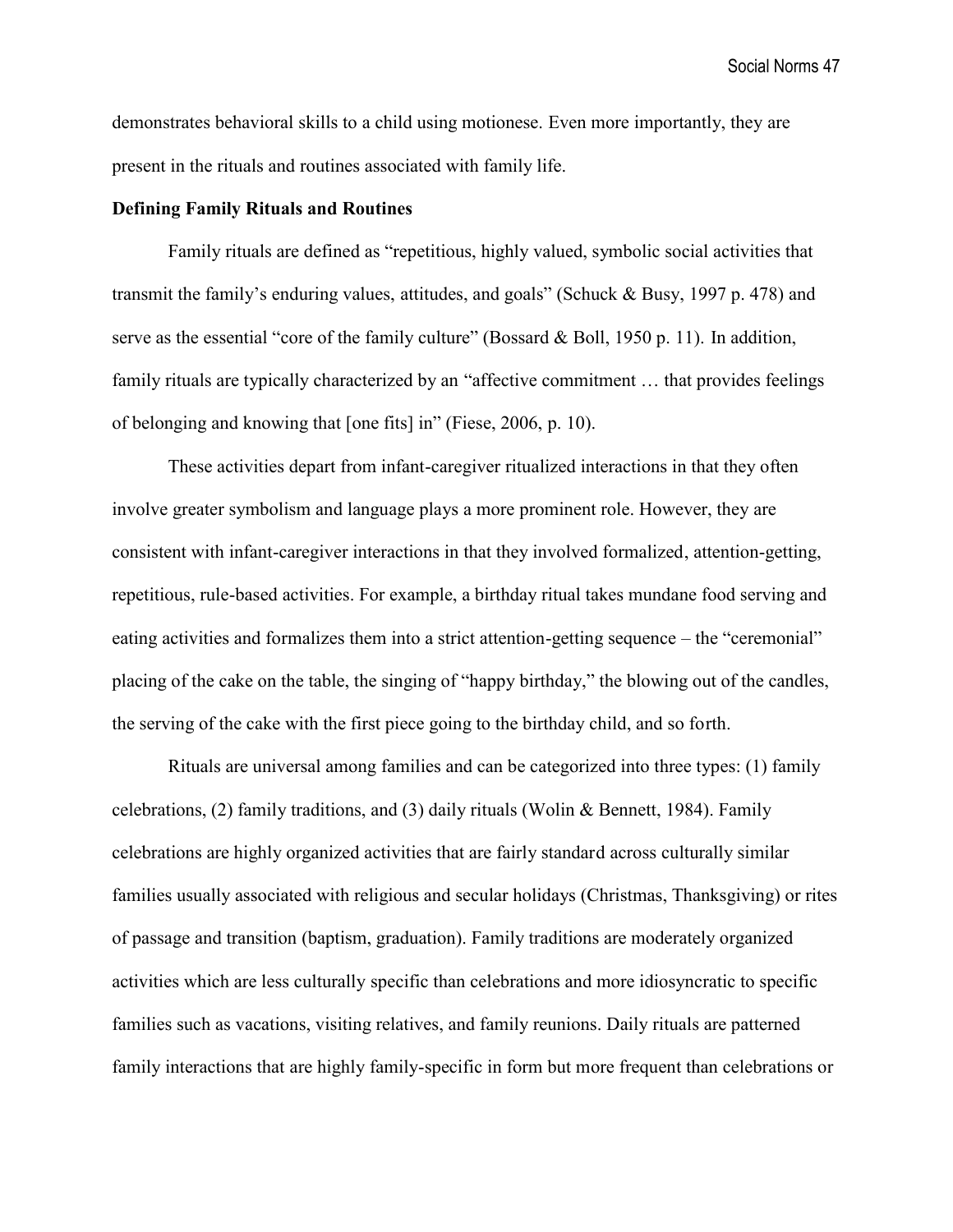traditions. These would include repetitive behaviors associated with sleeping (bed time rituals), eating (dinner rituals) or welcoming and parting.

Rituals are distinct from routines only by the degree of meaningfulness to those involved. Routines are more purely instrumental (doing the dishes, making the bed, etc.) and more specifically involve activities that family members have to do rather than want to do. However, similar to the fuzzy border between conventions and norms, routines and rituals overlap. A routine can become a ritual if the family endows it with special meaning, such as using the "cleaning up after dinner" routine as a way of teaching about teamwork and sharing responsibilities. Conversely, rituals can become routines when they are perceived as having lost their meaning or having become too burdensome, such as when visiting relatives becomes an onerous duty (Boyce, Jensen, James, & Peacock, 1983). Furthermore, some regular activities may have both routine and ritual elements. Mealtime may have routine, not-very-meaningful actions (setting the table), combined with ritualized meaningful ones (seating arrangements, saying grace; Spagnola & Fiese, 2007).

#### **The Socializing Function of Family Rituals and Routines**

Spagnola and Fiese (2007, p. 287) argue that "family routines and rituals provide a structure for the socialization of culturally acceptable behavior in young children." Mealtime rituals, for example, have been found to be a rich venue for the transmission and reinforcement of normative social behavior (Goodnow, 1997). One small-sample study (eight families) of families with preschool children found an average of 14.5 politeness routines were present during meal times including such things as requiring the word "please" and enforcing the use of napkins rather than shirt sleeves (Gleason, Perlman & Greif, 1984). A larger study involving over 300 families found that most mealtime verbal exchanges were emotionally positive with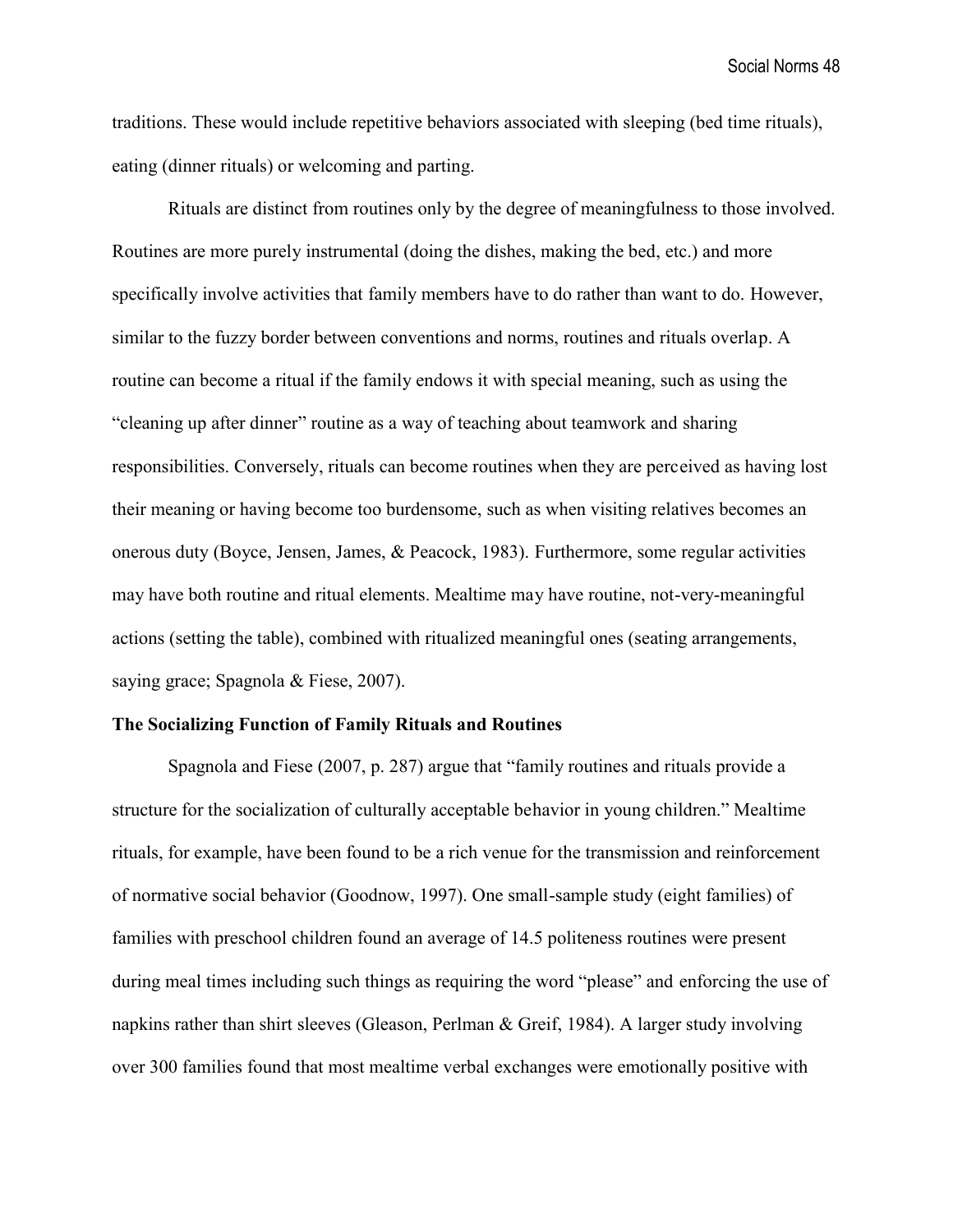10% specifically dealing with proper mealtime behavior (Ramey  $\&$  Juliusson, 1998; another 20% dealt with family management issues such as "who's picking up Tommy tomorrow after school").<br>Meal rituals also inculcate important social values such as the need for conversational

turn taking and the importance of attendance – that is, simply being present at the activity (Fiese, 2006, pp. 15-16; Kulka, 1997). Social roles and duties are also highlighted at meal time with females typically taking a more active role in the preparation and serving of food and the familial hierarchy being reinforced through seating patterns (Blair & Lichter, 1991; Fiering & Lewis, 1987; Fiese, 2006, p. 16). Measurable cultural differences have been found in the expectations and treatment of infants and young children during meal times. For example, Filipino-Americans are highly structured and enforce strict rules of obedience and respect for authority. Caucasian- Americans tend to be more tolerant of disruptions often interpreting them as indicators of intelligence and strong will (Martini, 2002).

Other evidence confirms the important role that family rituals and routines play in children's social, emotional, and academic development. The data are largely correlational, but the findings are consistent: a greater frequency of and commitment to family rituals predict more socially competent, confident, and successful children. For example, a five-year longitudinal assessment showed that children whose families were more committed to their domestic rituals had higher scores on standardized tests of academic achievement (Fiese, 2002). The association between familial ritual commitment and higher academic achievement has been replicated among low income African Americans in both urban and rural settings (Brody & Flor, 1997; Seaton & Taylor, 2003). For boys, family routines were not only directly related to academic achievement, but self-regulation as well.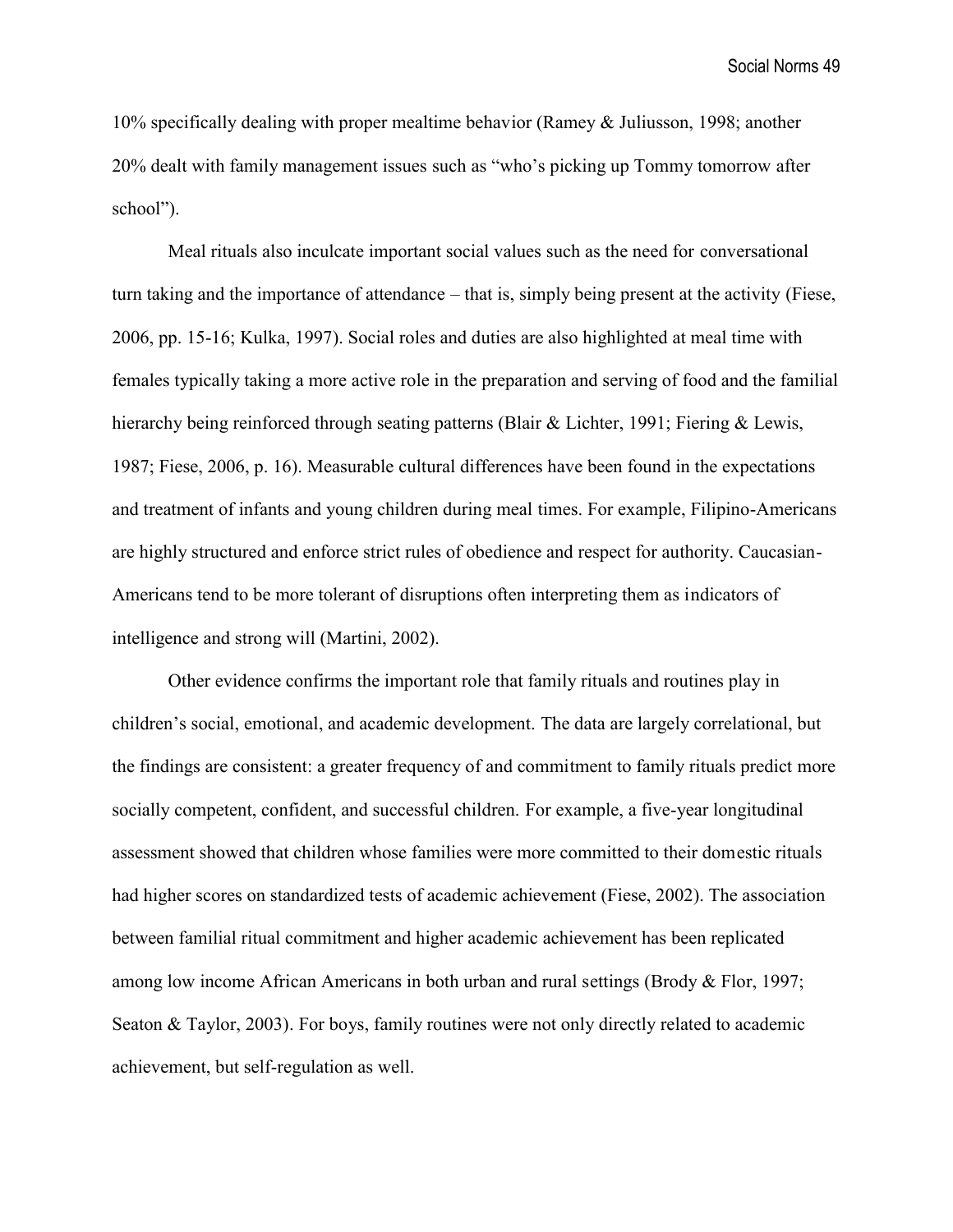The exposure to language inherent in many family rituals such as those associated with mealtime or book reading undoubtedly plays an important role in later academic success (Ely, Gleason, MacGibbon, & Zaretsky, 2001). Family rituals, however, also appear to play a role in preparing children for the transition to the social demands of the structured school environment (Fiese, 2006, p. 55). Rituals and routines regularly practiced in the home provide children with an awareness of orderly temporal structure and culturally-based behavioral expectations associated with that structure, such as turn taking, following directions, completing one task before another, and temporal contingencies ("you must do your homework before going out to play;" Norton, 1993).

Indeed, a lack of daily routines has been found to be a significant predictor of behavioral problems in children and conduct disorder in adolescents (Keltner, 1990; Keltner, Keltner, & Farren, 1990). Parents whose children engage in more daily living routines report fewer behavior problems than those who do not (Systma, Kelly, & Wymer, 2001). Furthermore, the emotional commitment associated with family rituals is positively correlated with adolescent sense of identity (Fiese, 1992) and negatively related to anxiety symptoms under high-risk conditions (Markson & Fiese, 2000). Among Spanish adolescents, those referred for mental health services were significantly less likely to have regularly participated in family rituals and celebrations (Compan, Moreno, Ruiz, & Pascual, 2002). Strong family rituals may offer some protection to children in homes with alcoholic parents (Bennett,Wolin, Reiss & Teitelbaum, 1987; Fiese,1992).

This body of research is consistent with the hypothesis that family rituals play an important role in transmitting normative values and behavioral expectations to children. Because of the correlational nature of most of this research it is impossible to say that rituals cause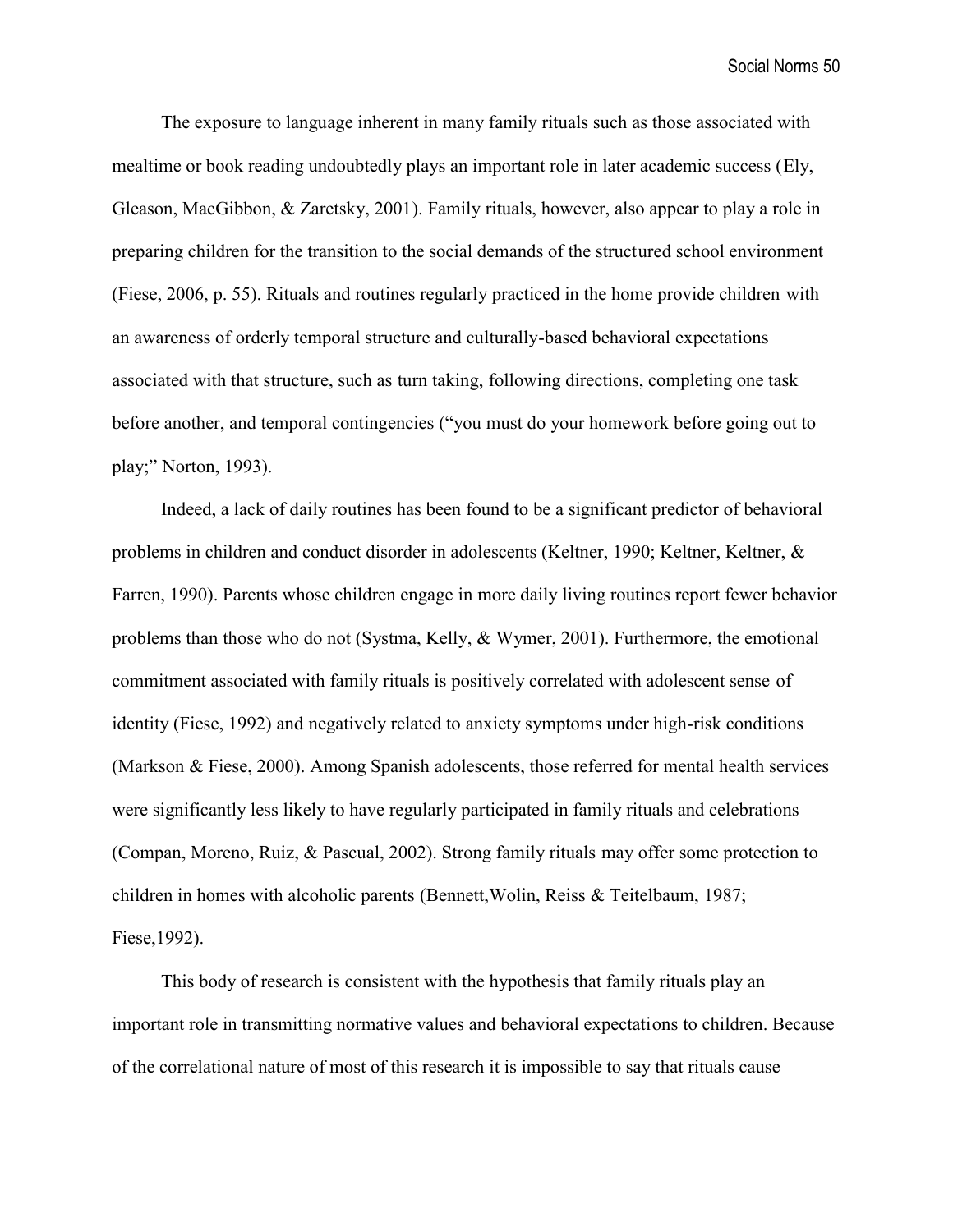normative behavior. The causes of normative behavior are most likely multifaceted with ritualized actions playing an important but not necessarily exclusive role. At minimum, that role is one of being a prominent venue where norms, values, and behavioral expectations are clearly on display for children to observe and internalize.

# **Adult Community Rituals and Norm Following**

As with family rituals, adult community rituals are also associated with increased norm following. If adult rituals serve to signal, remind, and emotionally bind people to social norms then we would expect that those who more regularly engage in ritual are more scrupulous about observing social norms. While there is evidence suggesting this may be true, most relevant studies are correlational and inferring causality (if indeed it is present at all) is inherently problematic. Causality could be bi-directional (rituals may produce greater norm-following and/or greater norm-following could produce greater ritual participation) or there could be third variables such as personality traits that drive both. There are a few experimental studies suggesting that causation can potentially run from ritual to normative behavior. While these are suggestive, their scarcity requires that the ritual-norm following causal link be considered a possibility needing further research.

There appears to be a consistent positive relationship between ritual participation and norm following. The Sosis and Ruffle (2003) study described earlier showed such a connection. This research found that the generous behavior of Orthodox Jewish male kibbutzim residents was directly tied to their public ritual activity. The more they engaged in public prayer, the more generosity and self-restraint they showed. Other studies have confirmed that more frequent attendance at religious services is associated with a number of pro-social outcomes indicative of closer adherence to certain social norms.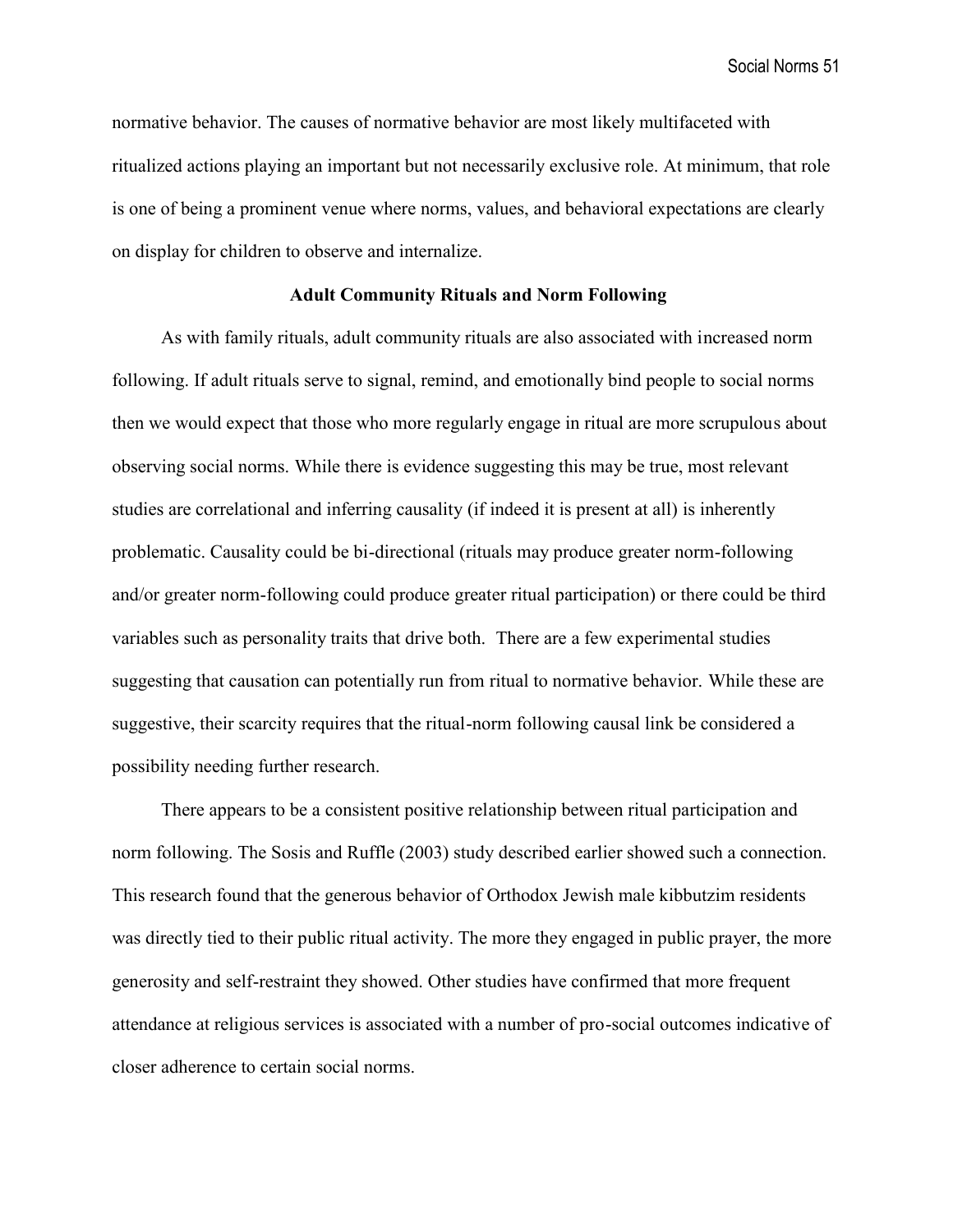For example, commitment to marriage is stronger among more frequent church attendees. Even after a number of potentially confounding factors are eliminated (e.g. education, social class, marital satisfaction, employment, etc.) more frequent church attendance remains a significant predictor of both personal marital commitment (satisfying emotional needs) and structural commitment (upholding martial responsibilities outside of emotional rewards; Larson & Goltz, 1989; Wilson & Musick, 1996). Longitudinal assessments have found mixed evidence regarding whether or not religion is associated with greater marital happiness, but they have been more consistent in finding a negative association between church attendance and divorce proneness (Amato & Rodgers, 1997; Booth, Johnson, Branaman, & Sica, 1995). This association remains significant even after other relevant factors associated with divorce have been ruled out.

Church attendance also correlates with more scrupulous adherence to norms of honesty, charity, and cooperativeness. In a study addressing cheating behavior among students, results showed that while overall levels of dishonesty were high among all students regardless of religious affiliation (or lack thereof), those with very high church attendance were the only ones who resisted cheating when given the opportunity (Perrin, 2000).

On charity, studies have shown that religious people are more generous with their time and money compared to non-religious people (Brooks, 2003; Monsma, 2007). While specific beliefs are not irrelevant to charitable behavior, ritual participation is a more reliable predictor of it. Regardless of religion or religious denomination, attendance at religious activities (worship service or church groups), and even participation in tight-knit secular group activities (bowling leagues) are predictive of increased charitable giving (Brooks, 2003; Jackson, Bachmeier, Wood, & Craft, 1995; Putnam, 2000). Finally on cooperativeness, Orbell, Goldman, Mulford, and Dawes (1992) found that the frequency of church attendance among LDS church members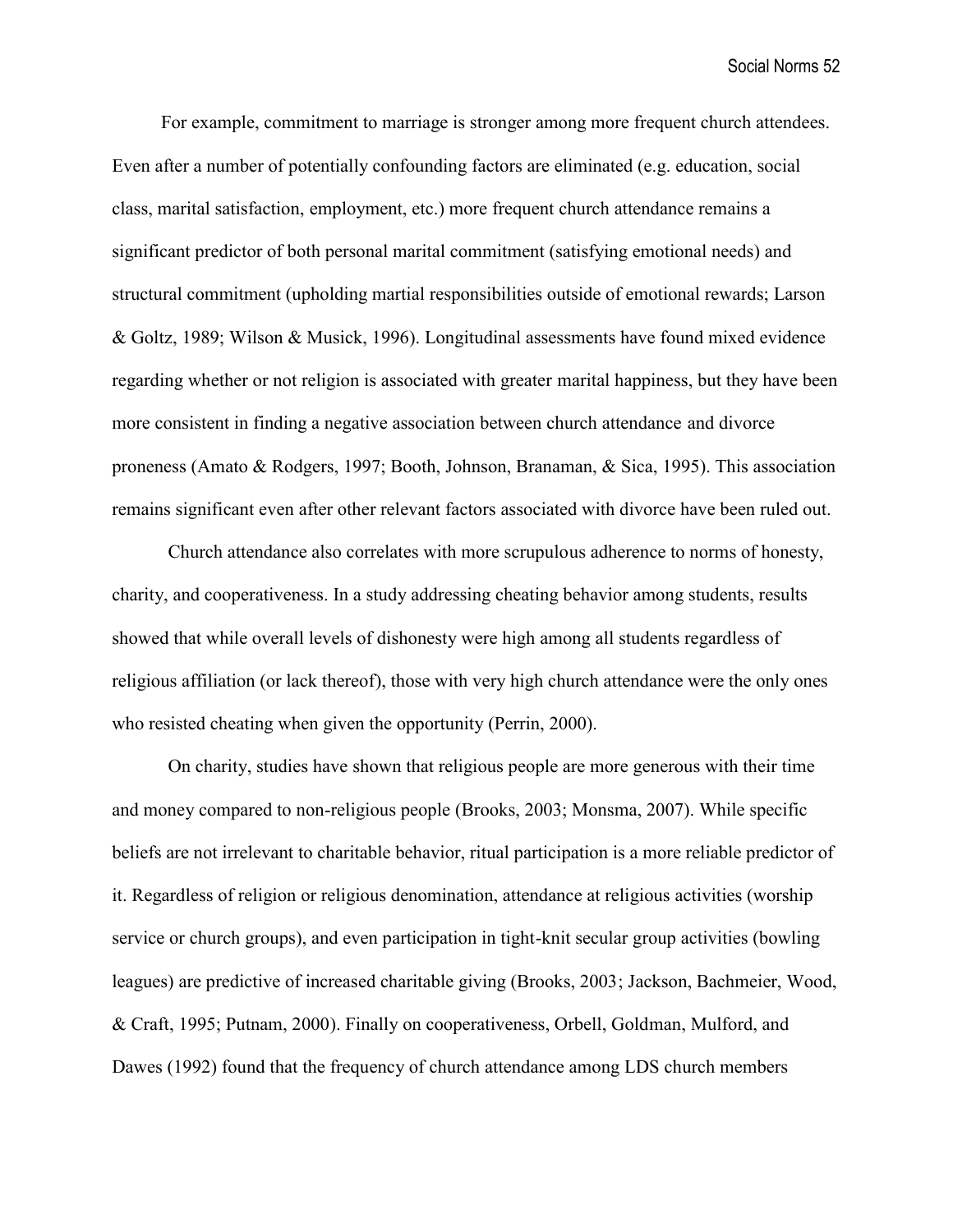("Mormons") was positively correlated with cooperative behavior on a prisoner's dilemma test, while self-reported religious devotion was not.

All the studies cited so far have been largely correlational, finding a positive relationship between ritual behavior (typically religious ritual behavior) and pro-social norm following. However, it may be that those more committed to norm following are attracted to rituals as much as rituals promote norm following. In their review of religion and prosocial behavior, Norenzayan and Shariff (2008) found evidence that a belief in watchful, morally concerned gods, a concern for one's reputation, and ritual participation all played important roles in encouraging prosocial behavior. Believing in watchful gods can make seemingly anonymous acts reputationally-relevant and thus encourage strict adherence to social norms. Part of this increased adherence to social norms may involve regular attendance at ritual activities, such as religious services; thus creating a mutually reinforcing cycle among belief, norm-following, and ritual participation. Beliefs may also intersect with reproductive strategies which are facilitated by ritual participation.

For example, in a large scale survey of both adults and college students, Weeden, Cohen, and Kendrick (2008) found that sexual behavior and moral views on sexual behavior were the strongest predictors of church attendance, even after controlling for a host of demographic and personality factors. Indeed, when sexual behavior and attitudes regarding sexual behavior were partialed out, other predictors were substantially reduced often to non-significance. The authors concluded that those seeking to enact a monogamous, high-investment, heterosexual mating strategy are motivated to participate in religious rituals as a means of supporting their reproductive strategy. Put another way, those committed to following traditional family-based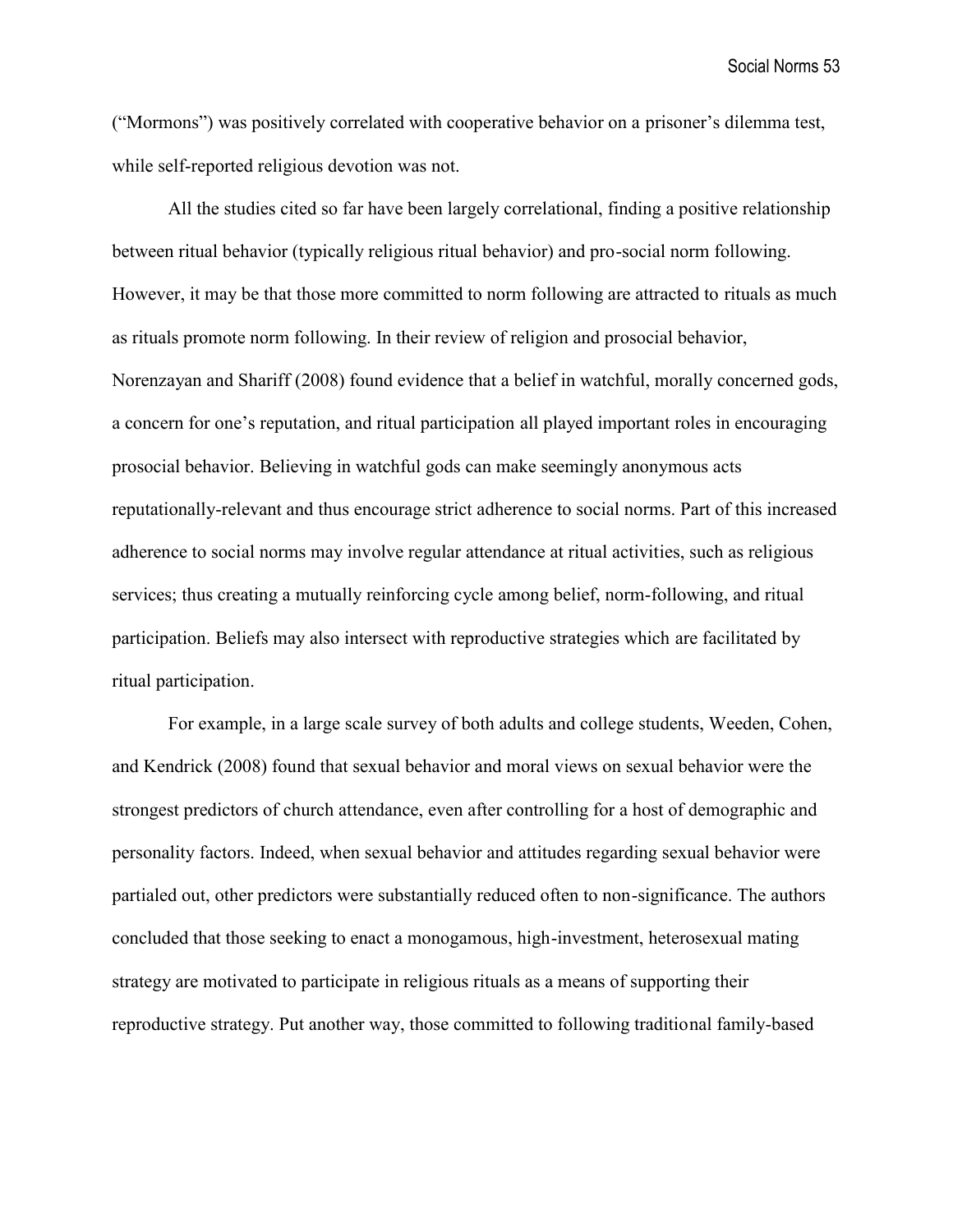norms find religious rituals attractive as a potential mechanism for identifying like-minded mates. Thus, greater norm following may cause greater ritual participation.

Other studies, however, suggest that ritual participation could be a cause of greater norm following. For example, Wiltermuth and Heath (2009) experimentally manipulated ritual-like activity and measured pro-social behavior. They had subjects engage in either synchronized motor movements (walking in step, singing in synchrony, singing and moving in synchrony), non-synchronized movements (walking at individual paces, singing and moving individually) or no movements at all. Later, all subjects played an economic game where they could extend varying levels of trust and cooperation to other players. Subjects who engaged in synchronized movements were found to be more trusting and cooperative compared to those in either the non synchronous movement or no movement conditions. Thus, ritualized actions caused greater pro social norm following.

The reminding function of ritual may also potentially cause greater norm-following. Norm following requires suspension of immediate self-interest. Self-control and self-monitoring are thus essential for norm following. Two priming studies have demonstrated how ritual's reminding function can facilitate self-control. Fishbach, Friedman, and Kruglanski, (2003) subliminally presented priming words to subjects that dealt with either sin (e.g. drugs, illicit sex) or religion (e.g. bible, prayer, God). After the primes, subjects were required to identify words which were again related to either sin or religion. The researchers found that subliminal presentation of sin-related concepts led to significantly faster recognition of religion-related words. Conversely, subjects were significantly slower at recognizing sin-related words after being primed with religious concepts. The authors interpreted these findings as evidence that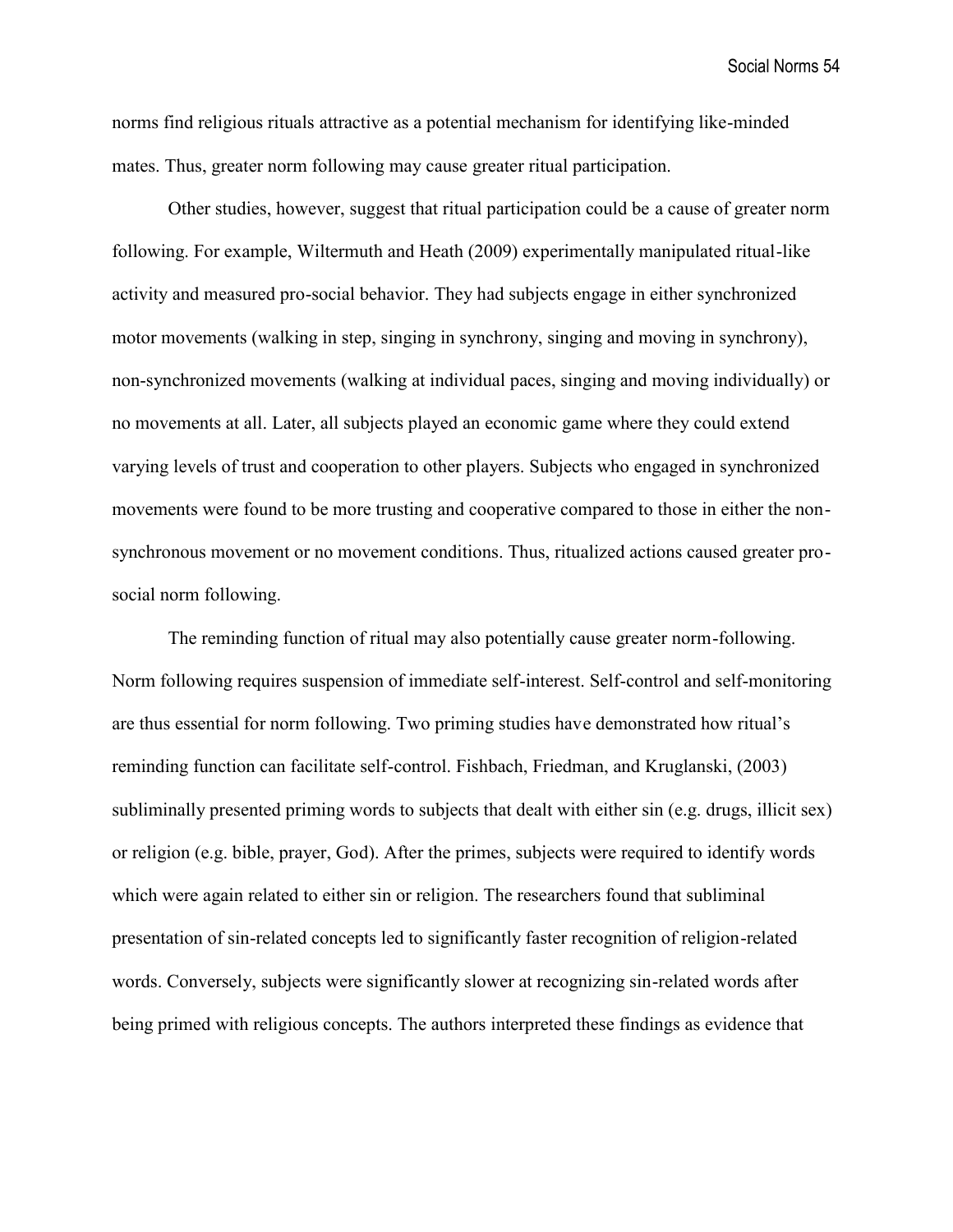subjects automatically recruit religious concepts as a resistance mechanism against temptation and that religious concepts implicitly inhibit access to sin-related concepts.

Rituals that remind people of moral standards often encourage reflection on failures to live up to those standards (e.g. confession, atonement, etc.). Wegner (2007) found that reflection on moral shortcomings caused increased attention to concepts related to rectifying those shortcomings. Subjects in this study were assigned to either a condition where they were instructed to think about how they had failed to live up to the standards of their religion or how they had succeeded at doing so. Subjects assigned to the "failure" condition show increased latencies on a Stroop-like color naming task for words related to religious goals such as "say prayers," but not for words related to non-religious goals such as "study notes." This pattern was not found for the "success" group. This indicates that those who had reflected on religious shortcomings were later more cognitively preoccupied with religious goals.

What these studies point to is a potential mechanism by which ritual participation could produce greater norm following. Ritual participants are reminded of normative standards. That reminding both inhibits cognitions contrary to norm following (greater resistance to temptation) and focuses attention on goals related to greater norm following (inspiration to do "good"). Furthermore, ritual engenders positive emotions toward other group members, facilitating adherence to pro-social group-based norms. Thus, an important question for future research is the extent to which ritual creates a cognitive/emotional mental state conducive to putting group based norms into practice.

# **Summary and Implications**

"Actions speak louder than words" – this familiar axiom expresses the common-sense notion that what people do is a better reflection of their values and beliefs than what they say.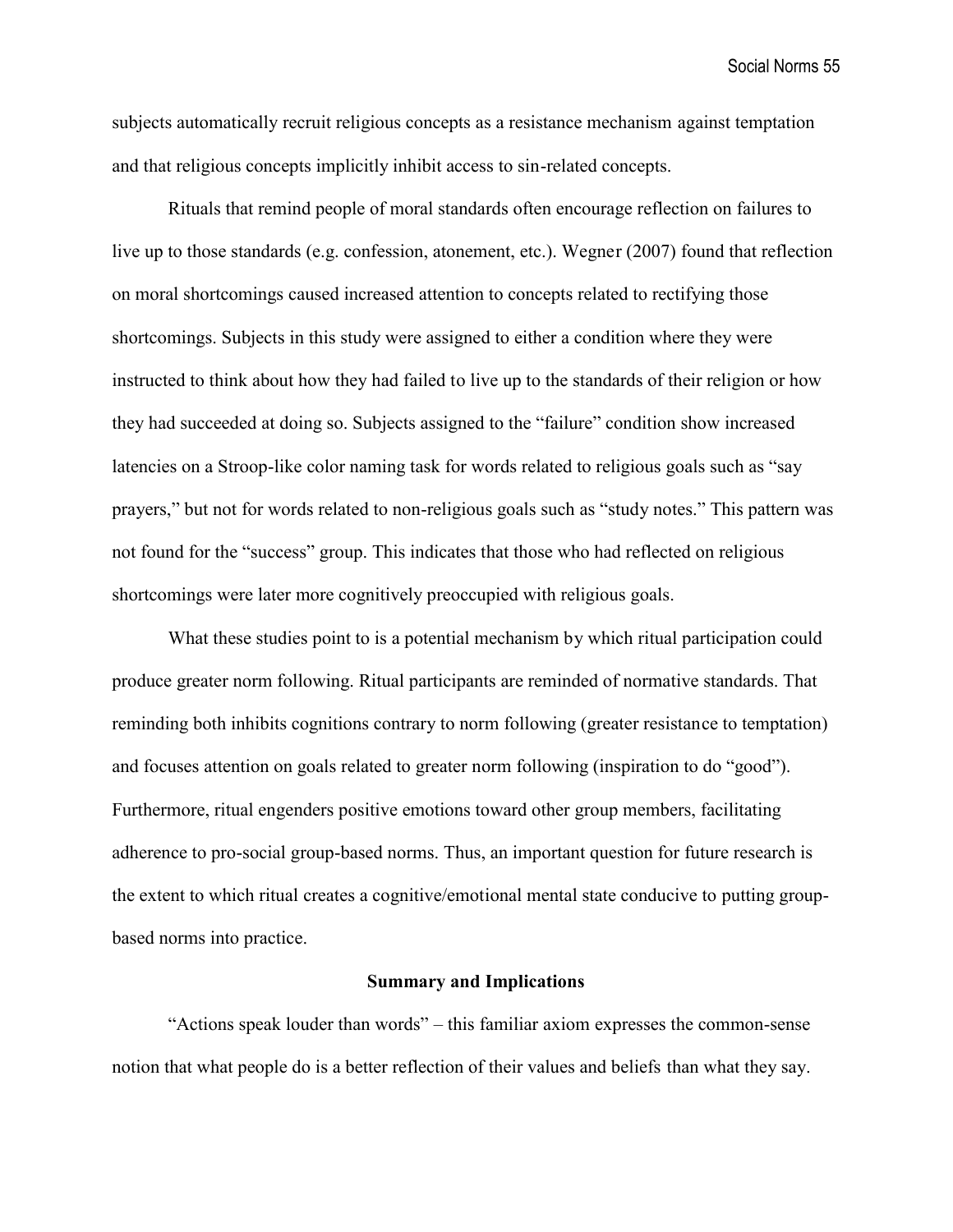But what actions "speak" the "loudest?" This paper has argued that ritual actions are especially informative when it comes to transmitting and reinforcing a culture's social norms because by their very nature these actions are intentional and, quite often, reliably signal belief commitments. Students with hands over hearts pledging alliance to the flag; a family with hands clasped saying grace before a meal; soldiers, marching and calling out in cadence – these are not trivial demonstrations. They are emotionally compelling, intentional acts signaling value commitments that give credibility to related verbal expressions.

As hominins evolved greater motor control capacity, ritualized behaviors could be consciously harnessed as social signals. Thus, humans did not evolve a wholly novel means of transmitting social information; we simply brought an ancient one under greater conscious control. But the intentional aspect of ritualized signals was crucial given the dire human need for social acceptance. Anyone using verbal expressions or accidental, coerced, or whimsical actions as their primary bases for acquiring social norms may very well fail to achieve social acceptance given the ambiguity and potential unreliability of those sources. This is true both today and, even more critically, in our evolutionary past.

Using the intentionality behind ritualized behaviors begins early. Infants use intentionality as a basis for extracting emotion-laden social rules. These rules provide a potential affective foundation upon which consciously understood social norms can be built. This "building" process continues and expands as ritualized interactions become incorporated into family rituals and routines. Family routines and rituals provide both a natural bridge to the adult ritual world as well as an important venue for transmitting normative values. Adult community based rituals carry with them the emotion-laden signaling qualities of infant-caregiver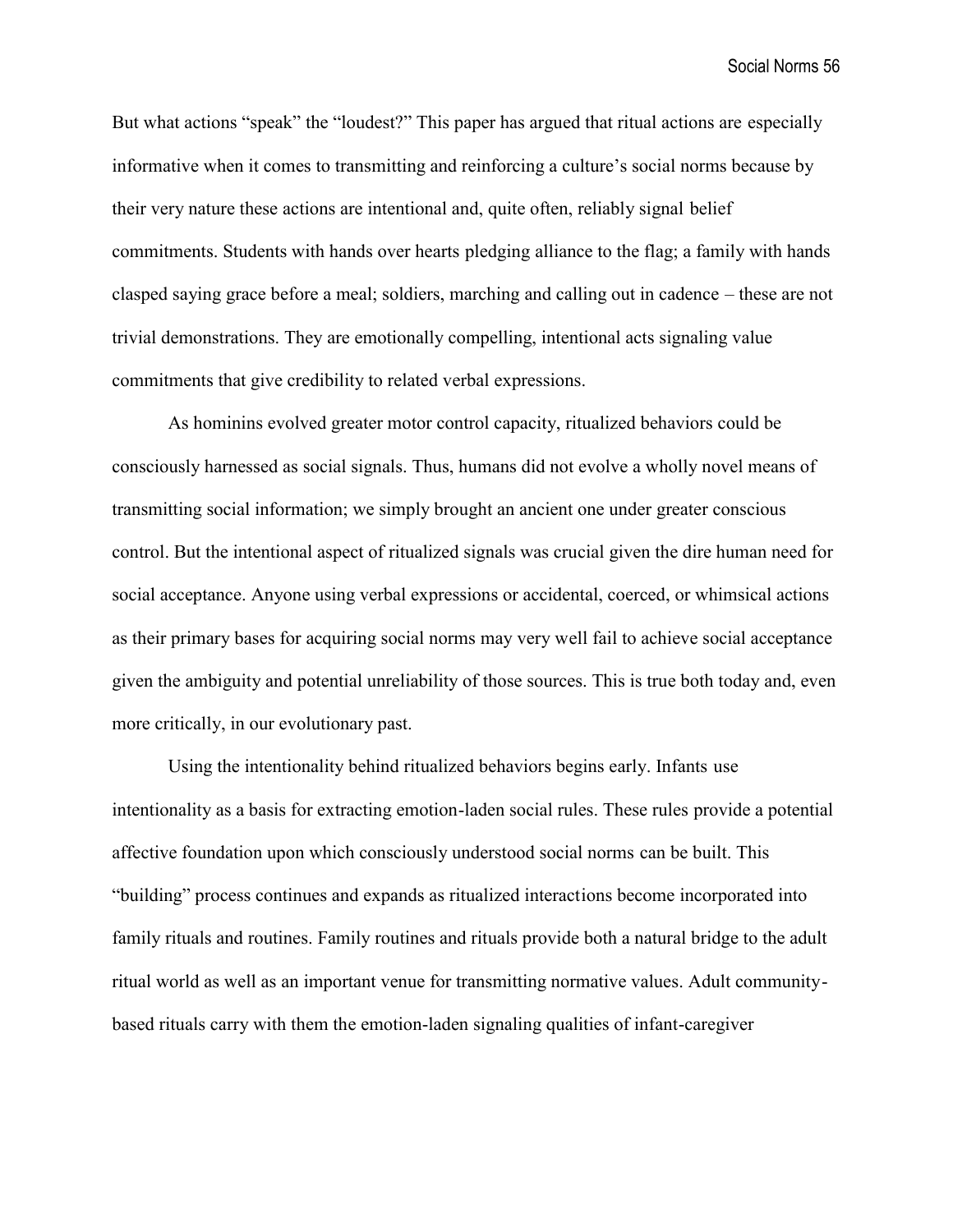interactions, but add to them scale magnifications and cultural representation and reminding functions where values and norms are revisited and reinforced.

An important implication of this view is that the evolutionary foundation upon which our hominin ancestors built uniquely human levels of social organization and cooperation was not language but controlled motor movements expressed in ritual. Before language could articulate the behaviors and attitudes morally valued by a group, intentional rule-based behavior was doing so (this is true both ontogenetically and phylogenetically). Language gains or loses its credibility as a norm-transmitter by its relation to intentional action. Language can specify, codify, and allow for the analysis of normative content, but ritual enacts the values of which the norms are composed. Thus, all the research herein reviewed can be reduced to one very general and simple prediction: the strongest human communities will always be those with the richest ritual lives.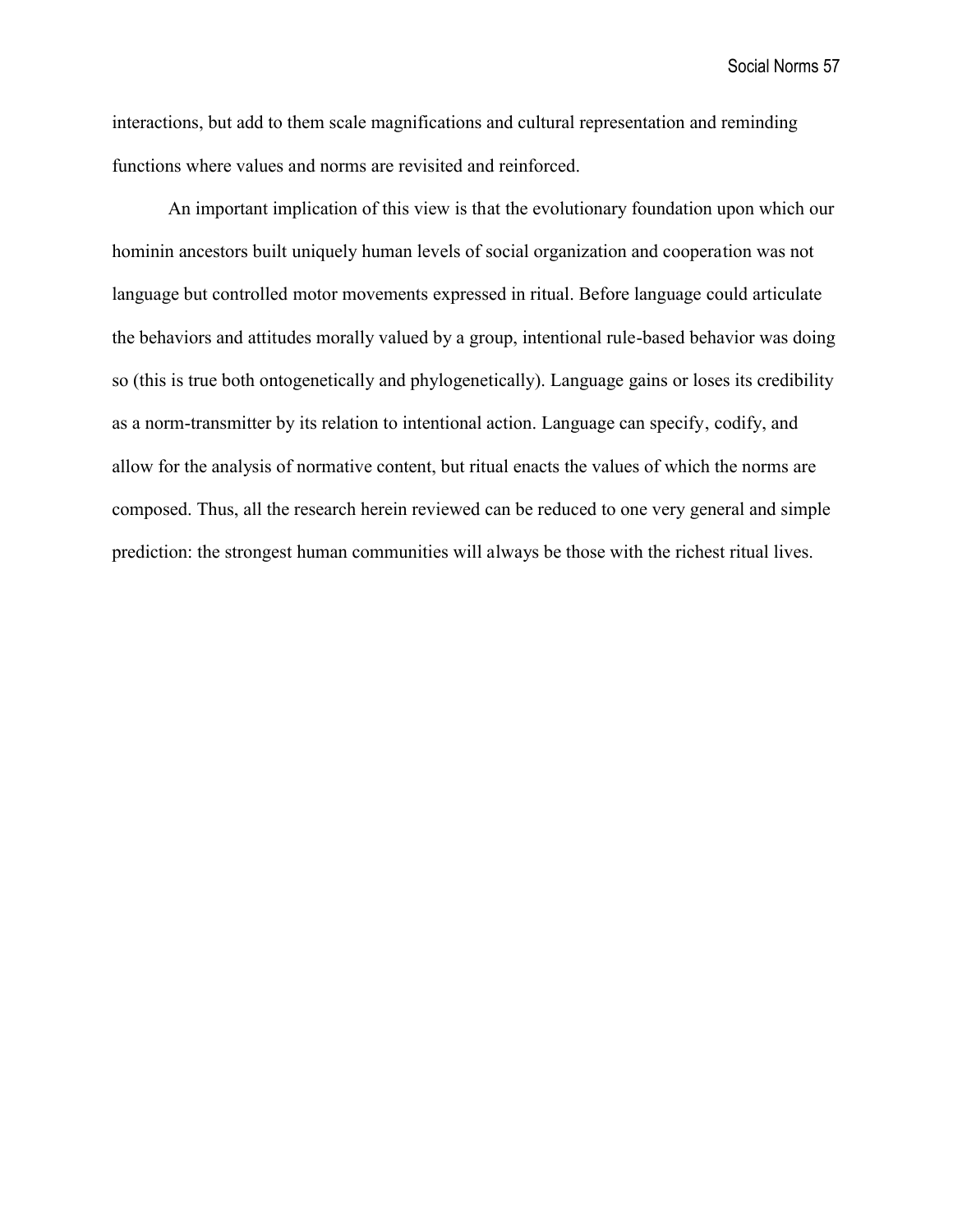#### **References**

- Ainsworth, M.D.S., Blehar, M.C., Waters, C., & Wall, S. (1978). *Patterns of attachment*. Hillsdale, NJ: Lawrence Erlbaum.
- Alexander, R. D. (1987). *The biology of moral systems.* New York: Aldine de Gruyter.
- Amato, P. R. & Rogers, S. J. (1997). A longitudinal study of marital problems and subsequent divorce. *Journal of Marriage and the Family, 59,* 612-624.
- Ahmed, A. M. & Salas, O. (2008) In the back of your mind: Subliminal influences of religious concepts on prosocial behavior. Working paper #331 Department of Economics, Gotenborg University See

http://econpapers.repec.org/paper/hhsgunwpe/0331.htm.

- Ariely, D. (2008). *Predictably irrational.* New York: Harper Collins.
- Ariely, D., Loewenstein, G., & Prelec, D. (2003). "Coherent arbitrariness": Stable demand curves without stable preferences. *The Quarterly Journal of Economics, 118*, 73-105.
- Armstrong, D. F. & Wilcox, S. E. (2007) *The gestural origin of language*. Oxford: Oxford University Press.
- Aronson, E., & Mills, J. (1959). The effect of severity of initiation on liking for a group. *Journal of Abnormal and Social Psychology, 59,* 177-181.
- Baldwin, D. A. & Moses, L. J. (1996). The ontogeny of social information gathering. *Child Development, 67*, 1915-1939.
- Bard, K. A. & Vauclair, J. (1984). The communicative context of object manipulation in ape and human adult-infant pairs. *Journal of Human Evolution, 13,* 181-190.
- Baumeister, R. F. & Leary, M. R. (1995). The need to belong: Desire for interpersonal attachments as a fundamental human motivation. *Psychological Bulletin, 117,* 497-529.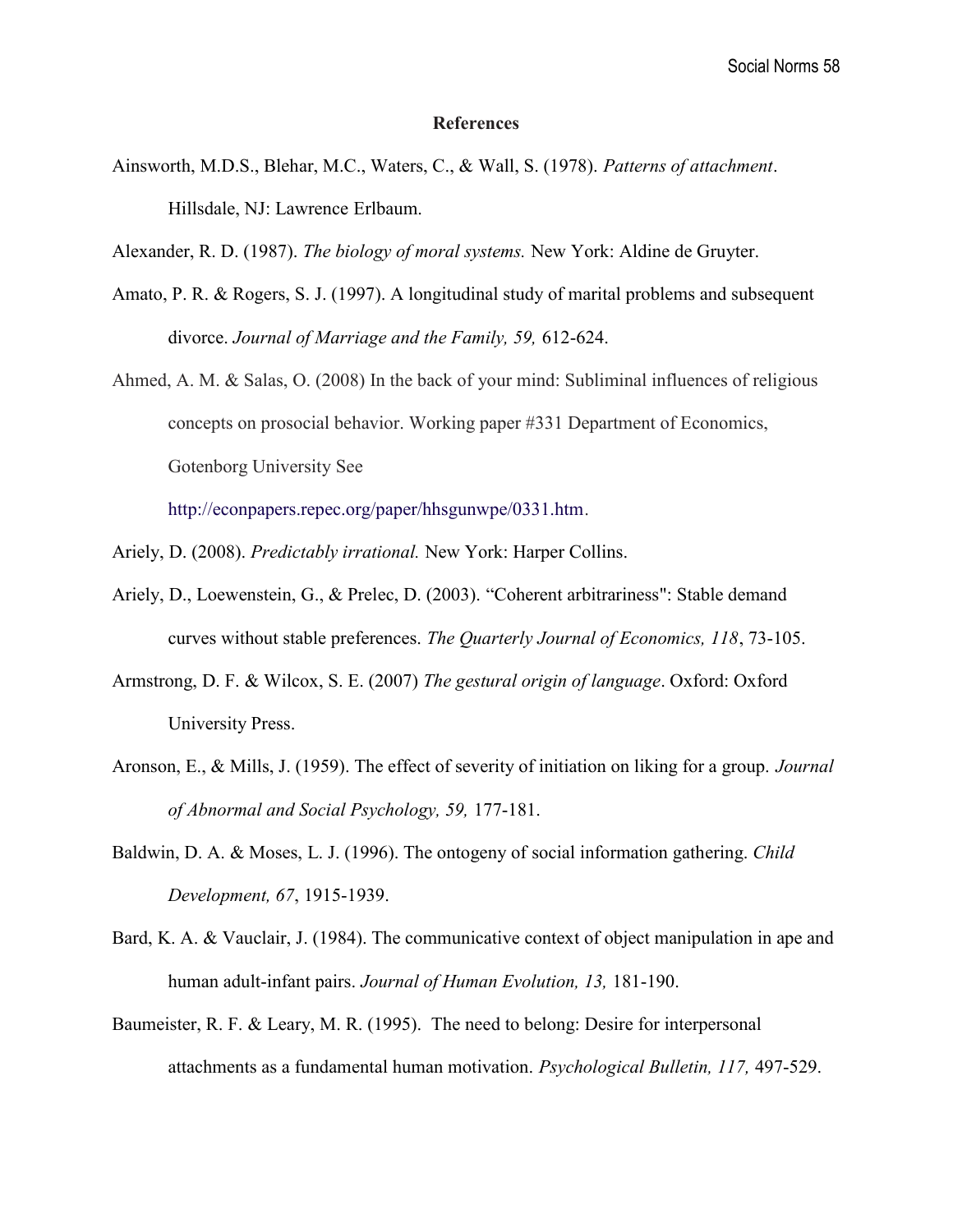- Bateson, G. & Meade, M. (1942). *Balinese character: A photographic analysis*. New York: Academy of Sciences.
- Beebe, B. & Lachmann, F. (1988). Mother-infant mutual influence and precursors of psychic structure. In A. Goldberg (Ed.), *Frontiers of self-psychology: Progress in self-psychology Vol. 3* (pp. 3-26). Hillsdale, NJ: Analytic Press.
- Bennett, L. A.,Wolin, S. J., Reiss, D., & Teitelbaum, M. A. (1987). Couples at risk for transmission of alcoholism: Protective influences. *Family Process*, *26*, 111-129.
- Bicchieri, C. (2006). *The grammar of society: The nature and dynamics of social norms*. New York: Cambridge University Press.
- Blackwell, P., Jennions, M., & Passmore, N. (1998). Synchronized courtship in fiddler crabs. *Nature, 391,* 31-32.
- Blair, S. L., & Lichter, D. T. (1991). Measuring the division of household labor: Gender segregation of housework among American couples. *Journal of Family Issues, 12,* 91- 113.
- Blum-Kulka, S. (1997). *Dinner talk: Cultural patterns of socialization in family discourse.* Mahwah, N. J.: Lawrence Erlbaum.
- Booth, A., Johnson, D. R., Branaman, A., & Sica, A. (1995). Belief and behavior: Does religion matter in today's marriage? *Journal of Marriage and the Family, 57,* 661-671.
- Bossard, J. & Boll, E. (1950). *Ritual in family living: A contemporary study.* Philadelphia: University of Pennsylvania Press.
- Bowles, S. (2006). Group competition, reproductive leveling, and the evolution of human altruism. *Science, 314*, 1569-1572.
- Boyce,W., Jensen, E., James, S., & Peacock, J. (1983). The family routines inventory: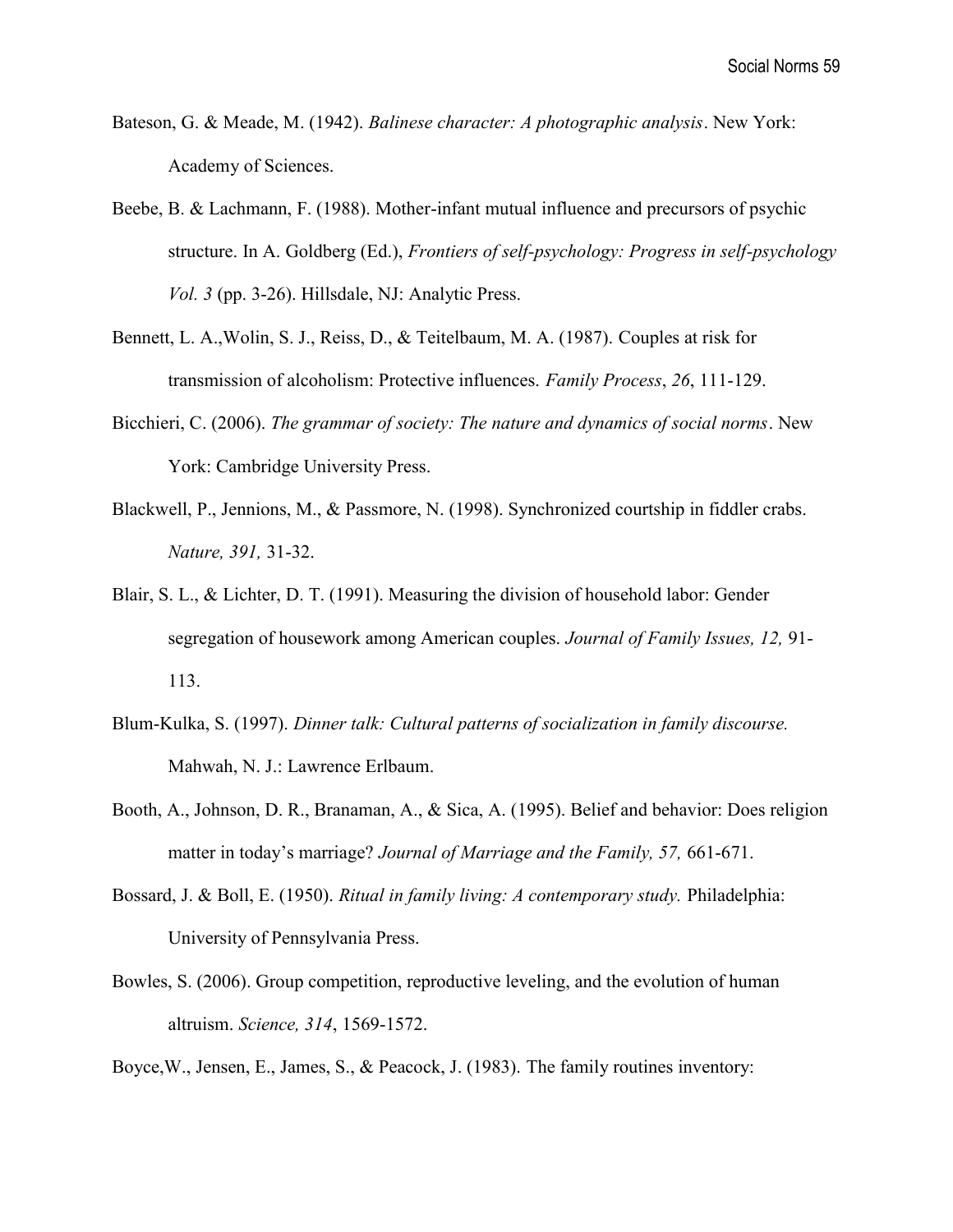Theoretical origins. *Social Science Medicine*, *17*, 193-200.

- Boyd, R., Gintis, H., Bowles, S. & Richerson, P. J. (2003). The evolution of altruistic punishment. *Proceedings of the National Academy of Sciences of the United States of America, 100,* 3531-3535.
- Boyer, P. & Lienard, P. (2006). Why ritualized behavior? Precaution systems and action parsing in developmental, pathological and cultural rituals. *Behavioral and Brain Sciences, 29*, 1–56
- Boyer, P. & Lienard, P. (2008). Ritual behavior in obsessive and normal individuals. *Current Directions in Psychological Science, 17,* 291-294.
- Brand, R. J. Baldwin, D. A. & Ashburn, L. A. (2002). Evidence for motionese: Modifications in mothers' infant-directed action. *Developmental Science, 5,* 72-83.
- Brand, R. J. & Shallcross, W. L. (2008). Infants prefer motionese to adult-direction action. *Developmental Science, 11*, 853-861.
- Brauer, J., Call, J., & Tomasello, M. (2006). Are apes really inequity averse? *Proceedings of the Royal Society B, 272,* 3123-3128.
- Bryan, J. H., Redfield, J., & Mader, S. (1971). Words and deeds about altruism and the subsequent reinforcement power of the model. *Child Development, 42,* 1501–1508.
- Bryan, J. H., & Walbek, N. H. (1970). The impact of words and deeds concerning altruism upon children. *Child Development, 41,* 747–757.
- Bryan, J. H., & Walbek, N. H. (1970). Preaching and practicing generosity: Children's actions and reactions. *Child Development, 41*, 329–353.
- Brockelman, W. Y. (1984). Social behavior of gibbons: Introduction. In H. Preuschoft, D. J.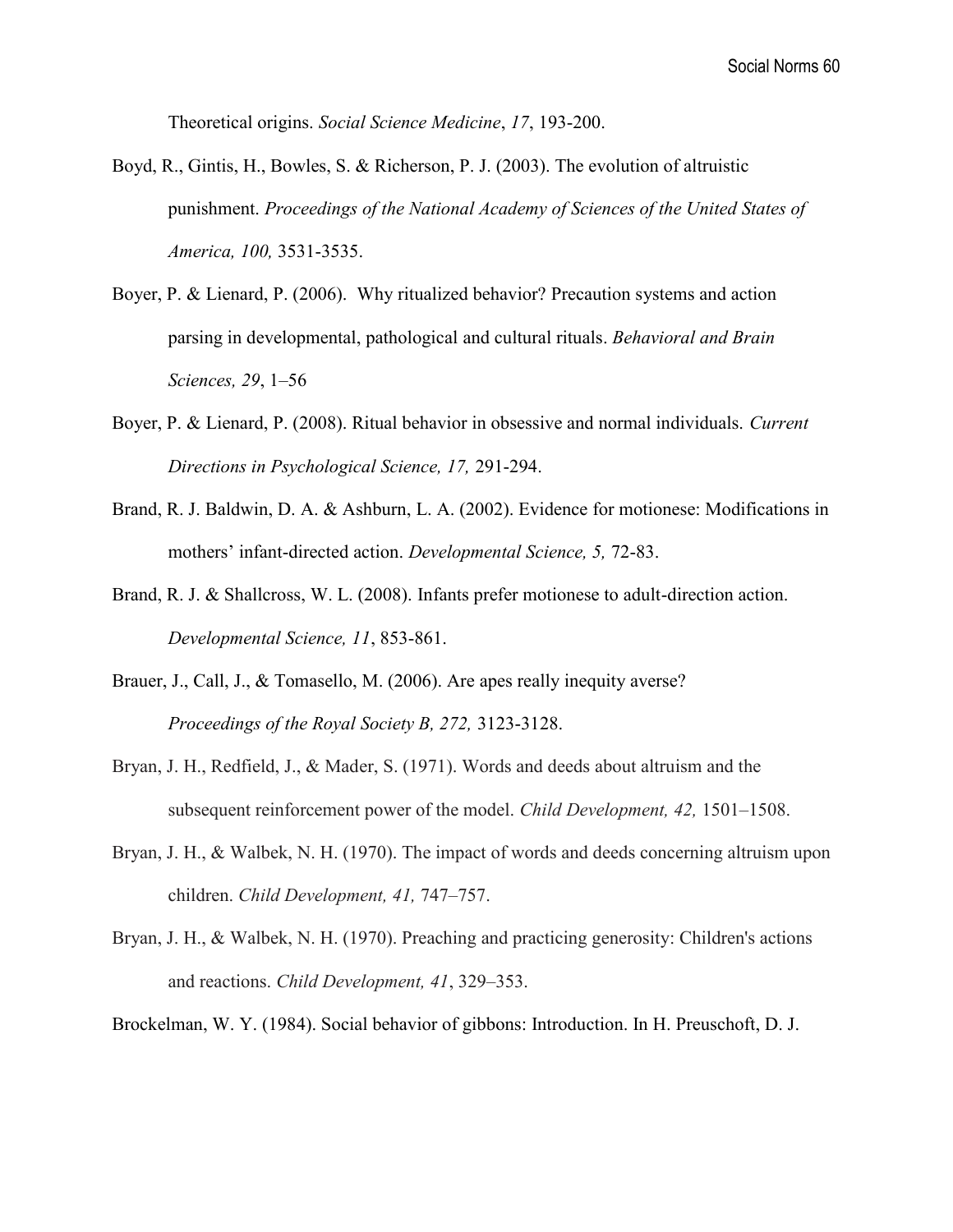Chivers, W. Y. Brockelman, & N. Creel (Eds.), *The lesser apes: Evolutionary and behavioural biology* (pp. 285-290). Edinburgh: Edinburgh University Press.

Brody, G. H., & Flor, D. L. (1997). Maternal psychological functioning, family process, and child adjustment in rural, single-parent African American families. *Developmental Psychology, 33*, 1000–1011.

Brooks, A. C. (2003). Religious faith and charitable giving. *Policy Review, 121*, 39-50.

- Brosnan, S. F. & de Waal, F. B. M (2003). Monkeys reject unequal pay. *Nature, 425,* 297-299.
- Brosnan, S. F., Shiff, H. C., & de Waal, F. B. M. (2005). Tolerance for inequity may increase with social closeness in chimpanzees. *Proceedings of the Royal Society B, 272,* 253-258.
- Brown, S., Merker, B., & Wallin, N. L. (2000). An introduction to evolutionary musicology. In N. L. Wallin, B. Merker, & S. Brown (Eds.), *The origins of music* (pp. 3-24). Cambridge, MA: MIT Press.
- Brugger, A., Lariviere, L. A., Mumme, D. L., & Bushnell, E. W. (2007). Doing the right thing: Infants' selection of actions to imitate from observed event sequences. *Child Development,* 78, 806 – 824
- Bruner, J. S. (1999). The intentionality of referring. In P. D. Zelazo, J.W. Astington, & D. R. Olson (Eds.), *Developing theories of intention: Social understanding and self-control* (pp. 329–339). Mahwah, NJ: Erlbaum.
- Buck, J. (1998). Synchronized rhythmic flashing in fireflies II. *Quarterly Review of Biology, 112,* 265-289.
- Buck, J., & Buck, E. (1978). Toward a functional interpretation of synchronous flashing in fireflies. *American Nature, 112,* 471-492.

Carpenter, J., Burks, S., & Verhoogen, E. (2005). Comparing students to workers: The effects of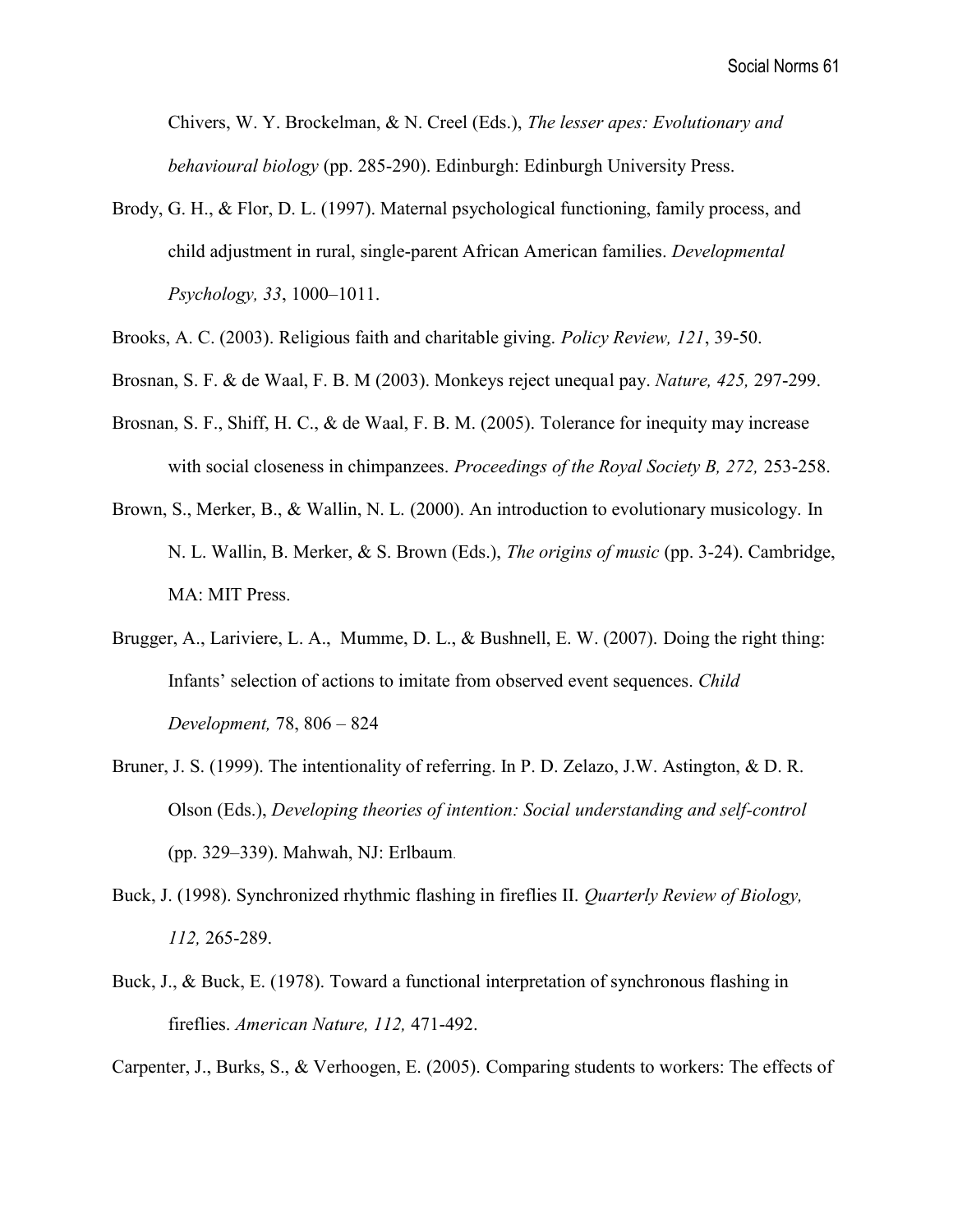social framing on behavior in distribution games. In J. Carpenter, G. Harrison, & J. List (Eds.), *Field experiments in economics* (pp. 261-290). Greenwhich, CT: JAI Press.

- Carpenter, M., Akhtar, N., & Tomasello, M. (1998). Fourteen through 18-month-old infants differentially imitate intentional and accidental actions. *Infant Behavior and Development*, *21*, 315–330.
- Carpenter, M., Call, J., & Tomasello, M. (2005). Twelve- and 18-month-olds copy actions in terms of goals. *Developmental Science, 8,* F13–F20.
- Carpenter , M. & Tomasello, M. (2005). The emergence of social cognition in three young chimpanzees. *Monographs of the Society for Research in Child Development, 70,* vii-132.
- Carpenter, M., Tomasello, M. & Savage-Rumbaugh, S. (1995). Joint attention and imitative learning in children, chimpanzees, and enculturated chimpanzees. *Social Development, 4*, 217–37.
- Casler, K. & Kelemen, D. (2005) Young children's rapid learning about artifacts. *Developmental Science 8*, 472 – 480
- Cohen, E. E. A., Ejsmond-Frey, R., Knight, N. & Dunbar, R. I. M. (2010). Rowers' high: behavioural synchrony is correlated with elevated pain thresholds. *Biology Letters, 6*, 106-108
- Compan, E., Moreno, J., Ruiz, M. T., & Pascual, E. (2002). Doing things together: Adolescent health and family rituals. *Journal of Epidemiology and Community Health, 56,* 89-94.
- Cooper, R., DeJong, D.V., Forsythe, R., & Ross, T.W. (1996). Cooperation without reputation: Experimental evidence from Prisoner's Dilemma games. *Game and Economic Behavior, 12,* 187-218.

Corballis, M. C. (2002). *From hand to mouth: The origins of language.* Princeton, NJ: Princeton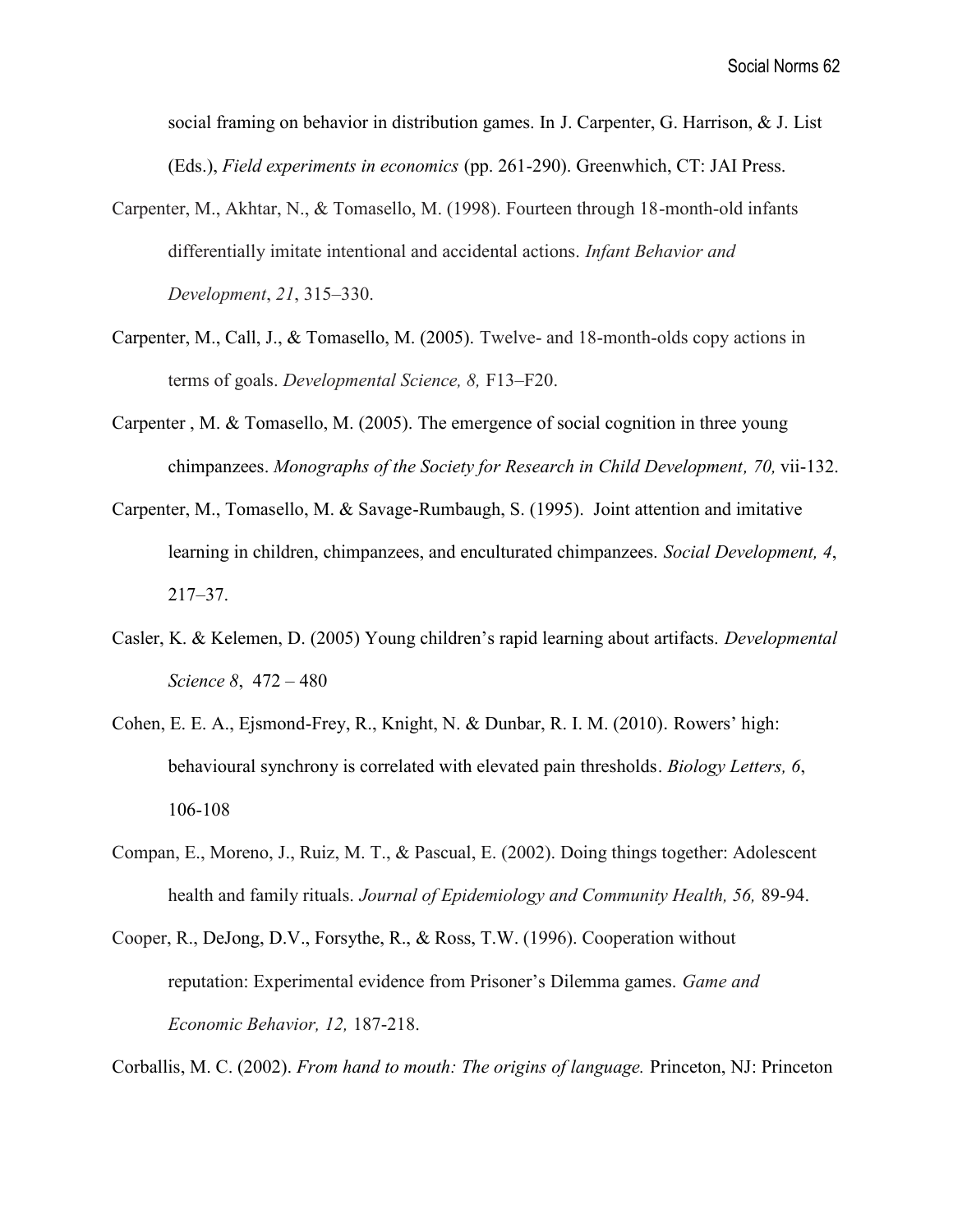University Press.

- Corriveau, K. & Harris, P. L. (2009). Choosing your informant: Weighing familiarity and recent accuracy. *Developmental Science, 12*, 426–437.
- Csibra, G. (2010). Recognizing Communicative Intentions in Infancy. *Mind & Language*, *25,* 141–168.
- Csibra, G., & Gergely, G. (2006). Social learning and social cognition: The case for pedagogy. In Y. Munakata &. M. H. Johnson (Eds.), *Processes of change in brain and cognitive development: Attention and performance XXI* (pp. 249–274). New York, NY: Oxford University Press.
- Cummins, D. (1996a). Evidence for the innateness of deontic reasoning. *Mind and Language, 11,* 160-190.
- Cummins, D. (1996b). Evidence of deontic reasoning in 3- and 4-year-old children. *Memory and Cognition, 24,*823-829.
- de Waal, F. B. M. (1988). The communicative repertoire of captive bonobos (*Pan paniscus*) compared to that of chimpanzees. *Behavior, 106,* 183-251.
- de Waal, F. B. M. (1990). *Peacemaking among primates.* Cambridge, MA: Harvard University Press.
- Donald, M. (1991). *Origins of the modern mind.* Cambridge, MA: Harvard University Press.
- Dissanayake, E. (2000). Antecedents of the temporal arts in early mother-infant interaction. In N. L. Wallin, B. Merker, & S. Brown (Eds.), *The origins of music* (pp. 389-410). Cambridge, MA: MIT Press.
- Dufwenberg, M., & Kirchsteiger, G. (2004). A theory of sequential reciprocity. *Games*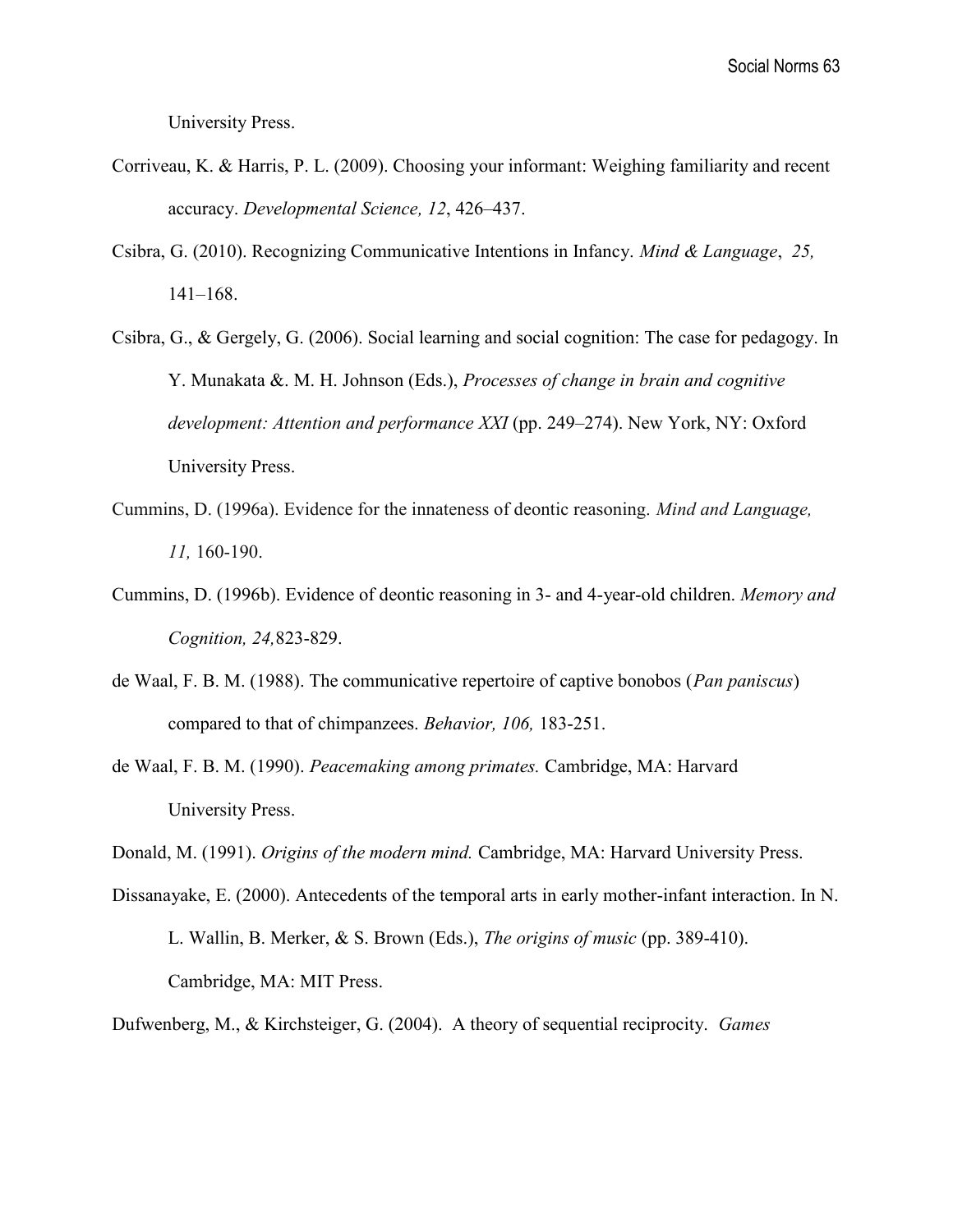*and Economic Behavior, 47*, 268-298.

- Dugatkin, L. A. (1997).*Cooperation among animals: An evolutionary perspective*. New York: Oxford Press.
- Edwards, C. P. (1987). Culture and the construction of moral values: A comparative ethnology of moral encounters in two cultural settings. In J. Kagan & S. Lamb (Eds.), *The emergence of morality in young children* (pp. 123-150). Chicago: University of Chicago Press.
- Eibl-Eibesfeldt, I. (1975). *Ethology: The biology of behavior*. New York: Holt, Rinehart and Winston.
- Ely, R., Gleason, J. B., MacGibbon, A., & Zaretsky, E. (2001). Attention to language: Lessons learned at the dinner table. *Social Development, 10*(3), 356–373.
- Ensminger J. (1997). Transaction costs and Islam: Explaining conversion in Africa*. Journal of Institutional and Theoretical Economics, 153*, 4–29.
- Erikson, E. H. (1943). Observations on the Yoruk: Childhood and world image. *University of California Publications in American Archaeology and Ethnology, 35,* 257-302.
- Farabaugh, S. M. (1982). The ecological and social significance of duetting. In D. E. Kroodsma, E. H. Miller, & H. Ouellet (Eds.), *Acoustic communication in birds* (pp. 85-124). London: Academic Press.
- Farroni, T., Massaccesi, S., Pivitori, D., Simion, F. & Johnson, M. H. (2004). Gaze following in newborns. *Infancy*, *5*, 39–60.
- Fehr, E. & Fischbacher, U. (2003). The nature of human altruism. *Nature, 425,* 785-791.
- Fehr, E. & Fischbacher, U. (2004). Third party sanction and social norms. *Evolution and Human Behavior, 25,* 63-87.
- Fehr, E. & Henrich, J. (2003). Is strong reciprocity a maladaptation? In P. Hammerstein (Ed.),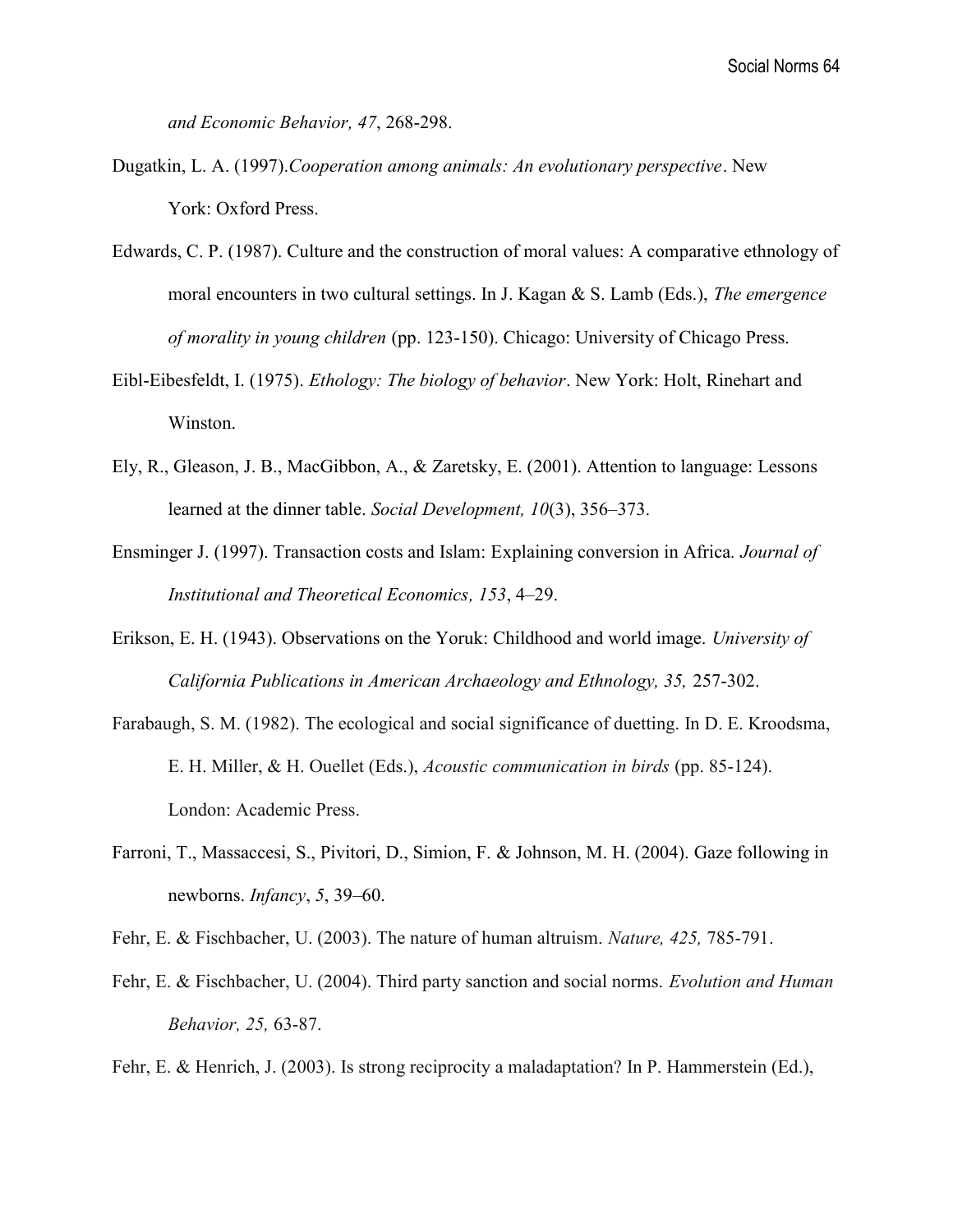*Genetic and cultural evolution of cooperation,* (pp. 55-82). Cambridge, MA: MIT Press.

- Fehr, E., & Gächter, S. (2002). Altruistic punishment in humans. *Nature, 415*, 137–140
- Fehr, E., & Gachter, S. (2005). Egalitarian motive and altruistic punishment (reply). *Nature, 433,* E1-E2.
- Fehr, E., Schmidt, K.M., (1999). A theory of fairness, competition and cooperation. *Quarterly Journal of Economics 114,* 817–868.

Fiering, C. & Lewis, M. (1987). The ecology of some middle class families at dinner. *International Journal of Behavioral Development, 10,* 377-390.

- Fiese, B. H. (1992). Dimensions of family rituals across two generations: Relation to adolescent identity. *Family Process, 31*, 151–162.
- Fiese, B. H. (2002). Routines of daily living and rituals in family life: A glimpse of stability and change during the early child-raising years. *Zero to Three, 22*(4), 10–13.
- Fiese, B. H. (2006). *Family routines and rituals.* New Haven, CT: Yale University Press.
- Fishbach, A., Friedman, R. S., & Kruglanski, A. W. (2003). Leading us not into temptation: Momentary allurements elicit overriding goal activation. *Journal of Personality and Social Psychology, 84,* 296–309.
- Forsythe, R., Horowitz, J. L., Savin, N. E., & Sefton, M. (1994). Fairness in simple bargaining experiments. *Games and Economic Behavior, 6,* 347-369.
- Frecska, E. & Kulcsar, Z. (1989). Social bonding in the modulation of the physiology of ritual trance. *Ethos, 17,* 70-87.
- Geissmann, T. (2000). Gibbon songs and human music from an evolutionary perspective. In N. L. Wallin, B. Merker, & S. Brown (Eds.), *The origins of music* (pp. 103-123). Cambridge, MA: MIT Press.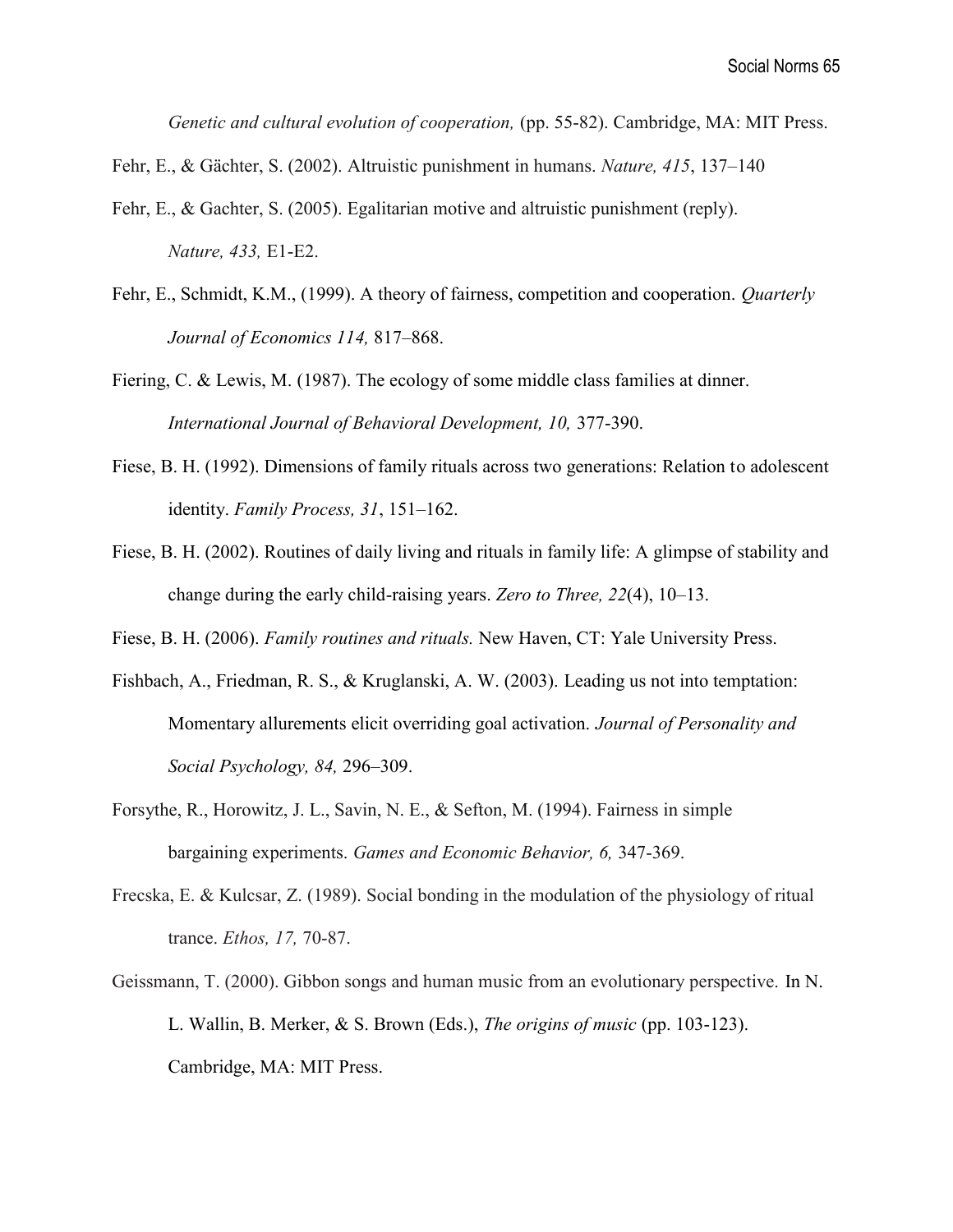- Gergely, G., Bekkering, H., & Király, I. (2002). Rational imitation in preverbal infants. *Nature*, *415*, 755.
- Gergely, G., Egyed, K, & Király, I. (2007). On pedagogy. *Developmental Science 10*, 139–146.
- Gergely, G. & Csibra, G. (2005). The social construction of the cultural mind: Imitative learning as a mechanism of human pedagogy. *Interaction Studies, 6,* 463-481.
- Ginges, J., Hansen, I., & Norenzayan, A. (2009). Religion and support for suicide attacks. *Psychological Science, 20*, 224-230.
- Gintis, H. (2000). Strong reciprocity and human sociality. *Journal of Theoretical Biology, 206,* 169-179.
- Givon, T. (1995). *Functionalism and grammar.* Philadelphia: John Benjamins.
- Gleason, J. B., Perlman, R. Y., & Greif, E. B. (1984). What's the magic word: Learning language through politeness routines. *Discourse Processes, 7,* 493-502.
- Goldschmidt, W. (1951). Ethics and the structure of society. *American Anthropologist, 53,* 506- 524.
- Goldschmidt, W. (1997). Nonverbal communication and culture. In U. Segerstrale & P. Molnar (Eds.), *Nonverbal communication: Where nature meets culture* (pp. 229-243). Mahwah, NJ: Erlbaum.
- Goodall, J. (1986). *The chimpanzees of Gombe.* Cambridge, MA: Harvard University Press
- Goodnow, J. (1997). Parenting and the transmission and internalization of values: From social cultural perspectives to within-family analyses. In J. E. Grusec  $\&$  L. Kuczynski (Eds.), *Parenting and children's internalization of values* (pp. 333-361). New York: John Wiley and Sons.

Greenfield, M. & Roizen, I. (1993). Katydid synchronous chorusing in an evolutionary stable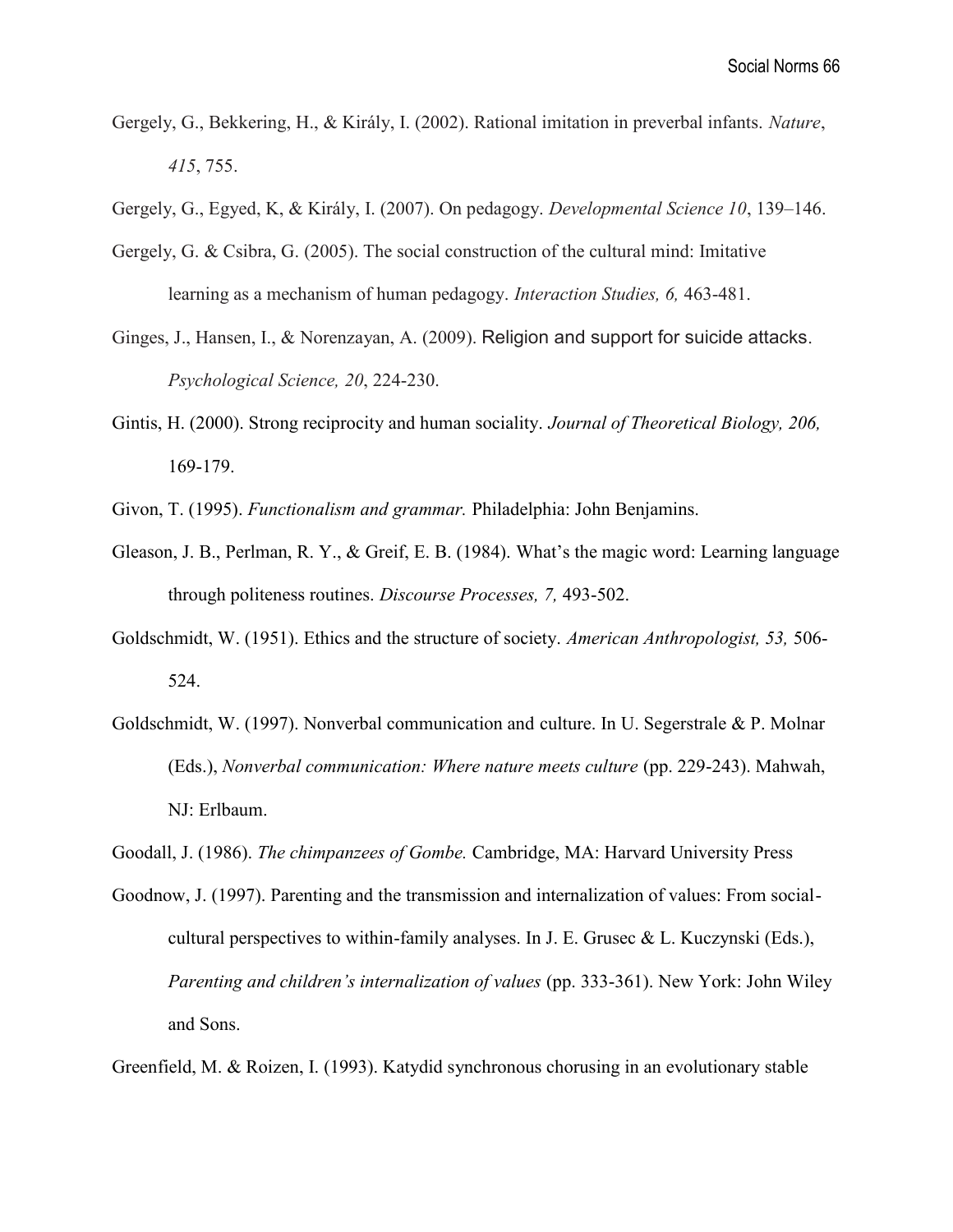outcome of female choice. *Nature, 364,* 618-620.

Guthrie, R. D. (2005). *The nature of Paleolithic art.* Chicago: University of Chicago Press.

- Haiman, J. (1994). Ritualization and the development of language. In W. Pagliuca (Ed), *Perspectives on grammaticalization*, (pp. 3-28). Amsterdam: John Benjamins.
- Harris, P. L. & Nunez, M. (1996). Understanding of permission rules by pre-school children. *Child Development, 67,* 1572-1591.
- Hamilton, W. D. (1964). The genetical evolution of social behavior, I and II. *Journal of Theoretical Biology, 7,* 1-52.
- Harper, L., & Sanders, K. M. (1975). The effect of adults' eating on young children's acceptance of unfamiliar foods. *Journal of Experimental Child Psychology, 20*, 206–214.
- Haviland, J.M., & Lelwica, M. (1987) The induced affect response: 10-week-old infants' responses to three emotional expressions. *Developmental Psychology, 23,* 97-104.

Helman, C. G. (1994). *Culture, health, and illness*. Oxford: Butterworth-Heinemann.

- Henrich, J. (2009). The evolution of costly displays, cooperation and religion: Credibility enhancing displays and the implications for the evolution of culture. *Evolution and Human Behavior, 30,* 244-260.
- Henrich, J., Boyd, R., Bowles, S., Camerer, C., Fehr, E., Gintis, H., et al. (2001). In search of Homo economicus: Behavioral experiments in 15 small-scale societies. *American Economic Review, 91*, 73–78.
- Henrich, J., McElreath, R., Barr, A., Ensminger, J., Barrett, C, Bolyanatz, A. et al., (2006). Costly punishment across human societies. *Science, 312,* 1767-1770.

Henrich, N. & Henrich, J. (2007). *Why humans cooperate.* Oxford: Oxford University Press. Hobson, P. (2004). *The cradle of thought.* Oxford: Oxford University Press.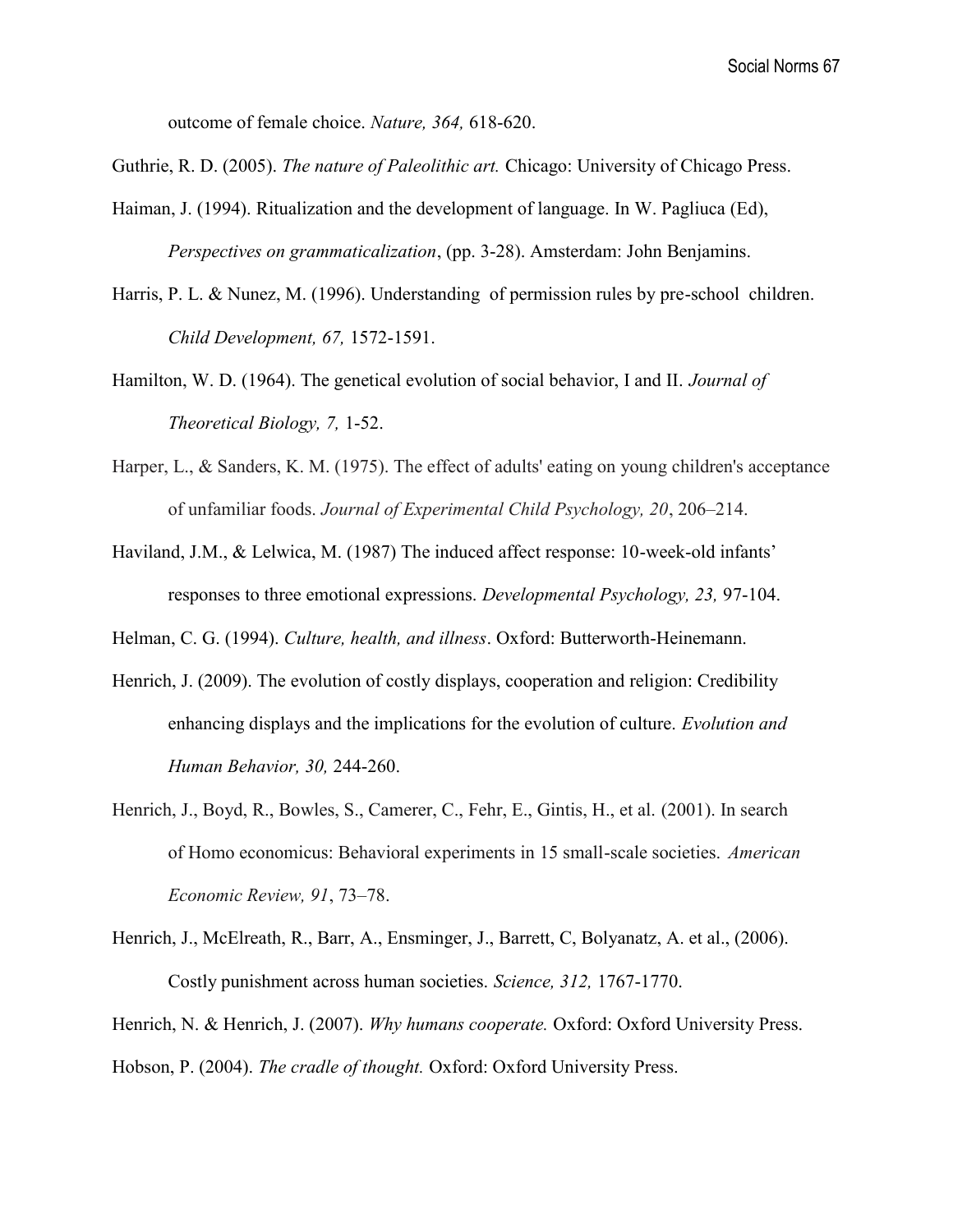- Hove, M. J. & Risen, J. L. (2009). It's all in the timing: Interpersonal synchrony increases affiliation. *Social Cognition, 27,* 949-961.
- Iannoccone, L. (1994). Why strict churches are strong. *American Journal of Sociology, 99,* 1180- 1211.
- Jackson, E. F., Bachmeier, M. D., Wood, J. R., & Craft, E. A. (1995). Volunteering and charitable giving: Do religious and associational ties promote helping behavior? *Nonprofit and Voluntary Sector Quarterly, 24,* 59–78.

James, W. (1890). *The principles of Psychology*. New York: Henry Holt.

- Jensen, K., Call, J. & Tomasello, M. (2007a). Chimpanzees are rational maximizers in the ultimatum game. *Science, 318,* 107-109.
- Jensen, K., Call, J., & Tomasello, M. (2007b). Chimpanzees are vengeful but not spiteful. *Proceedings of the National Academy of Sciences, 104,* 13046-13050.
- Johnson, S., Dweck, C. S., & Chen, E. (2007). Evidence for infants' internal working models of attachment. *Psychological Science, 18,* 501-502.
- Keller, H., Scholmerich, A., & Eibl-Eibesfeldt, I. (1988). Communication patterns in adult-infant interactions in western and non-western cultures. *Journal of Cross-Cultural Psychology, 19,* 427-445.
- Keltner, B. (1990). Family characteristics of preschool social competence among black children in a Head Start program. *Child Psychiatry and Human Development, 21,* 95-108.
- Keltner, B., Keltner, N. L. & Farren, E. (1990). Family routines and conduct disorders in adolescent girls. *Western Journal of Nursing Research, 12,* 161-174.
- Kenward, B., Karlsson, M. & Persson, J. (2010). Over-imitation is better explained by norm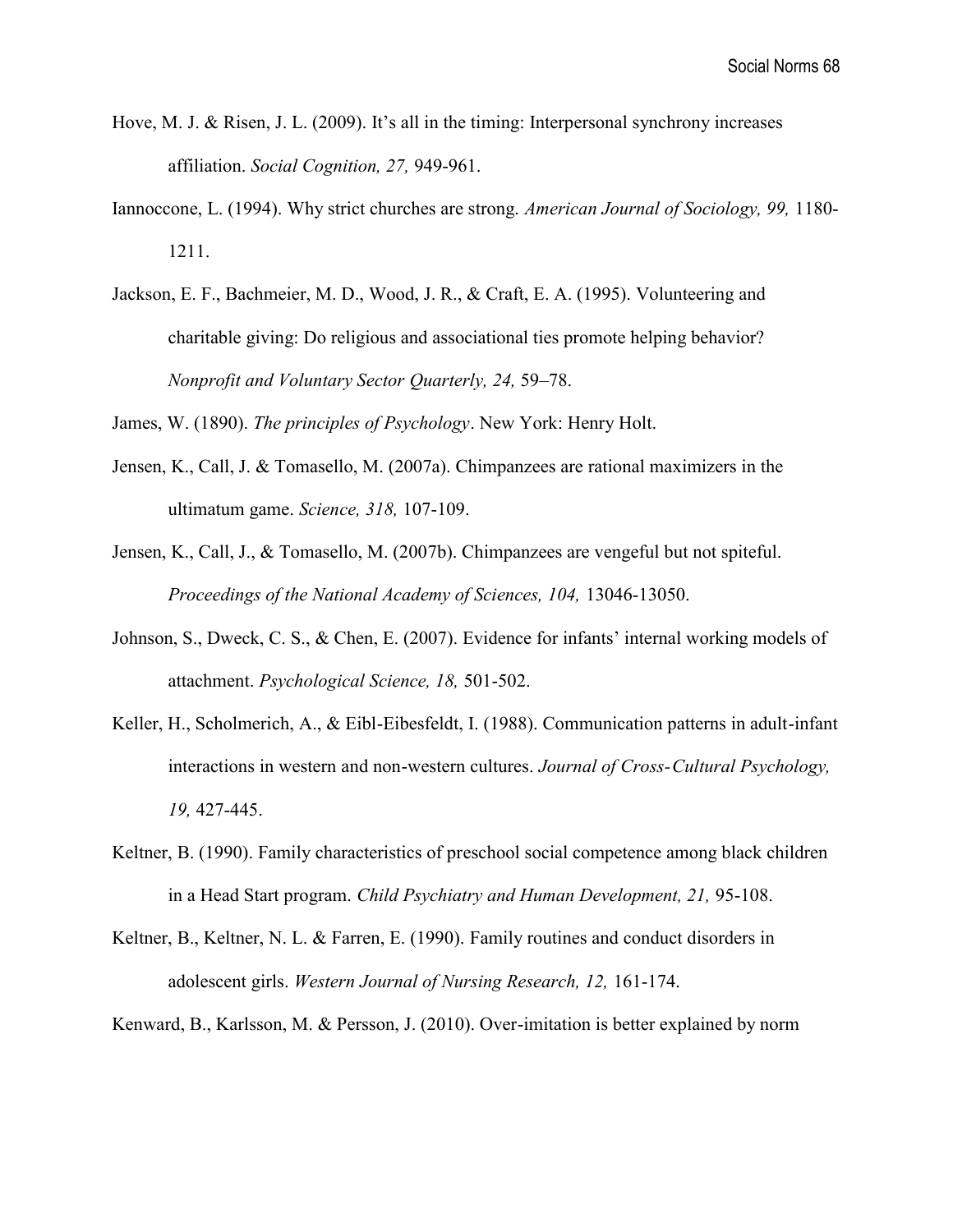learning than by distorted causal learning. *Proceedings of the Royal Society B: Biological Sciences.* doi: 10.1098/rspb.2010.1399

- Keverne, E. B., Martinez, N. D., & Tuite, B. (1989). Beta-endorphin concentrations in cerebral spinal fluid of monkeys influenced by grooming relationships. *Psychoneuroendocrinology, 14,* 155-161.
- Kilbride, J. E., Robbins, M. C., & Kilbride, P. L. (1970). The comparative motor development of Baganda, American white and black infants. *American Anthropologist, 72,* 1422-1428.
- Kilbride, P. L. & Kilbride, J. E. (1974). Sociocultural factors and the early manifestation of sociability behavior among Baganda infants. *Ethos, 2,* 296-314.
- Kogan, N., & A. S. Carter, (1996). Mother-infant re-engagement following the still-face: The role of maternal availability in infant affect regulation. *Infant Behaviour and Development, 19,* 359-70.

Kohler, W. (1927). *The mentality of apes.* New York: Harcourt Brace.

- Larson, L. E. & Goltz, J. W. (1989). Religious participation and marital commitment. *Review of Religious Research, 30,* 387-400.
- Legerstee, M. & Varghese, J. (2001). The role of maternal affect mirroring on social expectancies in three-month-old infants. *Child Development, 72*, 1301-1313
- Levenson, R. W. (2003). Blood, sweat, and fears: The autonomic architecture of emotion. In P. Ekman, J. J. Campos, R. J. Davidson, & F. B. M. de Waal (Eds.), *Emotions inside out* (pp. 348–366). New York: New York Academy of Sciences.
- Lewis, D. (1969). *Convention: A philosophical study*. Cambridge, MA: Harvard University Press.
- Lyons, D. E., Young, A. G. & Keil, F. C. (2007). The hidden structure of overimitation*.*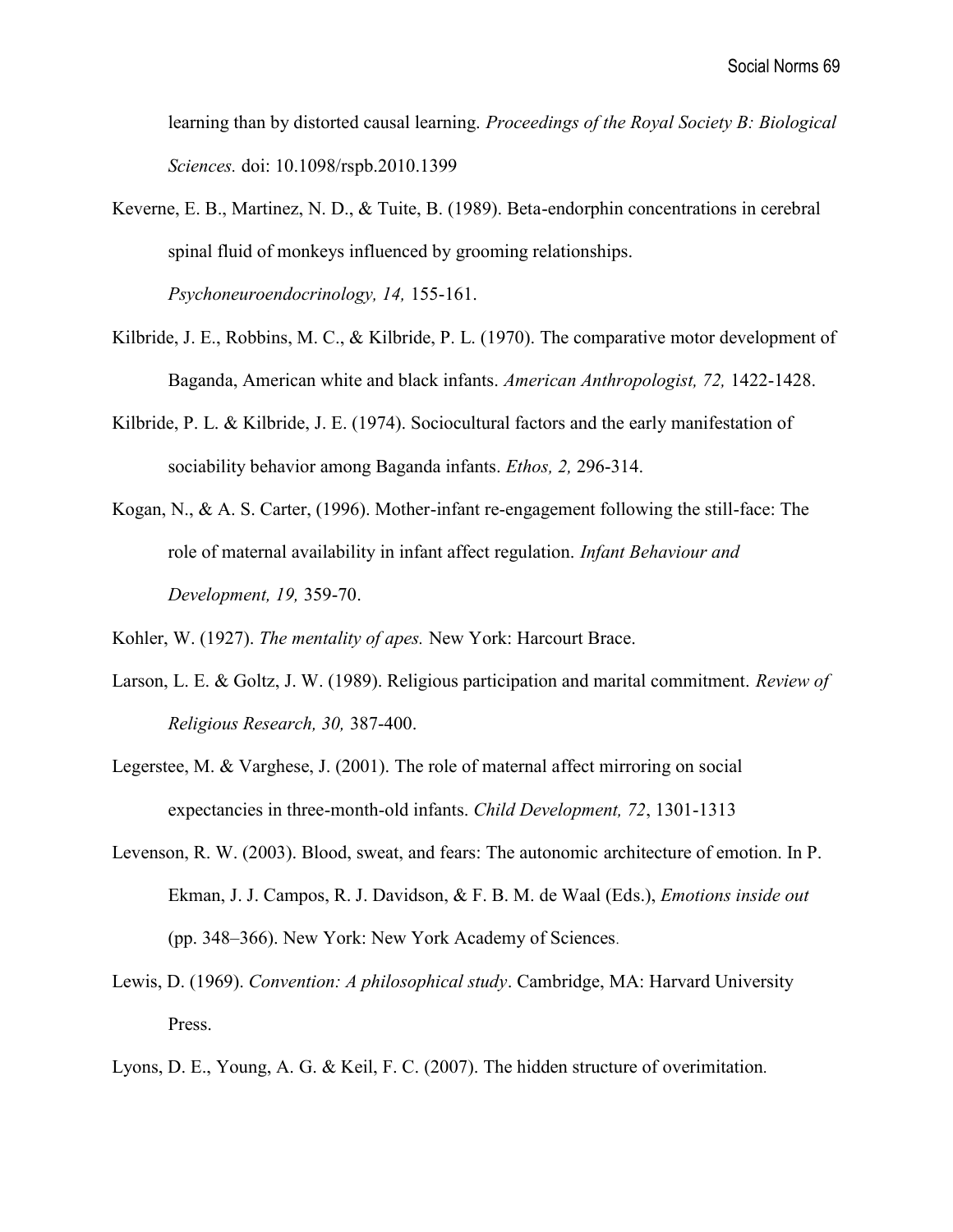*Proceedings of the National Academy of Science, USA 104*, 19 751–19 756.

- Main, M. & George, C. (1985). Responses of young abused and disadvantaged toddlers to distress in agemates. *Developmental Psychology, 21,* 407-412.
- Martini, M. (2002). How mothers in four American cultural groups shape infant learning during mealtime. *Zero to three, 22,* 14-20.
- Marwell, G. & Ames, R. E. (1981). Economists free-ride: Does anyone else? *Journal of Public Economics, 15*, 295-310.
- Markson, S., & Fiese, B. H. (2000). Family rituals as a protective factor against anxiety for children with asthma. *Journal of Pediatric Psychology, 25*, 471– 479.
- Mazar, N., Amir, O., & Ariely, D. (2008). The dishonesty of honest people: A theory of self concept maintenance. *Journal of Marketing Research, 45, 633-644.*
- McKay, R. Efferson, C., Whitehouse, H. & Fehr, E. (2010). Wrath of God: Religious primes and punishment. *Proceedings of the Royal Society, B: Biological Sciences.* 10.1098/rspb.2010.2125
- Meltzoff, A. N. (1988). Infant imitation after a one week delay: Long term memory for novel acts and multiple stimuli. *Developmental Psychology, 24,* 470-476.
- Melis, A. P., Hare, B., & Tomasello, M. (2006). Chimpanzees recruit the best collaborators. *Science, 311,* 1297-1300.
- McBrearty, S. & Tryon, C. (2006). From Acheulean to Middle Stone Age in the Kapthurin formation, Kenya. In E. Hovers & S. L. Kuhn (Eds.), *Transitions before the transition: Evolution and stability in the Middle Paleolithic and Middle Stone Age* (pp. 257-277) New York: Springer 2006.

McNeill, W. H. (1995). *Keeping together in time: Dance and drill in human history*. Cambridge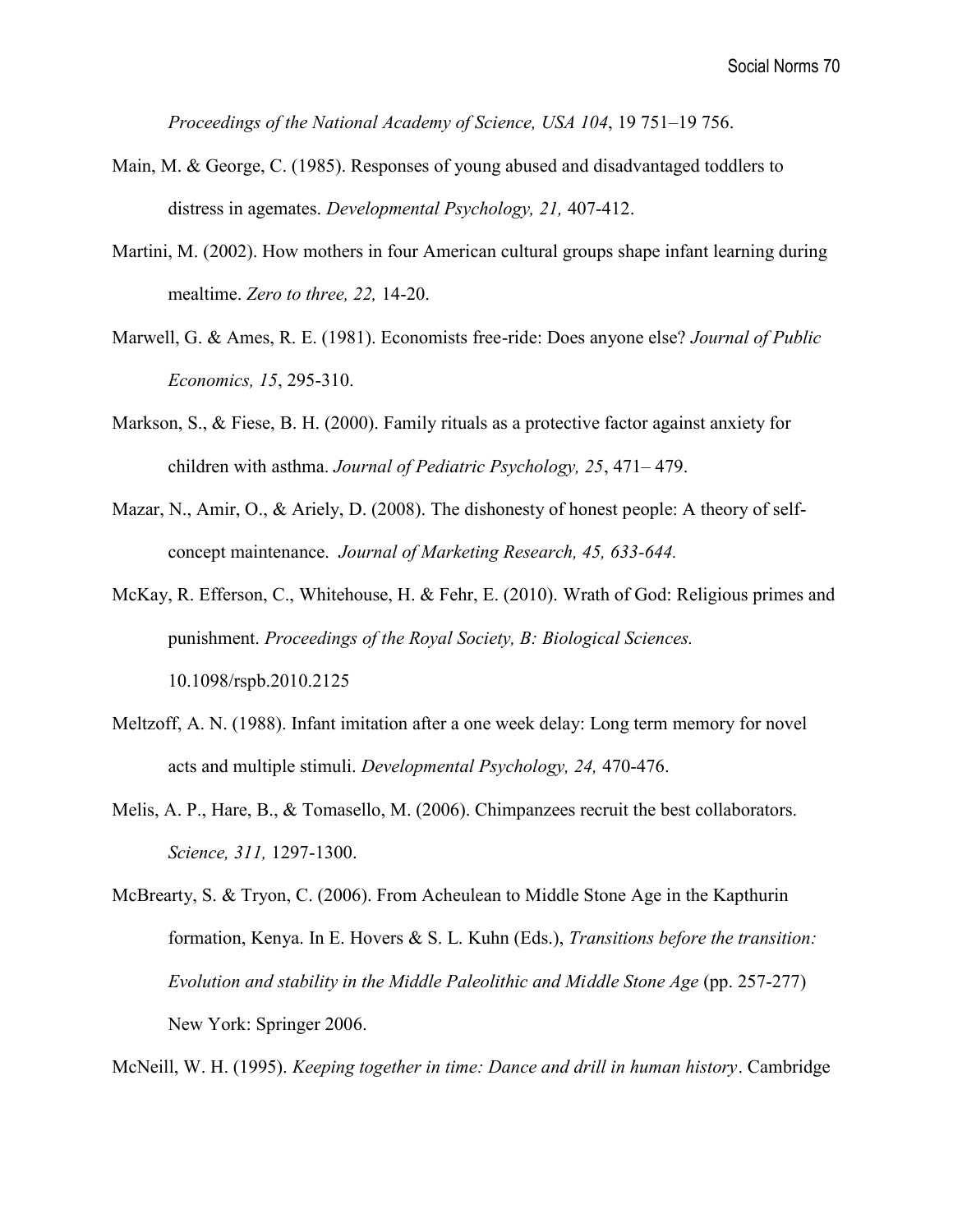MA: Harvard University Press.

Mills, J. & Mintz, P. (1972). Effect of unexplained arousal on affiliation. *Journal of Personality and Social Psychology, 24,* 11-13.

Mitani, J. C. (1985). Gibbon song duets and intergroup spacing. *Behavior, 92,* 59-96.

- Mitani, J. C. & Brandt, K. L. (1994). Social factors affect the acoustic variability in the long distance calls of male chimpanzees. *Ethology, 96,* 233-252.
- Monsma, S. V. (2007). Religion and philanthropic giving and volunteering: Building blocks for civic responsibility. *Interdisciplinary Journal of Research on Religion, 3,* 2-28.
- Murray, L. & Trevarthen, C. (1986). The infant's role in mother-infant communication. *Journal of Child Language, 13,* 15-29.
- Nadel, J., Carchon, I., Kervella, C., Marcelli, D., & Reserbat-Plantey, D. (1999). Expectancies for social contingency in 2-month-olds. *Developmental Science, 2,* 164-173.
- Nagy, E. & Molnar, P. (2004). Homo imitans or homo provocans? The phenomenon of neonatal imitation. *Infant Behavior and Development, 27,* 57-63.
- Nielsen, M. & Tomaselli, K. (2010). Overimitation in Kalahari Bushman children and the origins of human cultural cognition. *Psychological Science, 21,* 729–736
- Noble, W. & Davidson, I. (1996). *Human evolution, language and mind.* New York: Cambridge University Press.
- Norenzayan, A. & Shariff, A. F. (2008). The origin and evolution of religious prosociality. *Science, 322,* 58-62.
- Norton, D. G. (1993). Diversity, early socialization, and temporal development: The dual perspective revisited. *Social Work, 38*, 82–90.

Okamoto, S.**,** Tomonaga, M., Ishii, K., Kawai, N., Tanaka, M., & Matsuzawa, T. (2002). An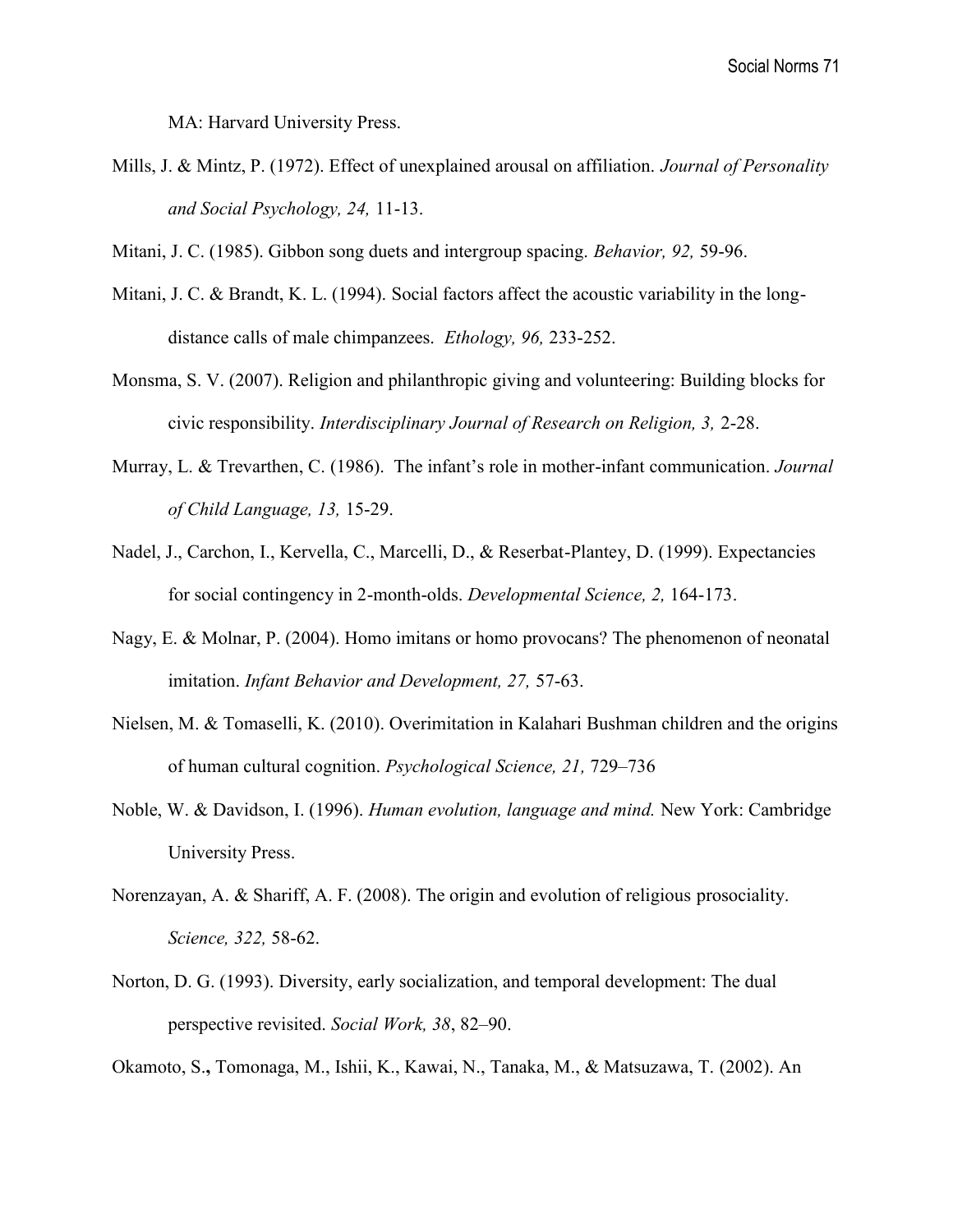infant chimpanzee (*Pan troglodytes*) follows human gaze. *Animal Cognition, 5*, 107-114.

- Orbell, J., Goldman, M., Mulford, M. & Dawes, R. (1992) Religion, context, and constraint toward strangers," *Rationality and Society*, *4*, 291-307.
- Pelegrin, J. (2005). Remarks about archaeological techniques and methods of knapping: Elements of a cognitive approach to stone knapping. In V. Roux & B. Bril (Eds.), *Stone knapping: The necessary conditions for uniquely hominin behaviour* (pp. 23-33). Cambridge, UK: McDonald Institute.
- Perrin, R. D. (2000). Religiosity and honesty: Continuing the search for the consequential dimension. *Review of Religious Research, 41,* 534-544.
- Pichon, I., Boccato, G. & Saroglou, V. (2007) Nonconscious influences of religion on prosociality: A priming study. *European Journal of Social Psychology*, *37*, 1032–1045.
- Putnam, R. D. (2000). *Bowling alone: The collapse and revival of American community*. New York: Simon & Schuster.
- Plooij, F. X. (1984). *The behavioral development of free living chimpanzee babies and infants.* Westport, CT: Ablex Publishing.
- Rakoczy, H. (2008). Taking fiction seriously: Young children's understand the normative structure of joint pretend games. *Developmental Psychology, 44,* 1195–1201.
- Rakoczy, H., Brosche, N., Warneken, F., & Tomasello, M. (2009). Young children's understanding of the context-relativity of normative rules in conventional games. *British Journal of Developmental Psychology*, *27*, 445–456
- Rakoczy, H., Warneken, F. & Tomasello, M. (2008). Sources of normativity: Young children's awareness of the normative structure of games. *Developmental Psychology, 44,* 875-881.

Ramey, S. L., & Juliusson, H. K. (1998). Family dynamics at dinner: A natural context for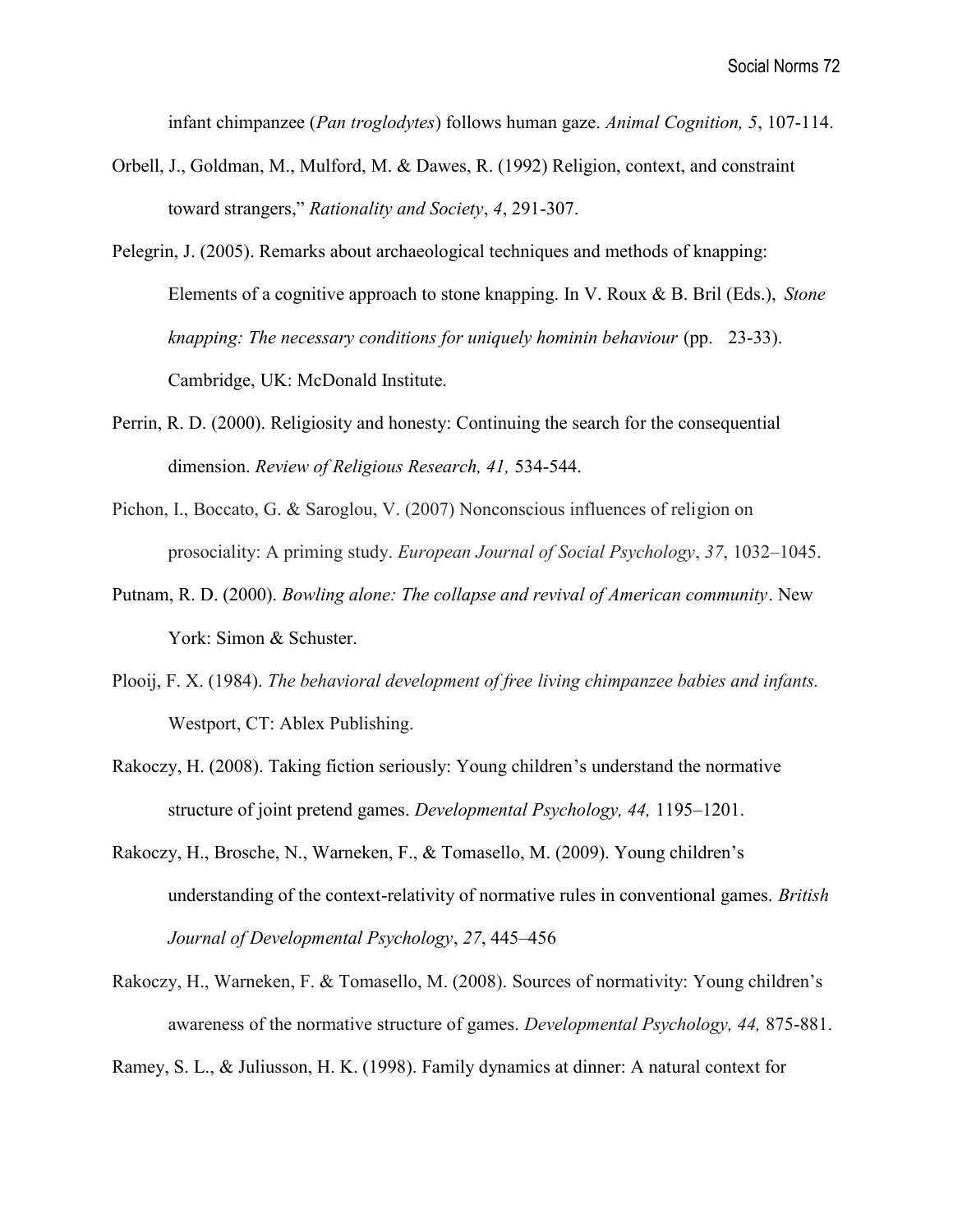revealing basic family processes. In M. Lewis & C. Feiring (Eds.), *Families, risk, and competence* (pp. 31–52). Mahwah, NJ: Erlbaum.

- Randolph-Seng, B. & Nielsen, M. E. (2007) Honesty: One effect of primed religious representations. *International Journal for the Psychology of Religion, 17*, 303–315.
- Rappaport, R. A. (1999). *Ritual and religion and the making of humanity*. Cambridge: Cambridge University Press.
- Reddy, V. (2008). *How infants know minds.* Cambridge, MA: Harvard University Press.
- Richman, B. (1987). Rhythm and melody in gelada vocal exchanges. *Primates, 28,* 199-223.
- Ross, H. S. & Lollis, S. P. (1987). Communication within infant social games. *Developmental Psychology, 23*, 241–8.
- Roth, A. E., Prasnikar, V., Okuno-Fujiwara, M., & Zamir, S. (1991). Bargaining and market behavior in Jerusalem, Ljubljana, Pittsburgh, and Tokyo: An experimental study. *American Economic Review, 81*, 1068–1095.
- Ruffle, B. J., & Sosis, R. (2007). "Does it pay to pray? Costly ritual and cooperation." *The B.E. Journal of Economic Analysis & Policy 7,* Article 18.
- Schelde, T. & Hertz, M. (1994). Ethology and psychotherapy. *Ethology and Sociobiology, 15,* 383-392.
- Schick, K. D. & Toth, N. (1993). *Making silent stones speak*. New York: Simon & Schuster.
- Schmidt, M. F. H., Rakoczy, H., & Tomasello, M. (2011). Young children attribute normativity to novel actions without pedagogy or normative language, *Developmental Science 14*, 530–539
- Schuck, L. A. & Bucy, J. E. (1997). Family rituals: Implications for early intervention. *Topics in*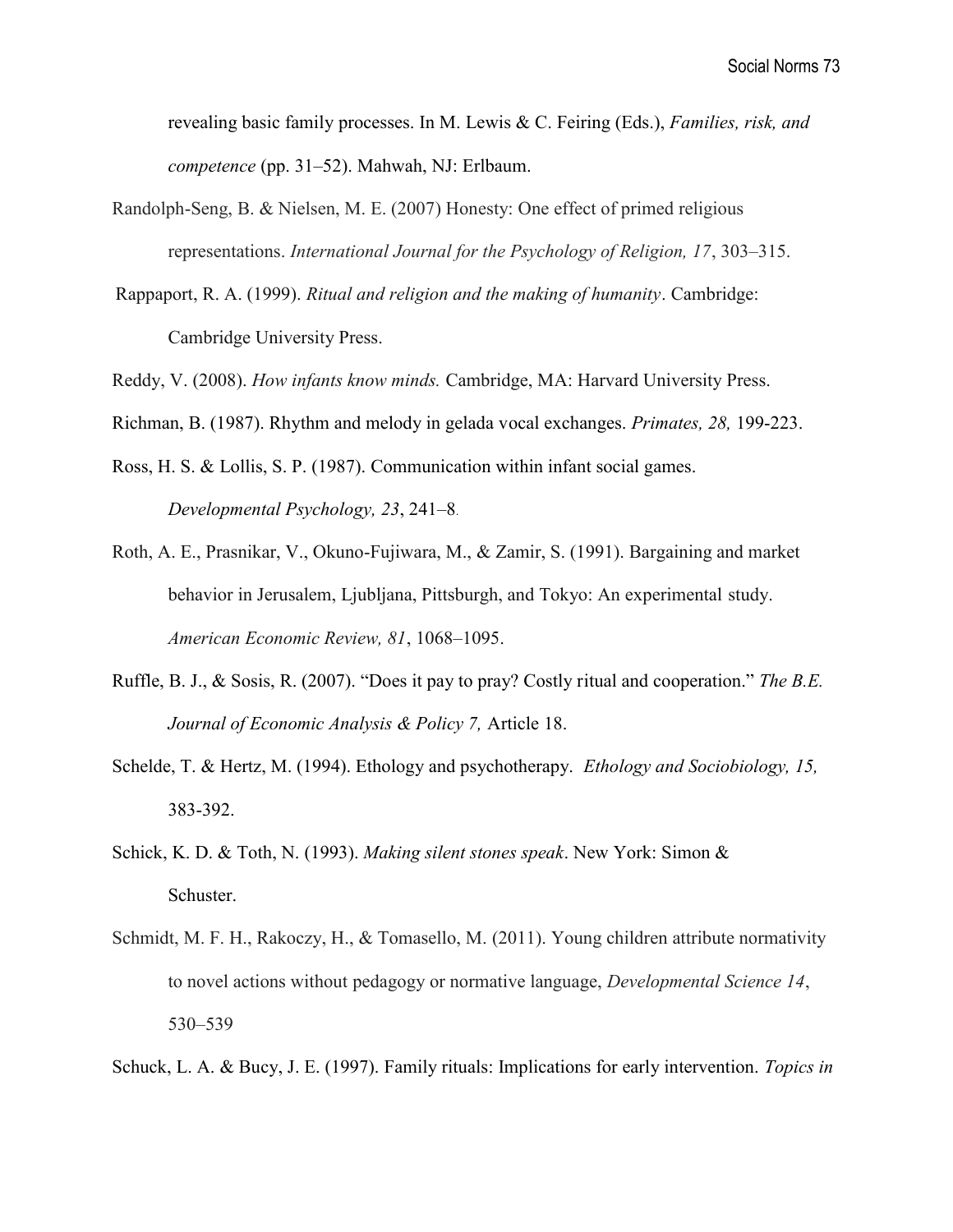*Early Childhood Special Education,* 17, 477-493

- Schwier, C., van Maanen, C., Carpenter, M., & Tomasello, M. (2006). Rational imitation in 12 month-old Infants. *Infancy, 10*, 303–311
- Seaton, E. K., & Taylor, R. D. (2003). Exploring familial processes in urban, low-income African American families. *Journal of Family Issues, 24*, 627–644.
- Shariff, A. F., & Norenzayan, A. (2007). God is watching you: Priming God concepts increases prosocial behavior in an anonymous economic game. *Psychological Science, 18,* 803-809.
- Smith, J. Z. (1982). *Imagining religion: From Babylon to Jonestown*. University of Chicago Press.
- Sosis, R. (2004). The adaptive value of religious ritual. *American Scientist, 92,* 166-172.
- Sosis, R. (2006). Religious behaviours, badges, and bans: Signally theory and the evolution of religion, in P. McNamara (Ed.), *Where God and science meet, Vol. 1,* (pp. 61-86). Bridgeport, CT: Praeger Publishing.
- Sosis, R., & Alcorta C. (2003). Signaling, solidarity, and the sacred: The evolution of religious behavior. *Evolutionary Anthropology, 12,* 264-274.
- Sosis, R., & Bressler, E. (2003). Cooperation and commune longevity: A test of the costly signaling theory of religion. *Cross-Cultural Research, 37,* 211–239.
- Sosis, R. & Ruffle, B. (2003). Religious ritual and cooperation: Testing for a relationship on Israeli religious and secular kibbutzim. *Current Anthropology, 44,* 713-722.
- Southgate,V. Chevallier, C., & Csibra, G. (2009). Sensitivity to communicative relevance tells young children what to imitate. *Developmental Science 12*, 1013–1019

Spagnola, M. & Fiese, B. H. (2007). Family routines and rituals: A context for development in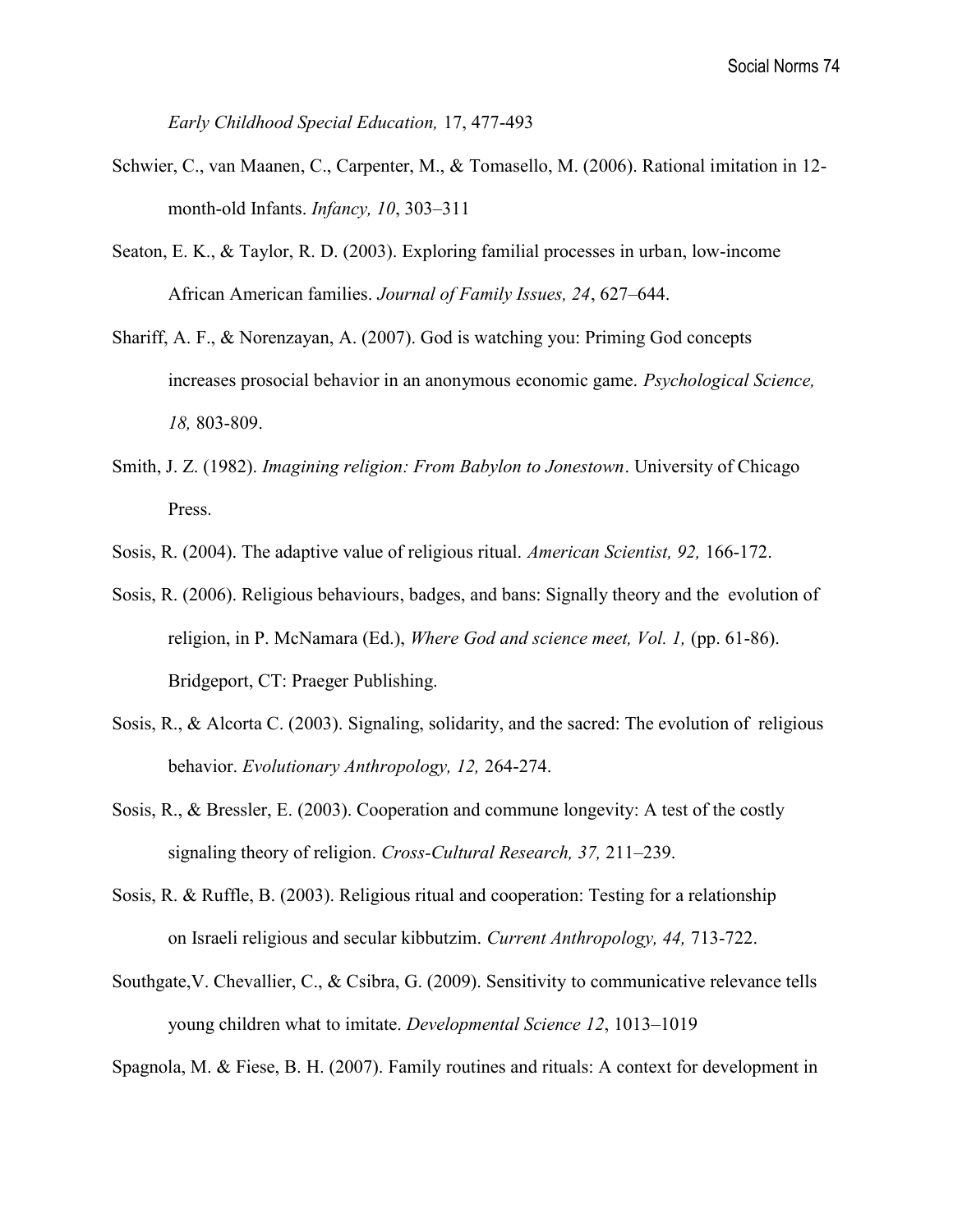the lives of young children. *Infants & Young Children, 20*, 284–299

Sripada, C. S. & Stich, S. (2006). A framework for the psychology of norms. In P. Carruthers, S. Laurence, & S. Stich (Eds.), *The innate mind. Volume 2: Culture and cognition* (pp. 280- 301). Oxford: Oxford University Press.

Staal, F (1975) The meaninglessness of ritual, *Numen, 26,* 2-22

Sterelny, K. (2003). *Thought in a hostile world*. London: Blackwell

- Stern, D. N. (1985). Affect attunement. In J. D. Call, E. Galenson, & R. L. Tyson (Eds.), *Frontiers of infant psychiatry: Vol. 2*, (pp. 3–14). NewYork: Basic Books.
- Stringer, C. & Andrews, P. (2006). *The complete world of human evolution.* London: Thames & Hudson.

Stout, D., Toth, N., Schick, K., & Chaminade, T. (2008). Neural correlates of early stone age toolmaking: Technology, language and cognition in human evolution. *Philosophical Transactions of the Royal Society B, 363,* 1939–1949.

- Sytsma, S. E., Kelly, M. L., & Wymer, J. H. (2001). Development and initial validation of the child routines inventory. *Journal of Psychopathology and Behavioral Assessment, 23,* 241-251.
- Thaler, R. H. (1992). *The winner's curse: Paradoxes and anomalies in economic life.* New York: The Free Press.
- Tinbergen, N. (1952). "Derived' activities: Their causation, biological significance, origin and emancipation during evolution. *Quarterly Biological Review, 27,* 1-32.
- Tomasello, M. (1999). *The cultural origins of human cognition*. Cambridge, MA: Harvard University Press.

Tomasello, M. (2008). *Origins of human communication*. Cambridge, Mass.: MIT Press.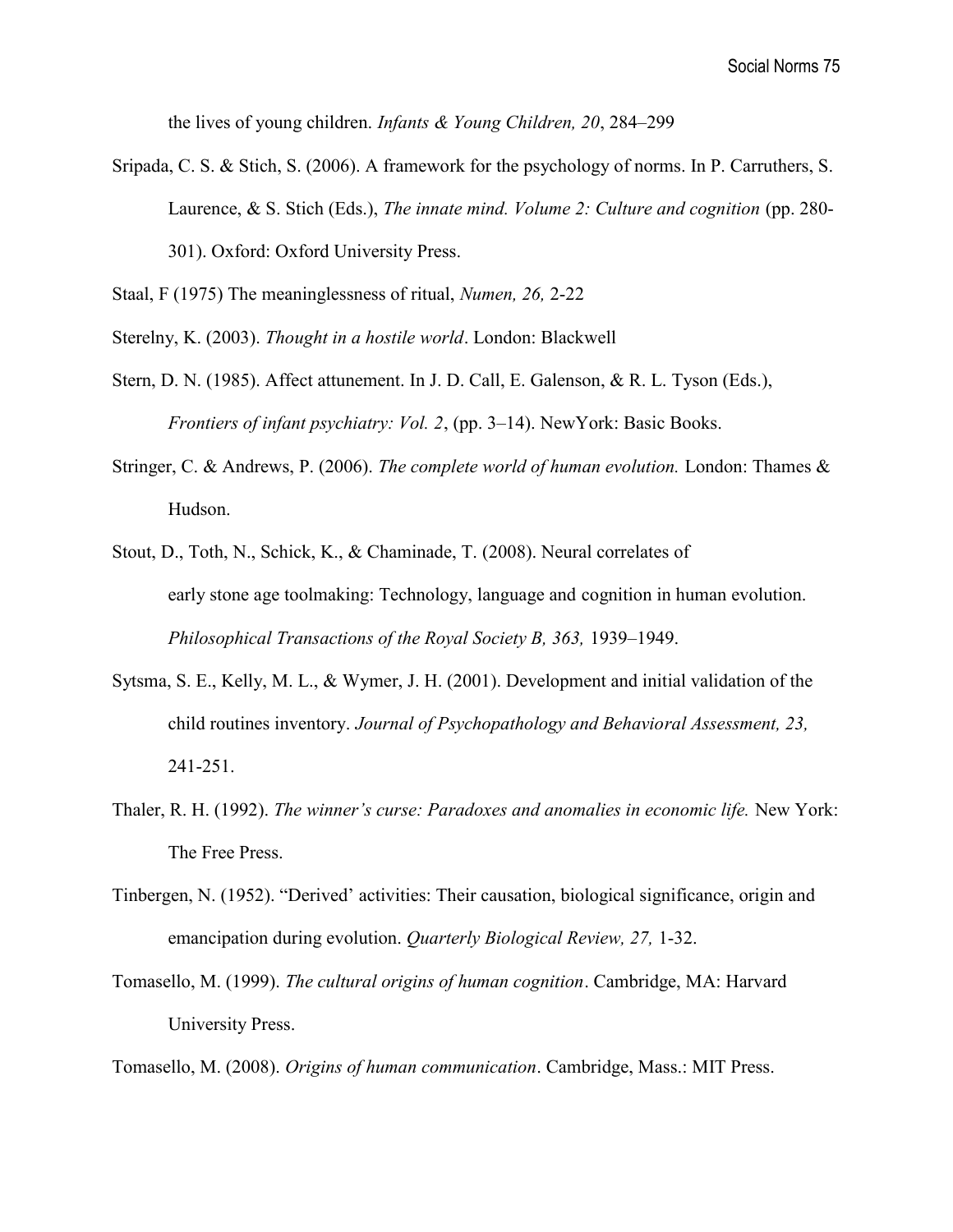Tomasello, M. (2009). *Why we cooperate.* Cambridge, MA: MIT Press.

Tomonaga, M., Tanaka, M., Matsuzawa, T., Myowa-Yamakoshi, M., Kosugi, D., Mizuno, Y., et al. (2004). Development of social cognition in infant chimpanzees (*Pan troglodytes*): Face recognition, smiling, gaze, and the lack of triadic interactions. *Japanese Psychological Research, 46,* 227-235.

Trevarthen, C. & Aitken, K. J. (1994). Brain development, infant communication and emphathy disorders: Intrinsic factors in child mental health. *Development and Psychopathology, 6,* 599-635

- Trivers, R. L. (1971). The evolution of reciprocal altruism. *Quarterly Review of Biology, 46,* 35- 57.
- Tronick, E. Z. (1981). Infant communication intent: The infant's reference to social interaction. In R. E. Stark (Ed.), *Language behavior in infancy and early childhood*. New York: Elsevier.
- Tronick, E. (1989). Emotions and emotional communication in infants. *American Psychologist, 44,* 112-119.
- Tronick, E. (2003). Things still to be done on the still-face effect. *Infancy, 4,* 475-482.
- Tronick, E., Als, H. & Adamson, L. (1979). The structure of face to face communicative interactions. In M. Bullowa (Ed.), *Before speech,* (pp. 349-370). Cambridge: Cambridge University Press.
- Tronick, E., Als, H., Adamson, L., Wise, S. & Brazelton, T. B. (1978). The infant's response to entrapment between contradictory messages in face-to-face interaction. *Journal of the American Academy of Child and Adolescent Psychiatry, 17,* 1-13.

Toth, N., Schick, K. D., Savage-Rumbaugh, S., Sevcik, R. A., & Rumbaugh, D. M. (1993).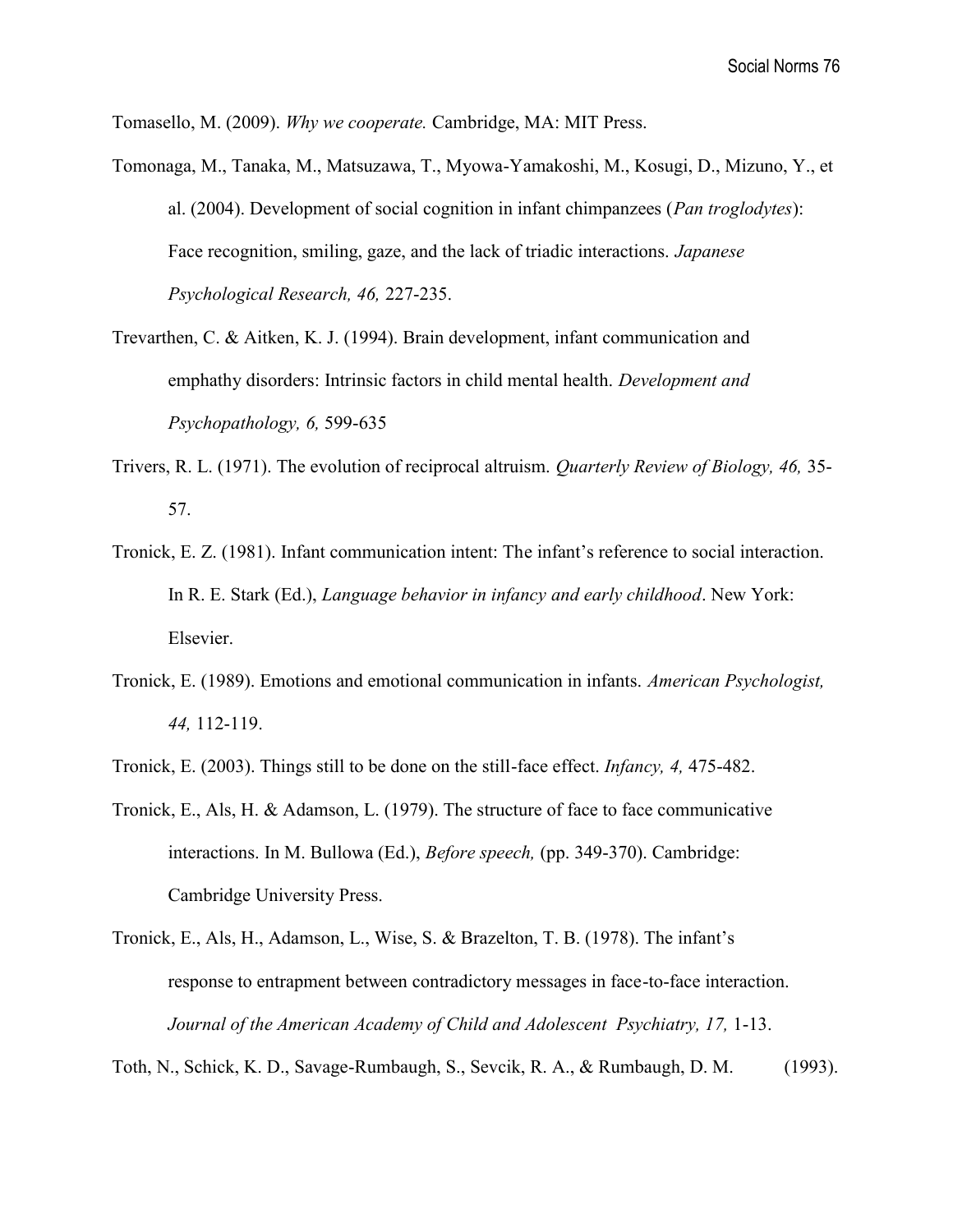Pan the toolmaker: investigations into stone tool-making and tool-using capabilities of a bonobo (*Pan paniscus*). *Journal of Archaeological Science, 20*, 81–91.

- Turner, J. C. (1985). Social categorization and the self-concept: A social cognitive theory of group behavior. In E. J. Lawler (Ed.), *Advances in group processes*, *Vol. 2*, (77-121), Greenwich, CT: JAI Press.
- Turner, J. C., Hogg, M. A., Oakes, P. J., Reicher, S. D., & Wetherell, M. (1987). *Rediscovering the social group: A self-categorization theory*. Oxford, England: Basil Blackwell.
- van Roosmalen, M. G. M., & Klein, L. L. (1988). The spider monkeys, genus *Ateles.* In R. Mittermeier, A. B. Rylands, A. F. Coimbra-Filho, & G. A. B. da Fonesca, (Eds.), *Ecology and behavior of neotropic primates,* (pp. 445–537). Washington, DC: World Wildlife Fund.
- Walster, E., Aronson, E., & Abrahams, D. (1966). On increasing the persuasiveness of a low prestige communicator. *Journal of Experimental Social Psychology, 2,* 325–342.
- Warneken, F., Chen, F. & Tomasello, M. (2006). Co-operative activities in young children and chimpanzees. *Child Development, 77*, 640–663.
- Weeden, J., Cohen, A. B., & Kendrick, D. T. (2008). Religious attendance as reproductive support. *Evolution and Human Behavior, 29*, 327–334
- Wenger, J. L. (2007). The implicit nature of intrinsic religious pursuit. *International Journal for the Psychology of Religion, 17,* 47–60.
- Welch, A. M., Semlitsch, R. D., & Gerhardt, C. H. (1998). Call duration as an indicator of genetic quality in male grey tree frogs. *Science, 280,* 1928-30.
- Wells, K. D. (1977). The social behavior of anuran amphibians. *Animal Behavior, 25,* 666-693.

Whitehouse, H. (2002). Modes of religiosity: Towards a cognitive explanation of the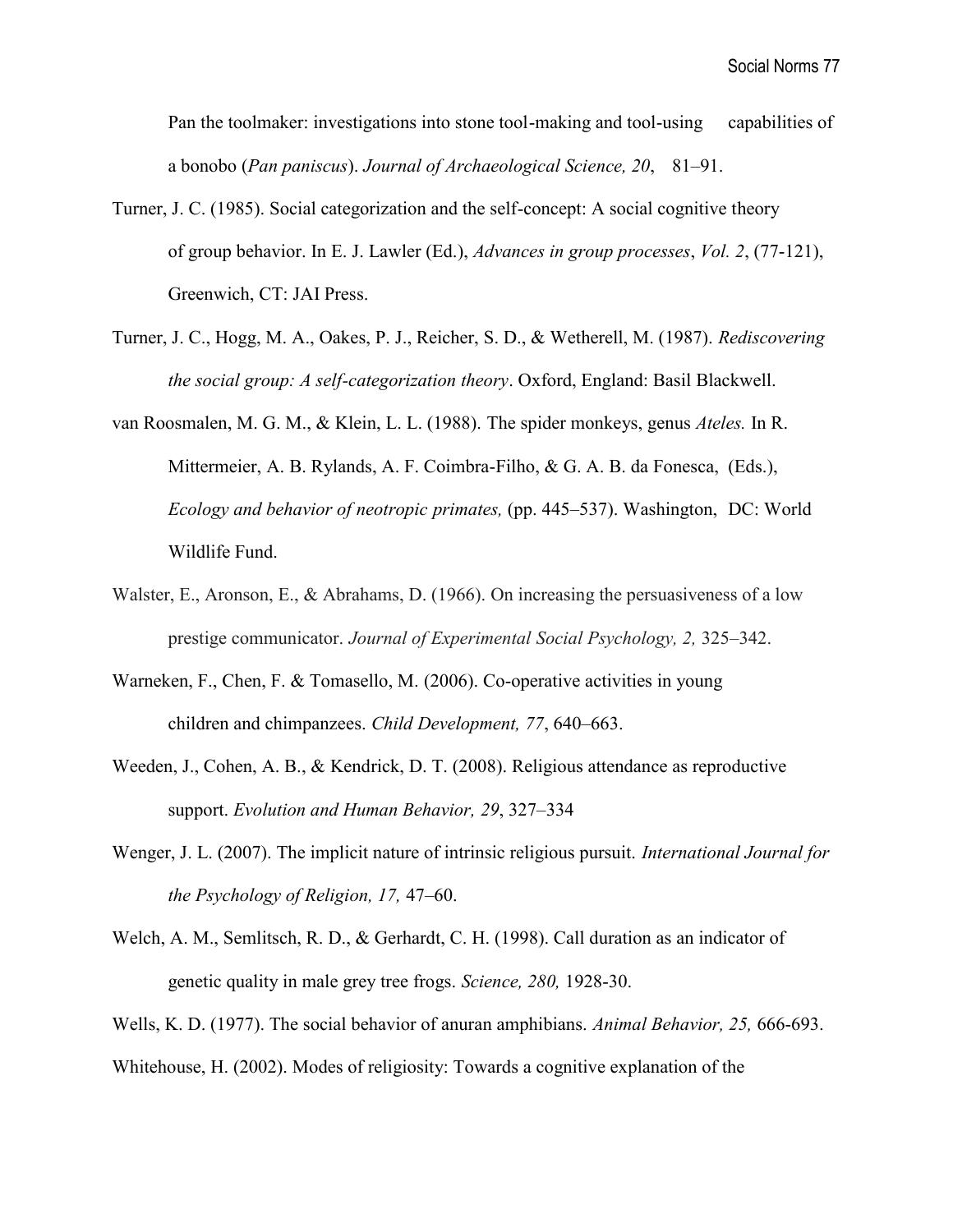sociopolitical dynamics of religion. *Method and Theory in the Study of Religion, 14,* 293- 315.

- Williams, L. (1967). *The dancing chimpanzee: A study of primitive music in relation to the vocalizing and rhythmic action of apes.* New York: W. W. Norton.
- Williamson, R. A., Jaswal, V. K., & Meltzoff, A. N. (2010). Learning the rules: Observation and imitation of a sorting strategy by 36-month-old children, *Developmental Psychology, 46,* 57–65.
- Wilson, J. & Musick, M. (1996). Religion and marital dependency. *Journal for the Scientific Study of Religion, 35,* 30-40.
- Wiltermuth, S. S. & Heath, C. (2009). Synchrony and cooperation. *Psychological Science*, 20, 1-5.
- Wolin, S. J., & Bennett, L. A. (1984). Family rituals. *Family Process*, *23*, 401-420.
- Zahavi, A., & Zahavi, A. (1997). *The handicap principle.* New York: Oxford University Press.